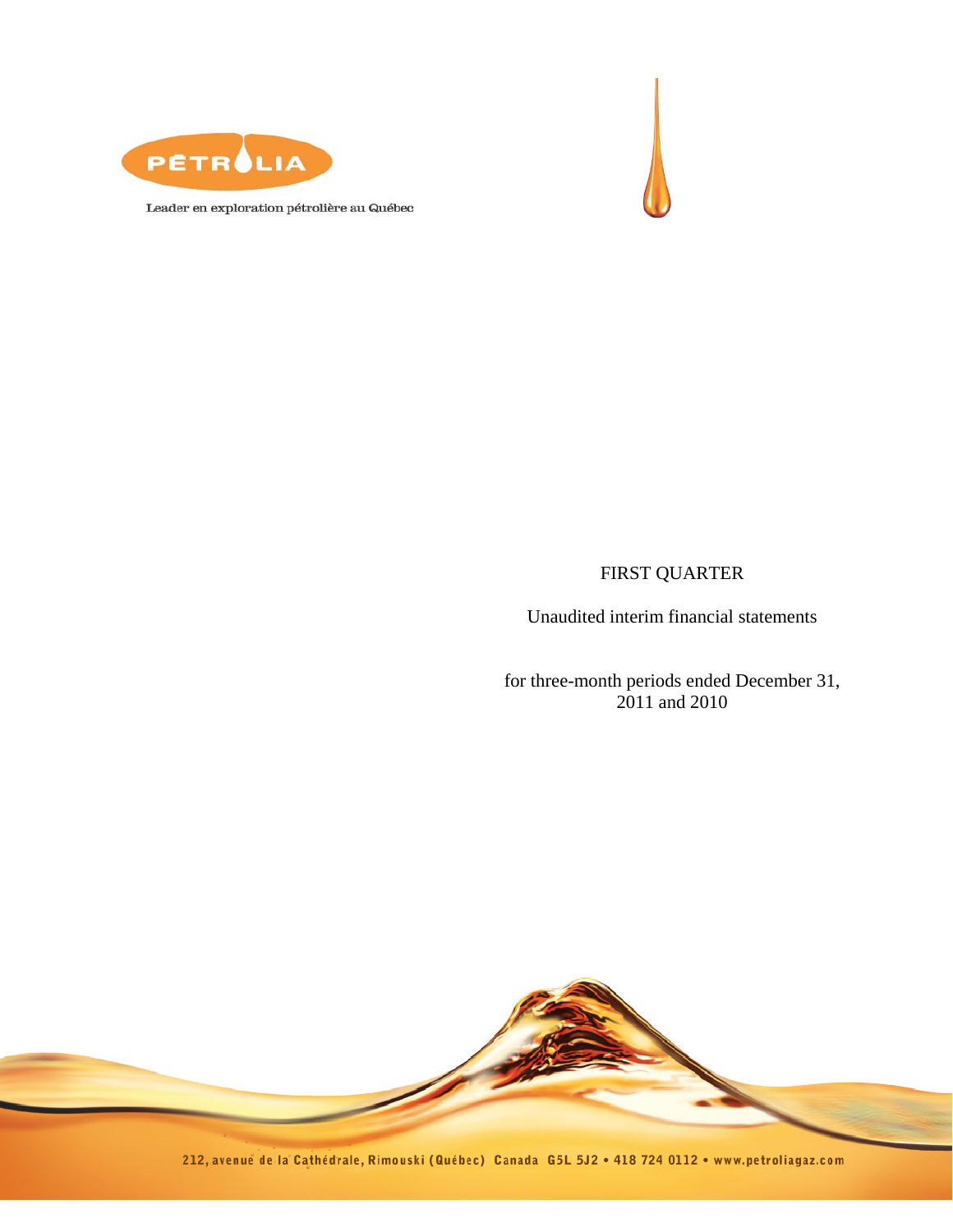

# UNAUDITED INTERIM FINANCIAL STATEMENTS

# FOR THREE-MONTH PERIODS ENDED

DECEMBER 31, 2011 AND 2010

| 2. | ADOPTION OF IFRS STANDARDS AND FINANCIAL STATEMENT PRESENTATION  8 |  |
|----|--------------------------------------------------------------------|--|
| 3. |                                                                    |  |
| 4. |                                                                    |  |
| 5. |                                                                    |  |
| 6. | ${\bf CASH}~ {\bf AND}~ {\bf CASH}~ {\bf EQUIVALENTS}~~20$         |  |
| 7. |                                                                    |  |
| 8. |                                                                    |  |
| 9. |                                                                    |  |
|    |                                                                    |  |
|    |                                                                    |  |
|    |                                                                    |  |
|    |                                                                    |  |
|    |                                                                    |  |
|    |                                                                    |  |
|    |                                                                    |  |
|    |                                                                    |  |
|    |                                                                    |  |
|    |                                                                    |  |
|    |                                                                    |  |
|    |                                                                    |  |
|    |                                                                    |  |
|    |                                                                    |  |
|    |                                                                    |  |
|    |                                                                    |  |
|    |                                                                    |  |
|    |                                                                    |  |
|    |                                                                    |  |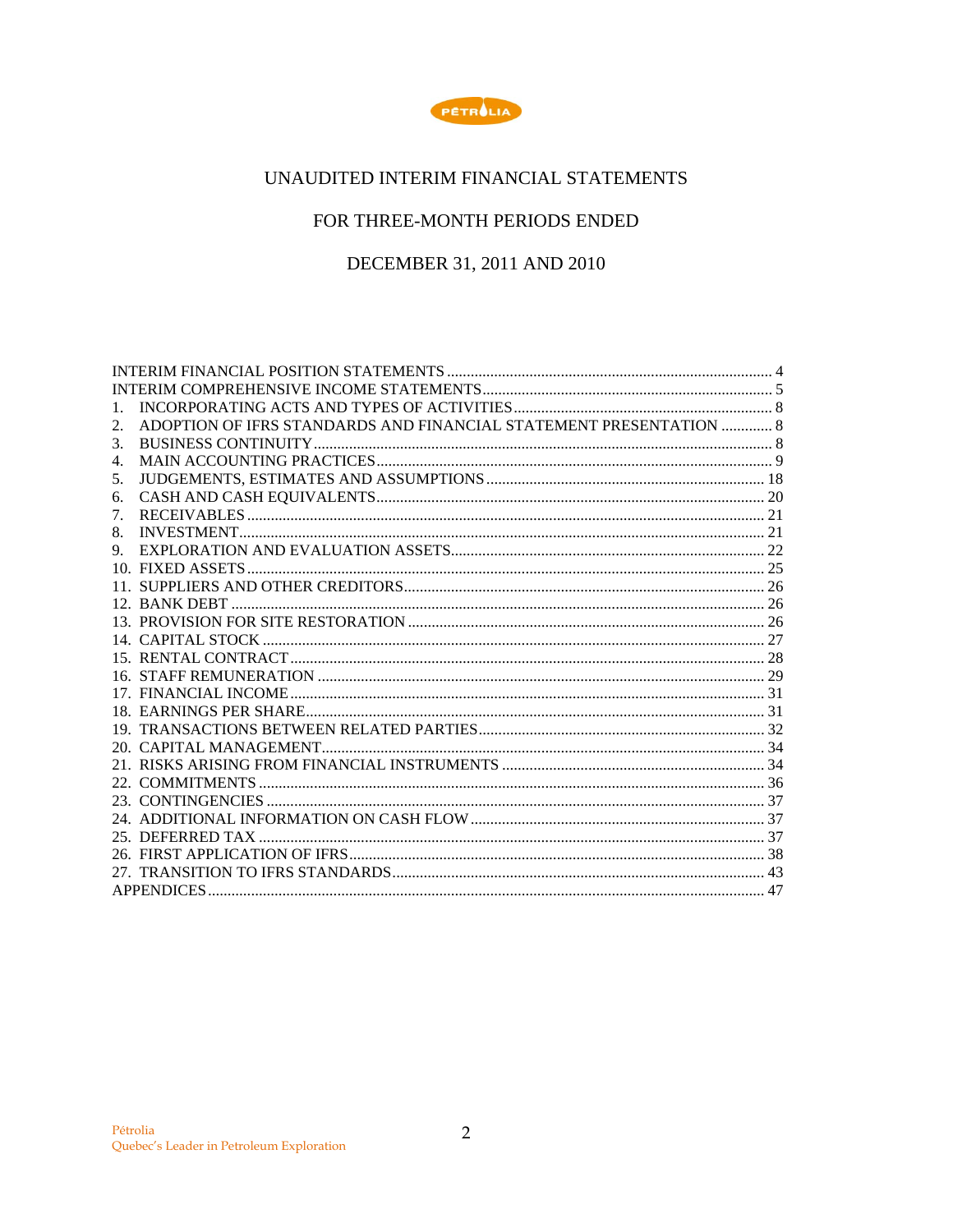

# **UNAUDITED INTERIM FINANCIAL STATEMENTS**

# **FOR THREE-MONTH PERIODS ENDED**

# **DECEMBER 31, 2011 AND 2010**

# **Declaration Concerning the Interim Financial Statements**

The administration prepared Pétrolia Inc.'s interim financial statements for the first quarter ended December 31, 2011 and the corresponding comparative data. No auditing firm has examined or audited these interim financial statements.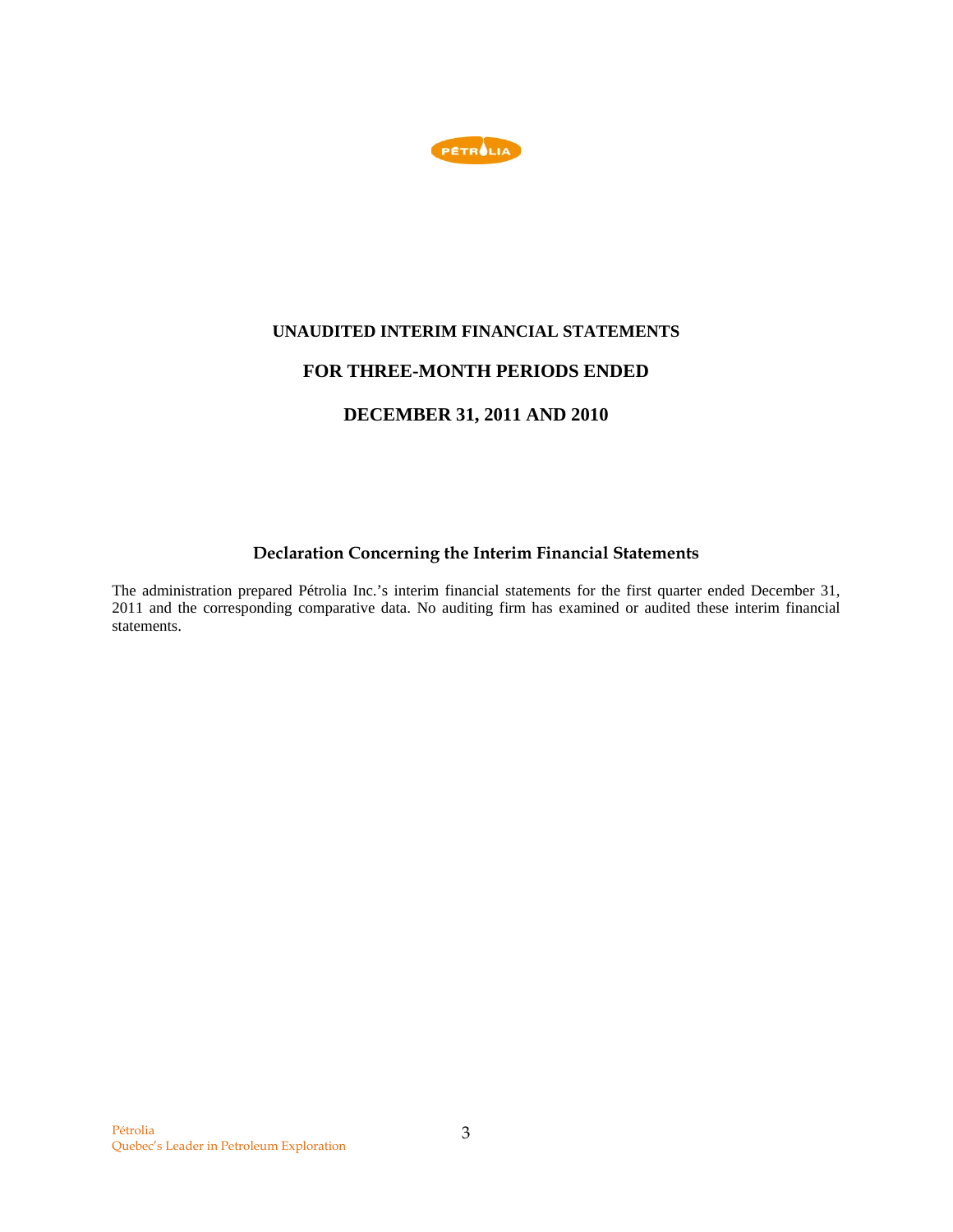

# **INTERIM FINANCIAL POSITION STATEMENTS**

(Unaudited – in Canadian dollars)

|                                                           | <b>On December 31</b><br>2011<br>\$ | On September 30<br>2011<br>\$ | On October 1<br>2010<br>\$ |
|-----------------------------------------------------------|-------------------------------------|-------------------------------|----------------------------|
| <b>ASSETS</b>                                             |                                     |                               |                            |
| <b>Current</b>                                            |                                     |                               |                            |
| Cash and cash equivalents (Note 6)                        | 7,533,250                           | 8,151,034                     | 1,949,055                  |
| Receivables (Note 7)                                      | 2,057,935                           | 4,617,371                     | 2,920,900                  |
| Advance on exploration work                               | 109,835                             | 141,158                       | 70,372                     |
| Inventories                                               | 54,977                              | 61,619                        |                            |
| Investments cashable during the next fiscal year (Note 8) | 930,000                             | 930,000                       | 754,331                    |
|                                                           | 10,685,997                          | 13,901,182                    | 5,694,658                  |
| <b>Fixed Assets</b>                                       |                                     |                               |                            |
| Exploration and evaluation assets (Note 9)                | 27,126,151                          | 25,703,789                    | 25,087,040                 |
| Fixed assets (Note 10)                                    | 944,821                             | 931,779                       | 213,159                    |
|                                                           |                                     |                               |                            |
|                                                           | 28,070,972                          | 26,635,568                    | 25,300,199                 |
|                                                           | 38,756,969                          | 40,536,750                    | 30,994,857                 |
| <b>LIABILITIES</b>                                        |                                     |                               |                            |
| <b>Current</b>                                            |                                     |                               |                            |
| Suppliers and other creditors (Note 11)                   | 2,430,499                           | 1,469,518                     | 822,339                    |
| Bank debt (Note 12)                                       |                                     | 2,243,310                     | 2,243,310                  |
| Provision for site restoration (Note 13)                  | 98,000                              | 135,500                       |                            |
|                                                           |                                     |                               |                            |
| Non-current                                               | 2,528,499                           | 3,848,328                     | 3,065,649                  |
| Deferred lease inducements                                | 117,121                             | 112,273                       |                            |
| Provision for site restoration (Note 13)                  | 233,678                             | 233,678                       |                            |
| Deferred tax expenses (Note 25)                           | 2,021,843                           | 2,239,130                     | 1,323,583                  |
|                                                           | 2,372,642                           | 2,585,081                     | 1,323,583                  |
|                                                           |                                     |                               |                            |
|                                                           | 4,901,137                           | 6,433,409                     | 4,389,232                  |
| <b>SHAREHOLDERS' EQUITY</b>                               |                                     |                               |                            |
| Capital stock (Note 14)                                   | 35,796,992                          | 35,452,855                    | 30,416,651                 |
| Other items of shareholders' equity                       | 2,954,109                           | 2,395,117                     | 2,083,981                  |
| Deficit                                                   | (4,895,273)                         | (3,744,631)                   | (5,895,007)                |
|                                                           |                                     |                               |                            |
|                                                           | 33,855,828                          | 34,103,341                    | 26,605,625                 |
|                                                           | 38,756,969                          | 40,536,750                    | 30,994,857                 |
|                                                           |                                     |                               |                            |

Business continuity (Note 3)

Agreements, commitments and contingencies (Notes 4, 22 and 23)

Supplementary notes are an integral part of the interim financial statements

On behalf of the Board

Director **Director** Director

(signed) *André Proulx*(signed) *Jacques L. Drouin*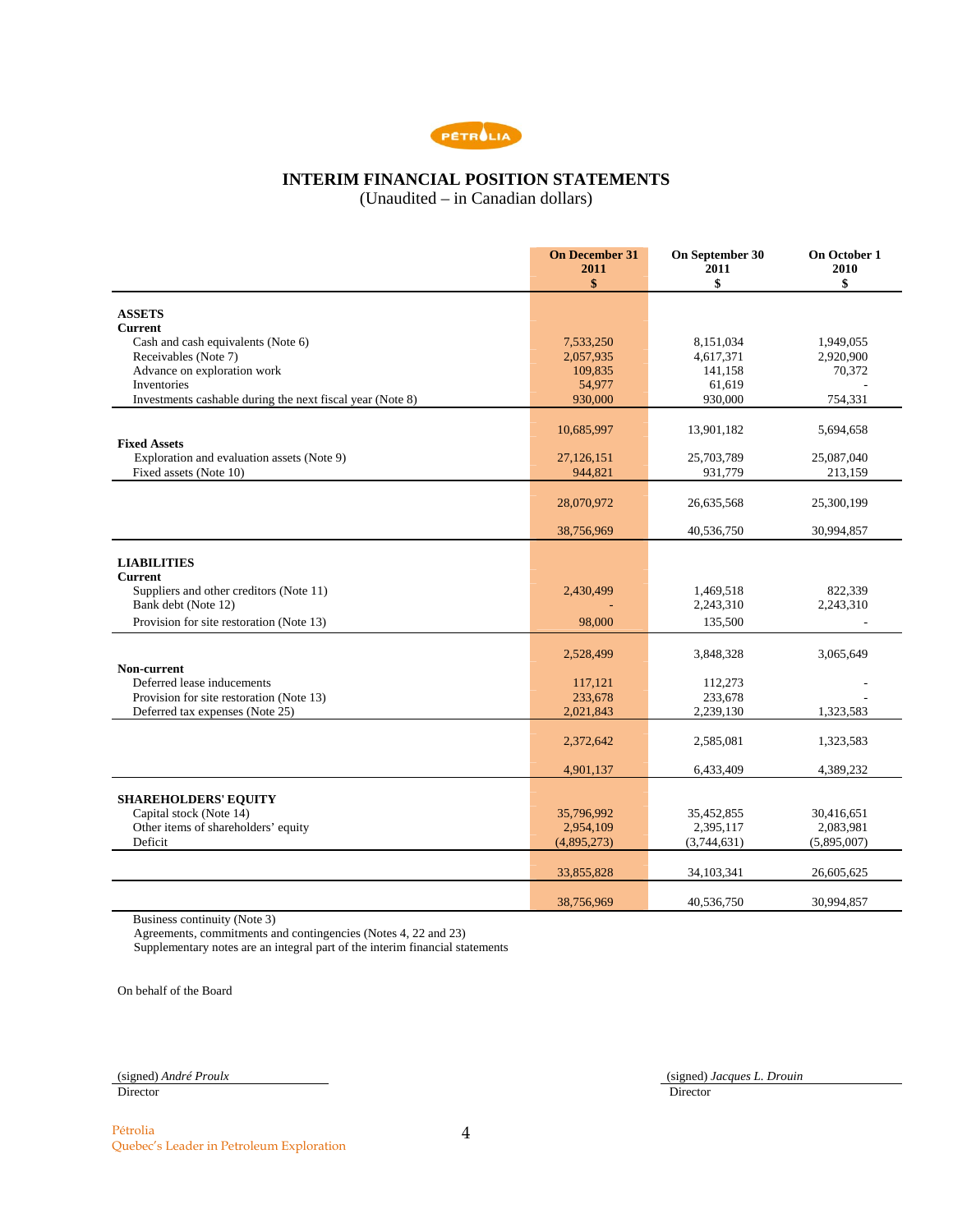

# **INTERIM COMPREHENSIVE INCOME STATEMENTS**

(Unaudited – in Canadian dollars)

|                                                                                                    | For three-month periods ended<br>December 31 |                |  |
|----------------------------------------------------------------------------------------------------|----------------------------------------------|----------------|--|
|                                                                                                    | 2011<br>\$                                   | 2010<br>\$     |  |
|                                                                                                    |                                              |                |  |
| <b>REVENUE</b>                                                                                     |                                              |                |  |
| Rental revenue                                                                                     | 2,994                                        |                |  |
| Project income                                                                                     | 16,276                                       |                |  |
|                                                                                                    | 19,270                                       |                |  |
|                                                                                                    |                                              |                |  |
| Administrative expenses (Appendix A)                                                               | 909,056                                      | 438,318        |  |
| <b>OPERATION EXPENSES (Appendix B)</b>                                                             | 33,602                                       | 32,237         |  |
| FINANCIAL INCOME AND EXPENSES (Appendix C)                                                         | (49, 945)                                    | 16,798         |  |
|                                                                                                    |                                              |                |  |
|                                                                                                    | 892,713                                      | 487,353        |  |
| <b>LOSS BEFORE OTHER ITEMS AND INCOME TAXES</b>                                                    | (873, 443)                                   | (487, 353)     |  |
| <b>OTHER ITEMS</b>                                                                                 |                                              |                |  |
| Gain (loss) on disposal of interest on some licences                                               | (494, 486)                                   | 5,386,457      |  |
| <b>INCOME (LOSS) BEFORE TAXES</b>                                                                  | (1,367,929)                                  | 4,899,104      |  |
| Deferred tax expense                                                                               | (217, 287)                                   | 1,413,446      |  |
| NET INCOME (NET LOSS) AND COMPREHENSIVE INCOME FOR THE PERIOD                                      | (1,150,642)                                  | 3,485,658      |  |
| <b>BASIC NET EARNINGS (NET LOSS) PER SHARE</b><br><b>DILUTED NET EARNINGS (NET LOSS) PER SHARE</b> | (0,022)<br>(0,022)                           | 0,069<br>0,057 |  |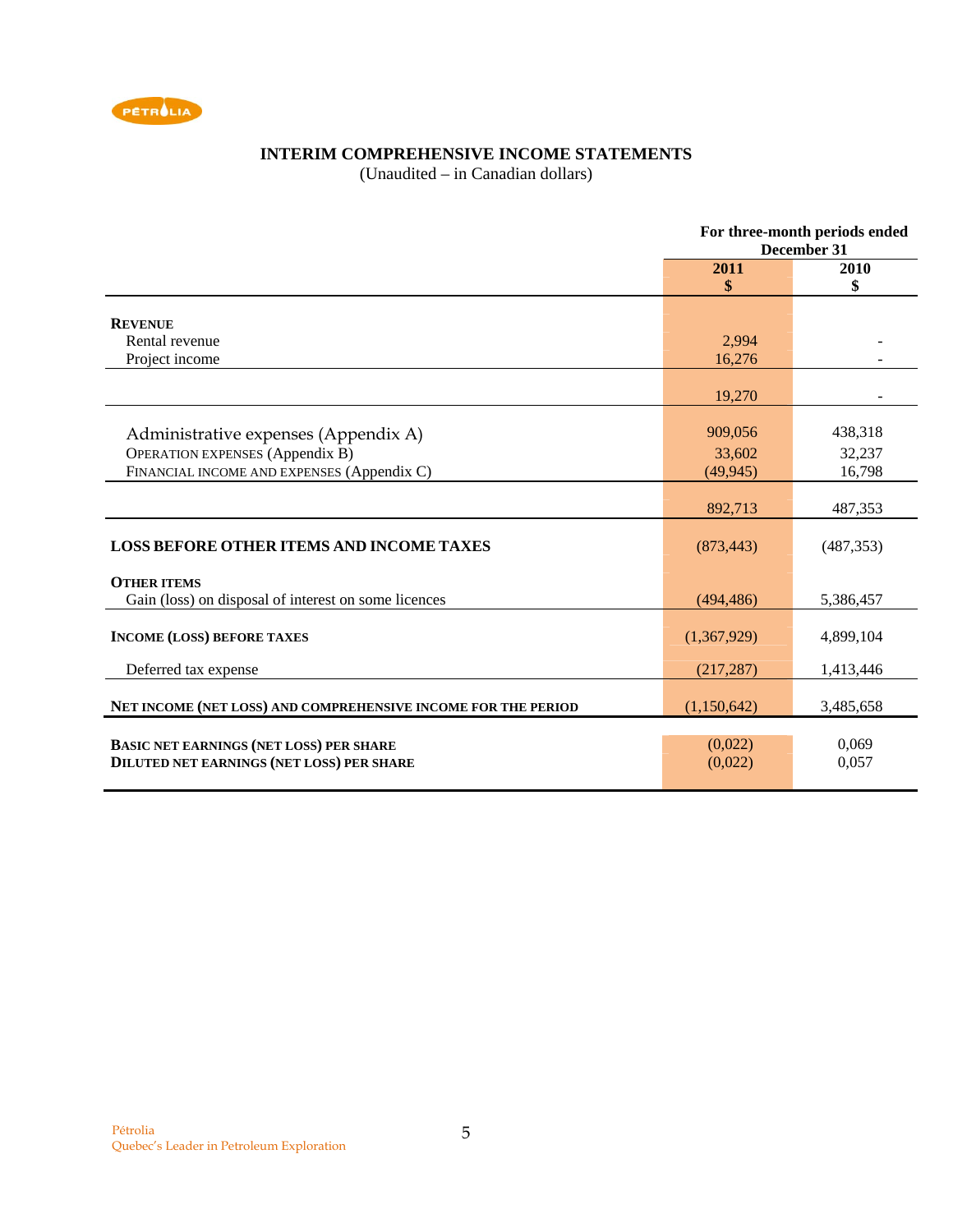

# **INTERIM STATEMENT OF CHANGES IN SHAREHOLDERS' EQUITY**

(Unaudited – in Canadian dollars)

|                                                            | Capital<br>stock | <b>Contributed</b><br>surplus | <b>Deficit</b> | <b>Total</b><br>shareholders'<br>equity |
|------------------------------------------------------------|------------------|-------------------------------|----------------|-----------------------------------------|
|                                                            | \$               | \$                            | \$             | \$                                      |
| <b>Unaudited balance as at</b><br><b>October 1, 2010</b>   | 30,416,651       | 2,083,981                     | (5,895,007)    | 26,605,625                              |
| Stock-based compensation                                   |                  | 79,539                        |                | 79,539                                  |
| Comprehensive income                                       |                  |                               | 3,485,658      | 3,485,658                               |
| <b>Unaudited balance as at</b><br><b>December 31, 2010</b> | 30,416,651       | 2,163,520                     | (2,409,349)    | 30,170,822                              |
| <b>Unaudited balance as at</b><br>September 30, 2011       | 35,452,855       | 2,395,117                     | (3744631)      | 34, 103, 341                            |
| Warrants exercised                                         | 344,137          |                               |                | 344,137                                 |
| Stock options exercised                                    |                  |                               |                |                                         |
| Stock-based compensation                                   |                  | 558,992                       |                | 558,992                                 |
| Expired stock options                                      |                  |                               |                |                                         |
| Comprehensive net loss                                     |                  | $\overline{\phantom{a}}$      | (1,150,642)    | (1,150,642)                             |
| <b>Unaudited balance as at</b><br><b>December 31, 2011</b> | 35,796,992       | 2,954,109                     | (4,895,273)    | 33,855,828                              |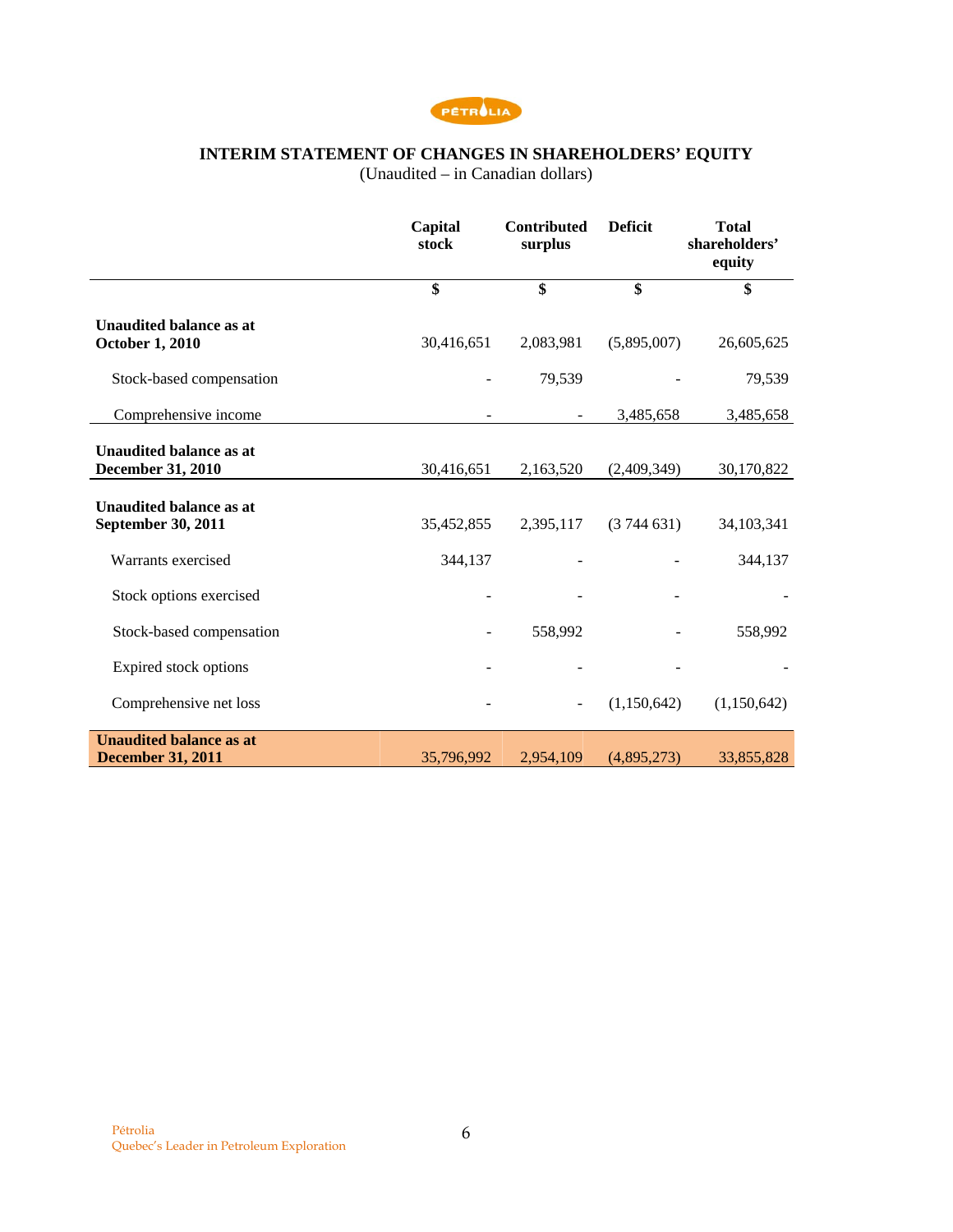

# **INTERIM CASH FLOW CHARTS**

(Unaudited – in Canadian dollars)

|                                                                 | For three-month periods ended<br>December 31 |             |  |
|-----------------------------------------------------------------|----------------------------------------------|-------------|--|
|                                                                 | 2011                                         | 2010        |  |
|                                                                 | \$                                           | \$          |  |
|                                                                 |                                              |             |  |
| <b>OPERATIONAL ACTIVITIES</b>                                   |                                              |             |  |
| Net income (net loss)                                           | (1,150,642)                                  | 3,485,658   |  |
| Non-cash items of income:                                       |                                              |             |  |
| Depreciation of fixed assets                                    | 62,354                                       | 14,845      |  |
| Deferred tax expenses                                           | (217, 287)                                   | 1,413,446   |  |
| Stock-based compensation                                        | 558,992                                      | 40,343      |  |
| Depreciation of deferred rental incentives                      | 4,848                                        |             |  |
| Gain on disposal of interest in certain licenses                |                                              | (5,386,457) |  |
|                                                                 | (741, 735)                                   | (432, 165)  |  |
| Net change in non-cash items related to operational activities: |                                              |             |  |
| Receivables                                                     | (117,390)                                    | (131, 145)  |  |
| Fees paid in advance                                            | 31,323                                       | 12,964      |  |
| <b>Inventories</b>                                              | 6,642                                        |             |  |
| Suppliers and other creditors                                   | (18,072)                                     | 872,642     |  |
|                                                                 | (97, 497)                                    | 754 296     |  |
| <b>FINANCING ACTIVITIES</b>                                     |                                              |             |  |
| Capital stock issuance                                          | 344,136                                      |             |  |
| Repayment of bank debt                                          | 2,243,310                                    |             |  |
|                                                                 |                                              |             |  |
|                                                                 | (1,899,174)                                  |             |  |
|                                                                 |                                              |             |  |
| <b>INVESTING ACTIVITIES</b>                                     |                                              |             |  |
| Acquisition of fixed assets                                     | (73, 237)                                    | (4,147)     |  |
| Disposal of interest in certain licenses                        |                                              | 6,690,000   |  |
| Expenses for disposal of interest in certain licenses           |                                              | (497, 482)  |  |
| Acquisition of oil and gas properties                           | (1,590,300)                                  | (3,530)     |  |
| Increase in deferred exploration expenses net of deductions     | 3,784,159                                    | (704, 077)  |  |
|                                                                 | 2,120,622                                    | 5,480,764   |  |
| <b>INCREASE (DECREASE) IN CASH AND CASH EQUIVALENTS</b>         | (617, 784)                                   | 5,803,060   |  |
|                                                                 |                                              |             |  |
| CASH AND CASH EQUIVALENTS, BEGINNING OF PERIOD                  | 8,151,034                                    | 1,949,055   |  |
| CASH AND CASH EQUIVALENTS, END OF PERIOD (Note 6)               | 7,533,250                                    | 7,752,115   |  |
| CASH AND CASH EQUIVALENTS ARE MADE UP OF THE FOLLOWING:         |                                              |             |  |
| Cash                                                            | 748,919                                      | 4,151,115   |  |
| Guaranteed investment certificates (redeemable)                 | 6,784,331                                    | 3,600,000   |  |
| Money market fund                                               |                                              | 1,000       |  |
|                                                                 | 7,533,250                                    | 7,752,115   |  |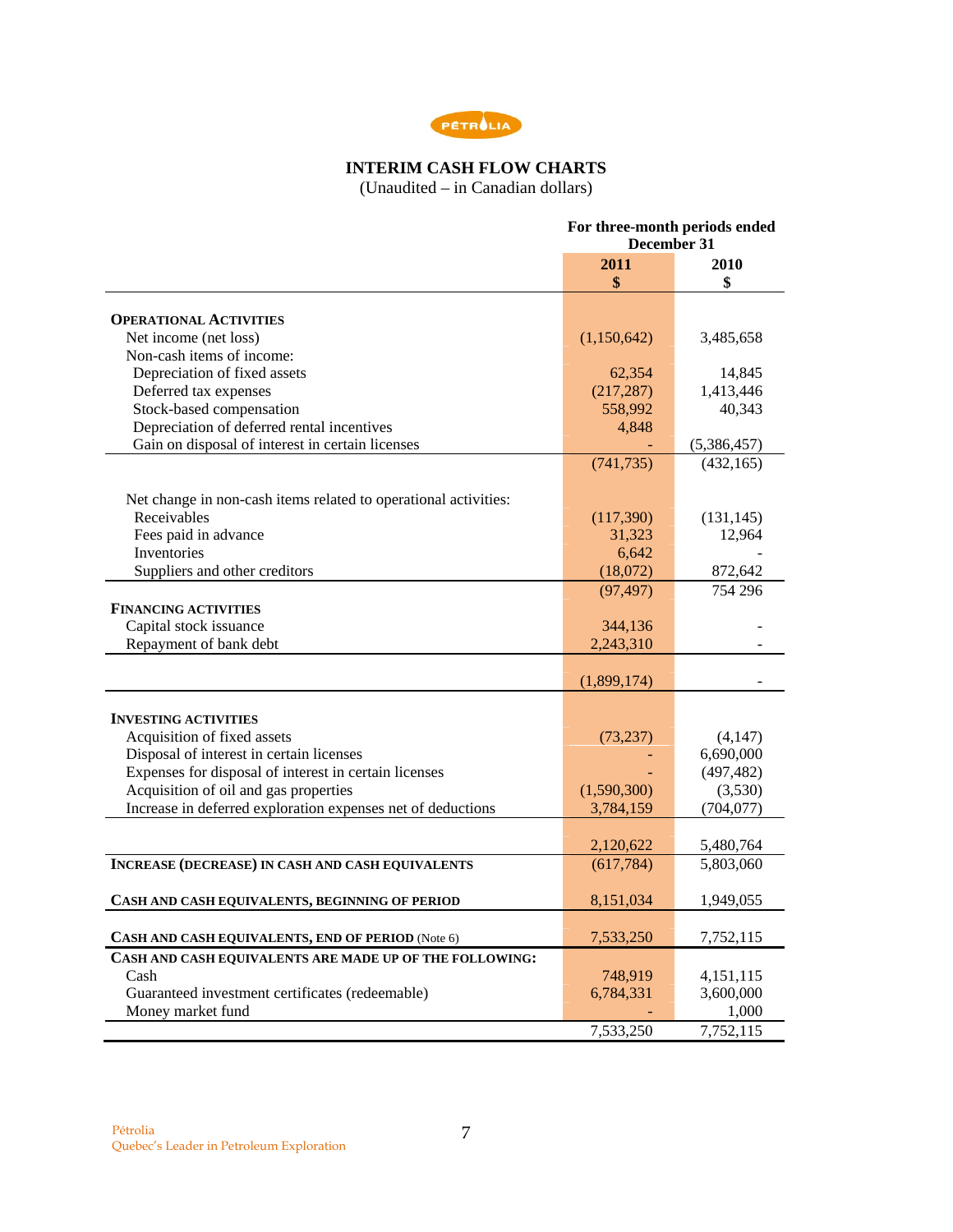# **1. INCORPORATING ACTS AND TYPES OF ACTIVITIES**

The Company, incorporated under part 1A of the Companies Act of Quebec and subject to the provisions of the Quebec Business Corporations Act, serves as a petroleum and gas exploration company. It has been listed on the TSX Venture Exchange since February 16, 2005 under the symbol PEA. Its head office is located at 212 Avenue de la Cathédrale, Rimouski, Quebec, G5L 5J2.

The oil and gas properties held by the Company are currently in the exploration phase. The Company's long-term profitability is partially contingent on the costs and success of the exploration and ensuing development programs. The Company has not yet established whether its properties include economically feasible reserves.

Financial statements from the reporting period ended December 31, 2011 (including comparative statements) were approved for publication by the Board of Directors on February 23, 2012.

# **2. ADOPTION OF IFRS STANDARDS AND FINANCIAL STATEMENT PRESENTATION**

These financial statements were prepared by the Company's administration in accordance with International Financial Reporting Standards (IFRS) and in accordance with IAS 34, "Interim Financial Reporting." In addition, as this is the first time that the Company's comprehensive income and financial position statements are presented according to IFRS, these financial statements were prepared in accordance with IFRS 1 "First-Time Adoption of International Financial Reporting Standards."

These interim financial statements were prepared in accordance with accounting practices that the Company intends to adopt for financial statements for the fiscal year ended September 30, 2012. These accounting practices are based on IFRS standards that, according to the Company, will be in effect at that time. The accounting practices described in Note 4 were applied in the same way for all periods presented unless otherwise indicated.

The Company's financial statements had been previously prepared for the Company in accordance with Canadian Generally Accepted Accounting Principles (GAAP). The Company's date of transition from GAAP to IFRS is October 1, 2010. GAAP is different from IFRS in certain respects. While preparing these interim financial statements in accordance with IFRS, the administration modified certain recognition and measurement practices that it used previously to prepare financial statements in accordance with Canadian GAAP.

Comparative information from the 2011 fiscal year has been restated to account for these changes. The information to be provided through notes deemed important to understanding the Company's interim financial statements that would normally be provided in the annual financial statements prepared in accordance with IFRS are provided in Notes 26 and 27. This note also presents the reconciliation of shareholders' equity, net income and comprehensive income according to Canadian GAAP and IFRS, as well as the description of the effect of transitioning from Canadian GAAP to IFRS on these items.

# **3. BUSINESS CONTINUITY**

The interim financial statements were established based on the assumption that the Company will continue as a going concern, which anticipates that the Company will be capable of realizing its assets and discharging its liabilities in the normal course of operations. Given that the Company has not yet found properties with economically viable hydrocarbon reserves, the Company has not generated income or cash flow from its operations to date. The Company's ability to continue operations depends on acquiring the new funding necessary to continue the exploration of its petroleum properties. Although the Company has succeeded in funding its exploration programs in the past, nothing guarantees that it will obtain more funding in the future. The Company has not yet determined if the reserves' oil properties are economically profitable.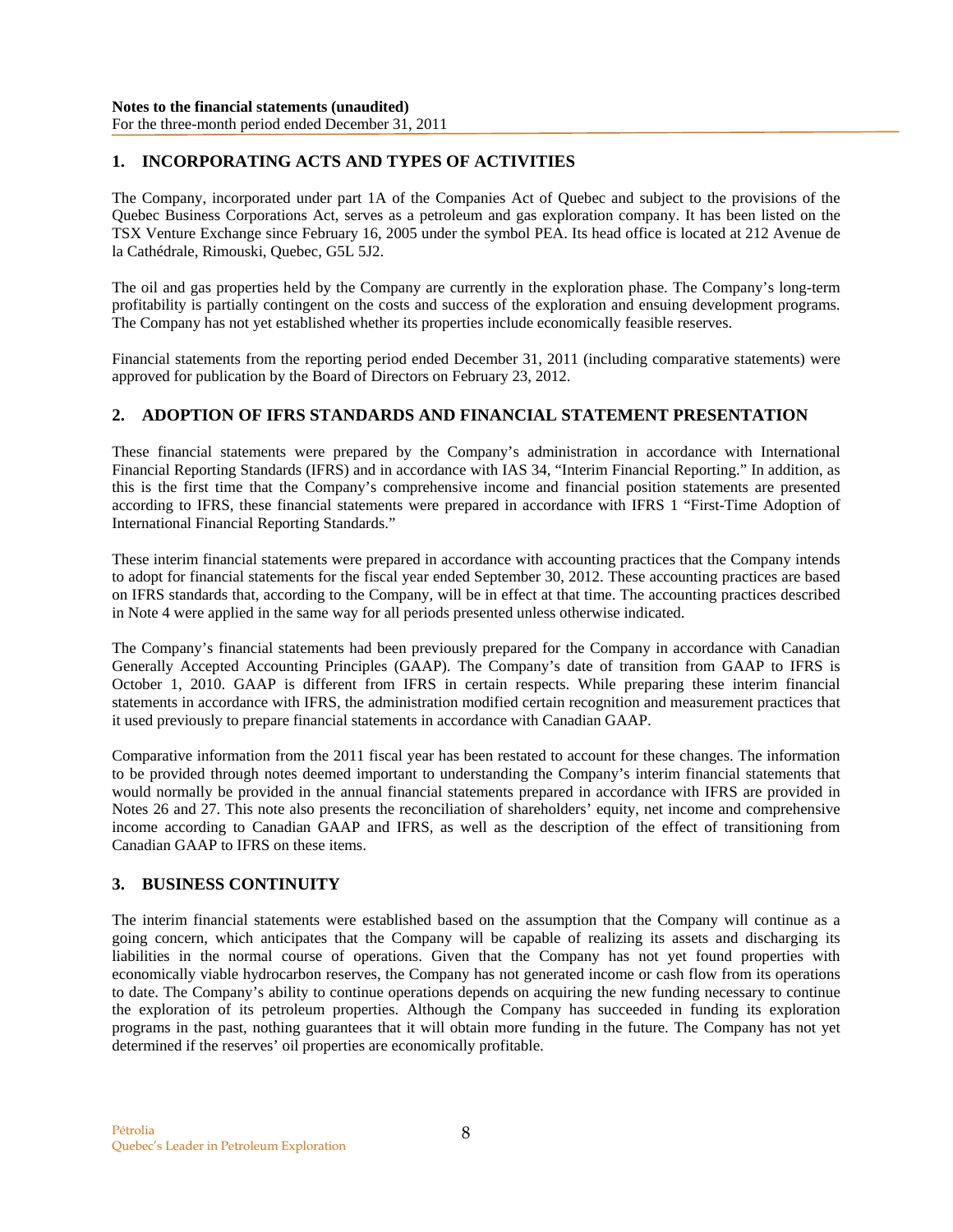For the three-month period ended December 31, 2011

The carrying amounts of assets and liabilities, revenues and expenses presented in the interim financial statements, as well as the classification system used, have not undergone adjustments that will be necessary if going concern assumptions are not appropriate, and these adjustments may be significant. The administration did not take these adjustments into account because it believes that the Company will continue as a going concern.

# **4. MAIN ACCOUNTING PRACTICES**

# **Overview and first application of IFRS**

The main accounting practices used for the preparation of these financial statements are included below. These accounting practices were used for all periods presented in the financial statements, except for when the Company applied some accounting practices, exemptions and exceptions for the transition to IFRS. Exceptions applied by the Company and the effects of the transition to IFRS are presented in Notes 26 and 27.

# **Basis for measurement**

These financial statements were prepared according to the historical cost model, with the exception of some assets and liabilities measured at fair value, as required according to some specific IFRS standards.

# **Standards, amendments and interpretations of published standards that are not yet in effect and have not been adopted early by the Company**

On the authorization date of these financial statements, new standards and interpretations of existing standards and new amendments have been published, but are not yet in effect and the Company has not adopted them early.

The administration anticipates that all pronouncements will be adopted into the accounting practices of the Company during the period beginning the effective date of each pronouncement. Some other new standards and interpretations have been published, but we do not expect that they will have a significant impact on the Company's financial statements.

# IFRS 9, Financial Instruments (in effect as of January 1, 2013)

The International Accounting Standards Board (IASB) aims to replace IAS 39, "Financial Instruments: Recognition and Measurement." The standard that will replace it (IFRS 9) is being published in multiple phases. Currently, sections on recognition, classification, measurement and de-recognition of financial assets and liabilities have been published. These sections are in effect for annual periods beginning January 1, 2013. Other sections on impairment methodology and hedge accounting are still being developed. Management has not yet determined the effect that this new standard will have on the Company's financial statements. However, it does not anticipate adopting this new standard before all sections of the replacement project of IFRS 9 have been published and it can determine all of the changes' effects.

# IFRS 13, Fair Value Measurement (in effect starting January 1, 2013)

This new standard aims to clarify the definition of fair value, to provide regulations on the measurement of fair value and to improve the requirements on reporting material related to the measurement of fair value.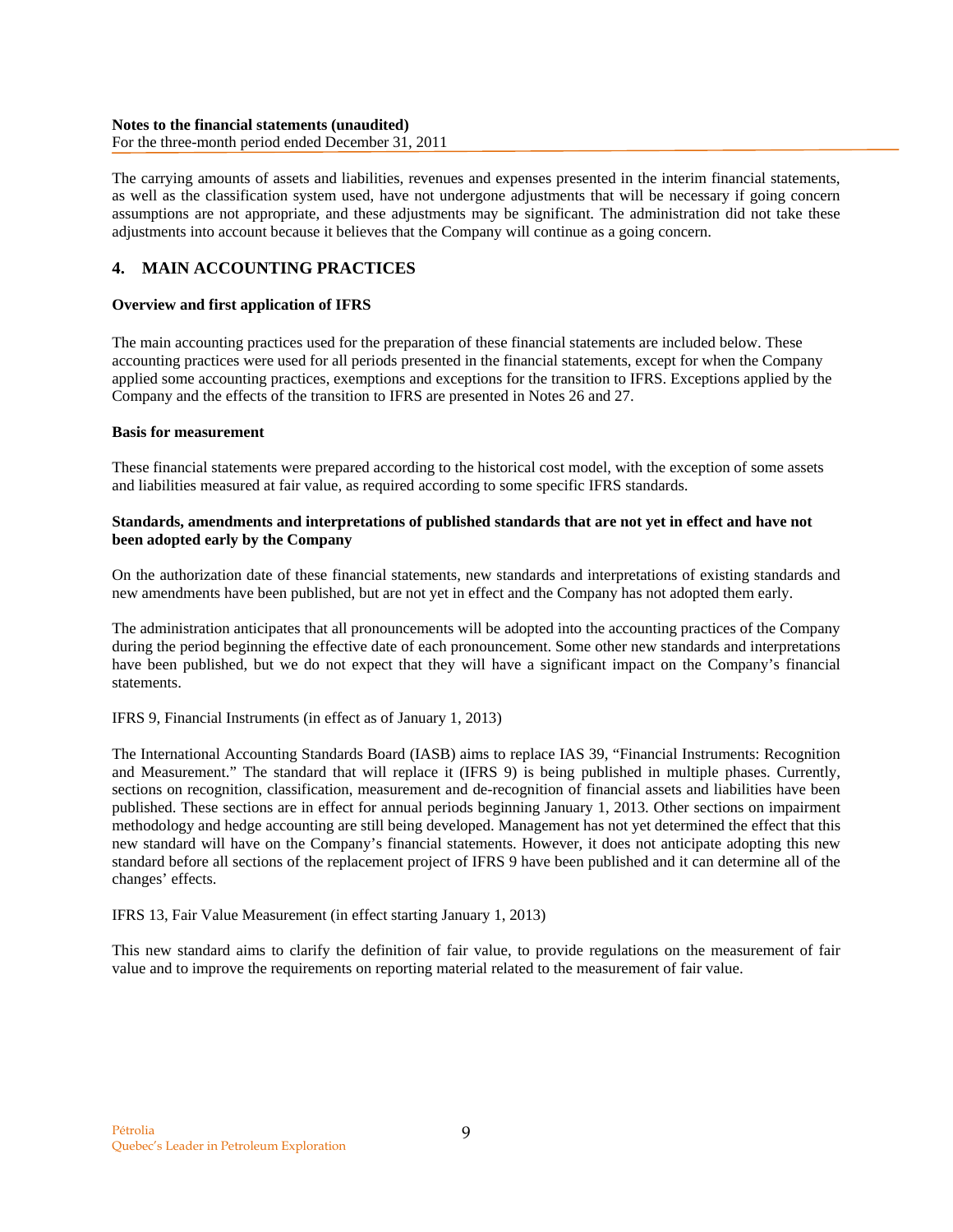### **Presentation of financial statements in accordance with IAS 1**

Financial statements are presented in accordance with IAS 1, "Presentation of Financial Statements." In accordance with IFRS 1, "First Application of International Financial Reporting Standards," the Company is presenting three statements of its financial position in its first IFRS financial statements. For subsequent fiscal years, it will present two comparative fiscal years for the financial position statement when: i) it will use an accounting practice retroactively, ii) will make a retrospective restatement of its financial statements, or iii) reclassify items in its financial statements.

### **Revenue recognition**

Investment operations are recognized on the date of operation and derived income is recorded on an accrual basis. Revenue from project management is recognized as projects are realized.

#### **Refundable tax credits**

The Company is entitled to a resource tax credit of up to 35% of eligible exploration expenses incurred in Quebec. These tax credits are recognized by reducing exploration expenses incurred under IAS20 and are disclosed separately in the note on exploration and evaluation assets. Credits are recognized under the condition that the Company is reasonably certain that these credits will be received.

#### **Financial Instruments**

Financial assets and liabilities are recognized when the Company becomes a party to the contractual provisions of the financial instrument. Financial assets are derecognized when contractual rights on cash flow from financial assets expire, or once financial assets and all significant risks and benefits are transferred. A financial liability is derecognized in case of extinguishment, termination, cancellation or expiry. Assets and liabilities are initially measured at fair value plus transaction costs, with the exception of financial assets and liabilities recognized at fair value through profit and loss that are initially measured at fair value. Financial assets and liabilities are hereafter measured as outlined below.

### **Currency translation**

Monetary assets and liabilities are translated according to the effective exchange rate on the date of the financial position statement. Revenues and expenses denominated in foreign currencies are recorded at the exchange rate in effect on the transaction date. Exchange gains or losses are recognized in income.

#### **Jointly controlled assets**

The company carries out some petroleum and gas resource exploration in conjunction with third parties. These financial statements do not take into account the Company's proportional participation in such operations.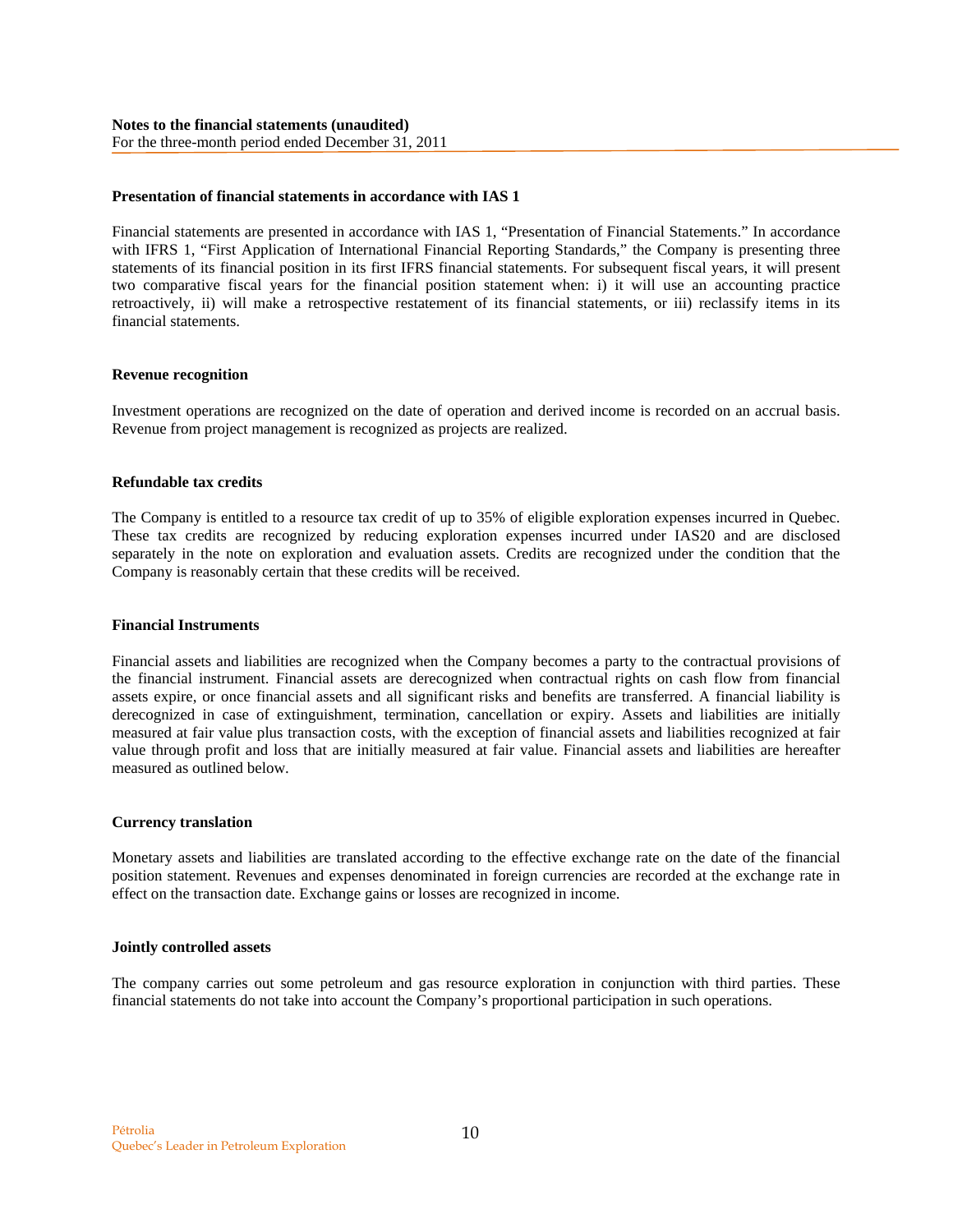#### **Provision for site restoration**

The Company records the estimated fair value of future obligations related to the provision for site restoration, with respect to oil and gas goods, as a liability for the period during which the latter is committed. Fair value is capitalized and depreciated during the same period as the underlying asset. The Company estimates the liability from estimated abandonment and restoration costs relating to its net investment in wells and facilities, including the schedule of estimated expenses that will be incurred to this end during future periods. This estimate is reviewed periodically and changes are recognized prospectively as an increase or decrease in liability. Changes in the net present value of the liability related to site restoration are recognized as accretion expenses calculated pro rata based on the time elapsed, and are recorded as expenses in the period's income. The actual expenses incurred when the liability is settled are charged as a liability no greater than the recorded liability.

### **Financial assets**

For the purpose of future measurement, financial assets other than those designated as effective hedging instruments are classified in the following categories during initial recognition:

- Loans and debts:
- Financial assets at fair value through profit and loss.
- Held-to-maturity investments.
- Available-for-sale financial assets.

The category determines the future measurement practice and recognition either as income or as other items of comprehensive income of the resulting income and expenses. All income and expenses relating to financial assets recognized as income are presented in finance costs or finance income.

#### *Loans and debts*

Loans and debts are non-derivative financial assets with fixed or determinable payments that are not quoted in an active market. After their initial recognition, they are valued at depreciated cost, applying the effective interest method, less any provision for impairment. Discounting is omitted where its effect is immaterial. Receivables are included in this category of financial instruments.

### *Financial assets at fair value through profit or loss*

Financial assets at fair value through profit or loss include financial assets that are classified as being held for trading or that meet certain conditions and are designated as being at fair value through profit or loss at initial recognition. Assets in this category are measured at fair value. Directly attributable transaction costs and changes in fair value are recognized in net income. Cash and cash equivalents and investments are included in this category.

#### *Held-to-maturity investments*

Held-to-maturity investments are non-derivative financial assets with fixed or determinable payments and fixed maturities other than loans and debts. Investments are classified as being held-to-maturity if the Company has the intention and capacity to hold them to maturity. Held-to-maturity investments are measured subsequently at depreciated cost using the effective interest method. If objective evidence exists that the investment has lost value, determined through reference to external credit ratings, the financial asset is measured at the present value of estimated future cash flows. All changes made to the carrying value of investments, including impairment, are recognized as net income. The Company holds no financial assets classified in this category.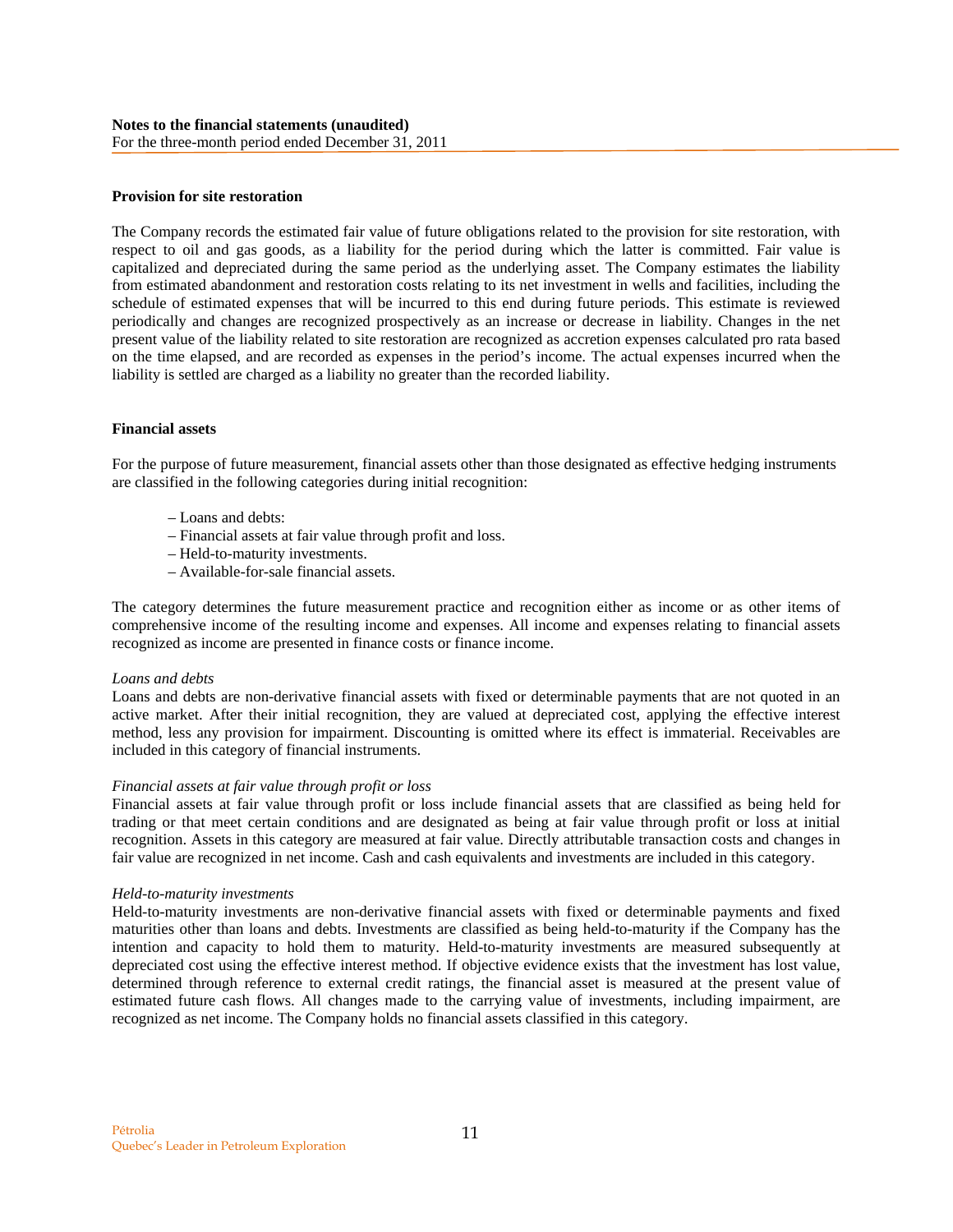### *Available-for-sale financial assets*

Available-for-sale financial assets are non-derived financial assets that are designated as being included in this category or that do not qualify in any other financial asset category. Impairment losses are recognized in net income and reversals of impairment losses are recognized in other items of comprehensive income. All available-for-sale financial assets are measured at fair value. Gains and losses are recognized in other items of comprehensive income and are presented in the "Available-for-sale financial assets" reserve in shareholders' equity, with the exception of impairment losses and foreign exchange differences on monetary assets that are recognized in income. When the asset is disposed of or determined to be impaired, the cumulative gain or loss recognized in other items of comprehensive income is reclassified as income in financial income or expenses and is presented as a reclassification adjustment in other items of comprehensive income.

Interest calculated using the effective interest rate method and dividends are recognized as income in financial income. The Company holds no financial assets in this category.

### *Depreciation of financial assets*

All financial assets except those at fair value through profit or loss are subject to impairment review at least at each closing date. Financial assets are impaired when there is objective evidence that a financial asset or a group of financial assets has been impaired.

Objective evidence may include:

- Significant financial difficulties experienced by the issuer or debtor.
- A breach of contract such as defaulting on the payment of interest or principal.
- The increasing probability of the debtor's bankruptcy or other financial restructuring.

Individually significant receivables are tested for impairment when they are past due or when other objective evidence is received that counterparty will default. Receivables that are not considered impaired individually are tested for impairment by group, which is determined by the sector of activity and region of counterparties and other known categories of collective credit risk. The percentage of impairment is thus based on the recent historical default rates of the counterparties in each group. The impairment of receivables is presented as income in other operating expenses.

### **Financial liabilities at depreciated cost**

Financial liabilities at depreciated cost include accounts payable and accrued liabilities as well as bank debt. Accounts payable and accrued liabilities and bank debt are initially recorded at the amount that would have to be paid, minus cash discount if significant, aiming to reduce accounts payable to fair value. Subsequently, accounts payable and accrued liabilities and bank debt are recorded at net present value calculated using the effective interest method. If the payment is due within less than twelve months they are recorded as current liabilities. If not, they are recorded as non-current liabilities. Interest payments are presented in financial expenses.

### **Accounting policy for inventory**

Inventories are measured at the lower of cost and net realizable value. The cost is determined on an average cost basis.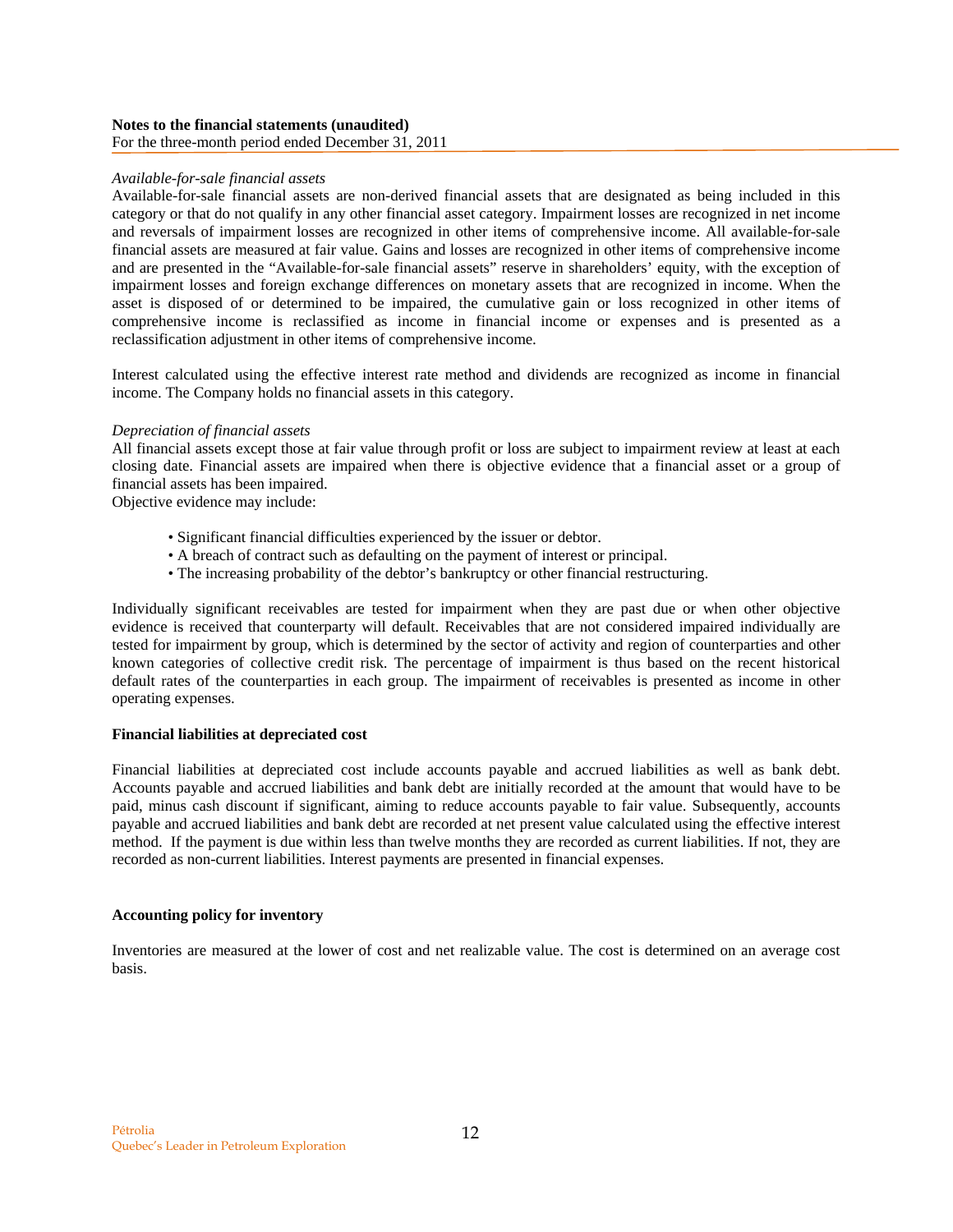### **Basic and diluted earnings per share**

Basic earnings per share is determined by dividing the profit or loss attributable to ordinary Company equity holders by the weighted average number of common shares outstanding during the period. Diluted earnings per share is calculated by adjusting the profit or loss attributable to ordinary Company equity holders as well as the weighted average number of common shares outstanding, to the effects of all dilutive potential ordinary shares. It must be taken into account that dilutive potential ordinary shares were converted to ordinary shares at the beginning of the period or on the date of issuance of the potential ordinary shares if it was a later date. To determine the diluted earnings per share, an entity shall assume the exercise of dilutive stock options and warrants. The assumed proceeds from these instruments shall be regarded as having been received from the issuance of ordinary shares at the average market price of ordinary shares during the periods presented. Diluted earnings per share are equal to basic earnings per share due to the anti-dilutive effect of stock options and warrants.

### **Cash and cash equivalents**

The Company's cash and cash equivalents include cash and short-term investments with a term equal to or less than three months from the date of issue, which are highly liquid, readily convertible to known amounts of cash and that are subject to an insignificant risk of change in value.

### **Exploration and evaluation assets**

Exploration and evaluation assets include costs incurred in the acquisition of petroleum rights and expenses related to the exploration and evaluation of oil and gas properties. These assets are recognized as fixed assets and are shown at cost less impairment, refundable tax credits, and refundable rights, contributions from partners and revenue from the evaluation of oil reservoirs.

Costs incurred prior to the acquisition of legal easements for exploration and evaluation are recognized on the income statement at the time of their incurrence.

Petroleum rights and expenses related to exploration and evaluation activities are capitalized in the cost of the asset, by property, until the technical feasibility and commercial viability of the extraction of oil or gas resources are demonstrated. Other income gained during the exploration and evaluation period are recognized as net income. No depreciation is charged during the exploration and evaluation phase. Capitalized costs include topographical, geological, geochemical and geophysical surveys, exploration drilling, sampling, activities related to the evaluation of technical feasibility and the commercial viability of the extraction of a mineral resource and the issuance of shares related to exploration and evaluation assets.

If it has been established that a project's viability is not guaranteed or if a project has been abandoned, the capitalized amount will be reduced to its recoverable amount and the goodwill will be recognized immediately in net income. If the technical feasibility and commercial viability of the extraction of an oil or gas resource can be demonstrated, the exploration and evaluation assets related to the oil or gas property will thus be transferred to the "*Oil and Gas Assets under Construction*" category. Before the transfer, exploration and evaluation assets must undergo an impairment test, and all impairment must be recognized in the income statement before reclassification.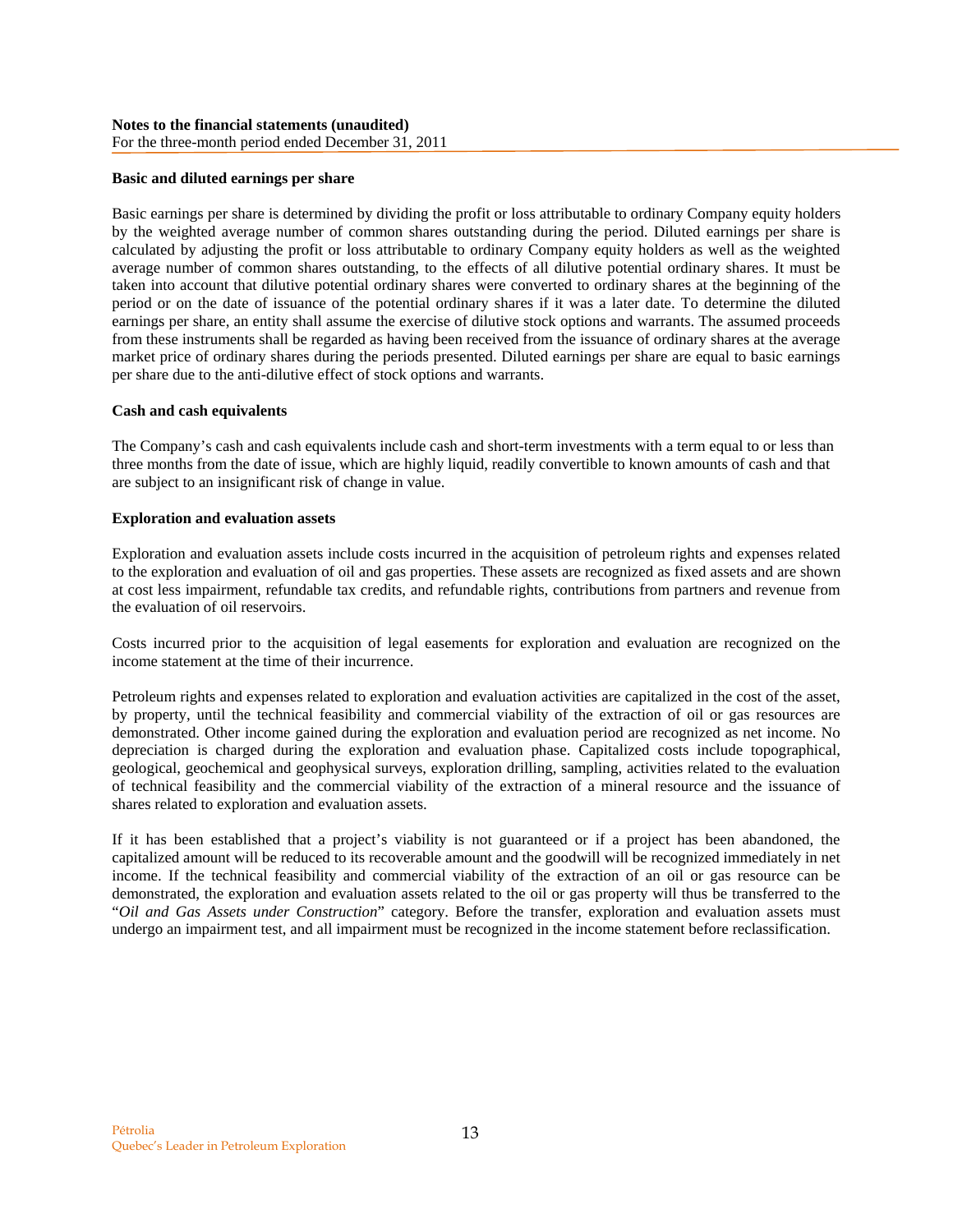### **Notes to the financial statements (unaudited)**  For the three-month period ended December 31, 2011

After transferring exploration and evaluation assets to the "*Oil and Gas Assets under Construction*" category, all subsequent costs related to construction, installation, and completion of equipment and facilities are capitalized in the "*Oil and Gas Assets under Construction*" category. Once development is completed all assets included under "*Oil and Gas Assets under Construction*" are thus transferred to the "*Oil and Gas Assets*" category and are depreciated over the useful lives of the assets. To date, no petroleum resources have proven to be commercially viable.

Although the Company has taken measures in accordance with industry practices for the current phase of the exploration of properties in order to secure titles to petroleum property and properties in which it has a financial interest, these procedures do not guarantee the validity of the title to property. Titles to property of petroleum properties may be subject to unregistered prior agreements and non-compliance with regulatory provisions.

### **Fixed assets**

Fixed assets are recorded at historic cost, less any accumulated depreciation and any accumulated impairment losses. The historic cost takes into account all expenses directly attributable to acquisition. Recognition of costs in the carrying amount of a fixed asset ceases when the asset is in the location and condition necessary for it to be capable of operating in the manner intended by the administration. They are depreciated over their expected useful lives according to the following methods and periods or annual rates:

|                        | Method        | Rate and<br>period |
|------------------------|---------------|--------------------|
|                        |               |                    |
| Leasehold improvements | Straight-line | 3 years            |
| Office equipment       | Declining     | 20%                |
| Telecommunications     | Declining     | 30%                |
| Rolling stock          | Declining     | 30%                |
| Reservoirs             | Declining     | 20%                |
| <b>Site</b>            | n/a           | n/a                |

Estimates regarding material residual value, useful life and method of depreciation are reviewed at the end of each fiscal year, taking into account the nature of assets, intended use and technology developments. Each part of a fixed asset that has a significant cost in comparison to the total cost of the property is depreciated separately.

Each period's depreciation expenses are recorded in income, except for certain fixed assets related to exploration activities that have depreciation expenses recognized in the carrying value of an exploration asset when they are used in specific exploration projects. The depreciation of an asset ceases when it is classified as held for sale or when it is derecognized. Consequently, depreciation does not cease when the asset is not being used or out of service, unless the asset is completely depreciated.

Fixed assets are derecognized when they are retired or when no future economic benefit is expected from their use or retirement.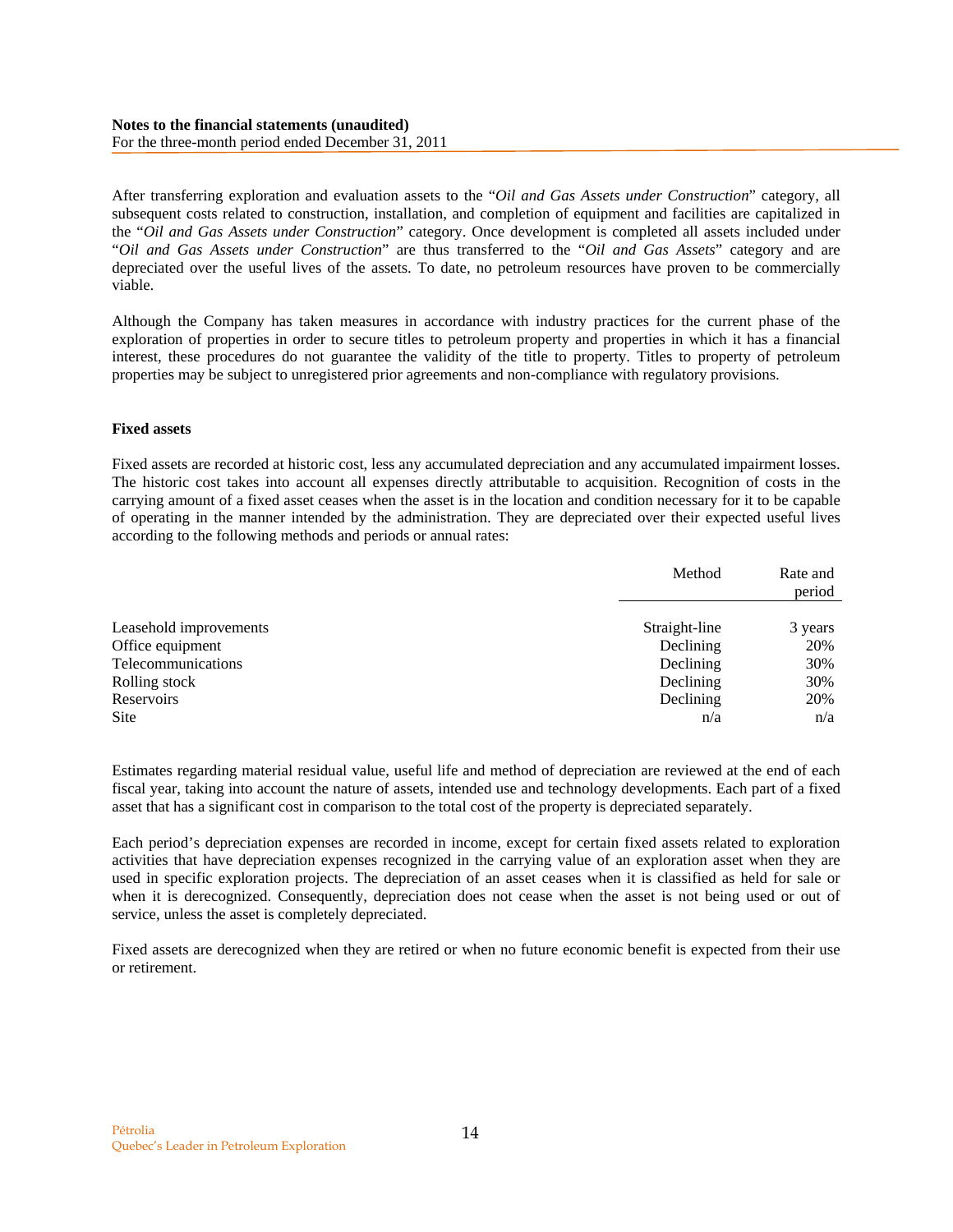Gain or loss resulting from a fixed asset's retirement corresponds to the difference between available revenue and the carrying value of the asset, and is recognized as net income and shown separately in other income or other expenses.

### **Operating lease**

Leases in which the lessor retains a significant portion of risks and benefits are treated as operating leases. Payments made under operating leases are recognized as an expense on a straight-line basis for the entire duration of the lease. Related fees, like those relating to maintenance and insurance, are recognized as expenses as they are incurred.

### **Depreciation of non-financial assets**

For the purposes of measuring impairment, assets are grouped at the lowest levels for which there are largely independent cash inflows (cash-generating units). Consequently, certain assets are individually submitted to an impairment test while others are tested at the level of the cash-generating unit. Managers measure the depreciation of exploration and evaluation assets, property by property, with each property representing a potential cashgenerating unit. All individual assets or cash-generating units undergo an impairment test when events or changes of circumstance indicate that their carrying value may not be recoverable. In addition, if the technical feasibility and the commercial viability of the extraction of a petroleum resource can be demonstrated, exploration and evaluation assets related to the corresponding oil and gas property must undergo an impairment test before being transferred to fixed assets. An impairment loss is recognized for the amount by which the asset's carrying amount or cashgenerating unit exceed its recoverable amount. An asset or cash-generating unit's recoverable amount is the higher of its fair value less costs to sell and its value in use. To determine its value in use, the administration estimates expected future cash flows from each asset or cash-generating unit, and then determines a suitable interest rate in order to calculate the present value of future estimated cash flows. Impairment is recognized immediately in net income and is offset against the individual asset or allocated pro rata to assets in the cash-generating unit. All assets are subsequently reassessed for indications that a previously recognized impairment loss may no longer exist. An impairment loss can be reversed if the recoverable amount of an asset or cash-generating unit exceeds its carrying value.

### **Provisions, contingent liabilities and contingent assets**

Provisions are recognized when present obligations arising from past events will probably lead to an outflow of resources embodying economic benefits for the Company and that the amounts can be reliably estimated. The timing or amount of outflow can be uncertain. A present obligation results from the existence of legal or constructive obligations resulting from past events such as litigation, from decommissioning, restoration and similar liabilities, or onerous contracts.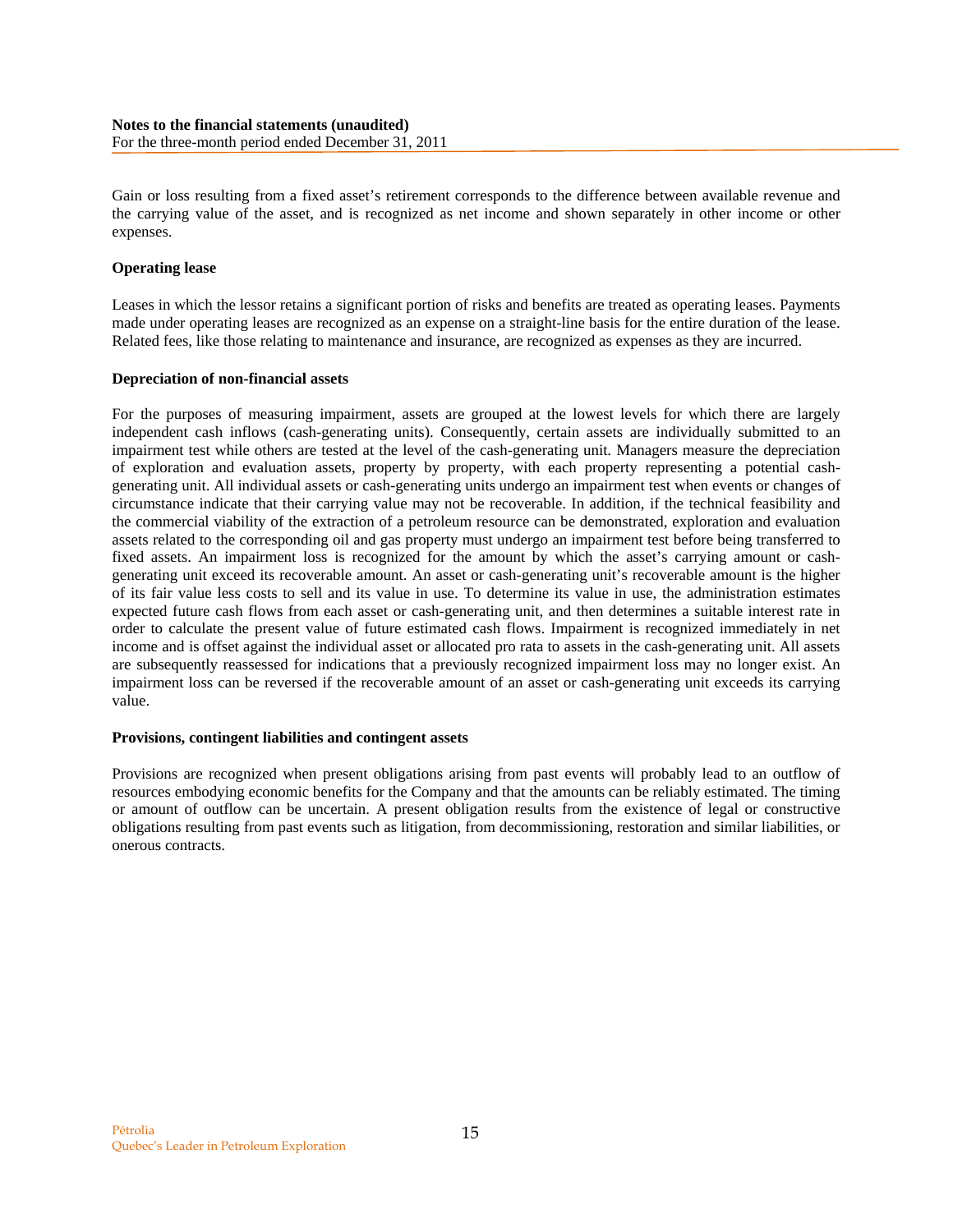The evaluation of provisions corresponds to estimated expenses required to settle the present obligation, based on the most reliable evidence available on the reporting date, including risks and uncertainties related to the present obligation. When a large number of similar obligations exist, the probability that an outflow of resources will be required to settle the obligation is determined by considering the class of obligations as a whole. Provisions are discounted when the time value of money is material. A payment that the Company is nearly certain will be received from a third party related to the obligation is recognized as a separate asset. However, this asset must not be greater than the amount of the associated provision. Provisions are reviewed at every reporting date and adjusted to reflect the current best estimates at that date.

When a possible outflow of resources embodying economic benefits resulting from a present obligation is considered to be unlikely or of a weak probability, no liability is recognized unless it was assumed in a business obligation. Probable inflow of economic benefits for the Company that do not yet meet the recognition criteria of an asset are treated as contingent assets.

The Company's activities are subject to government laws and regulations concerning the protection of the environment. Environmental consequences, be it the amount, timing or impact, are difficult to identify. The Company currently operates in accordance with laws and regulations currently in effect. All payments resulting from the restoration of petroleum properties, where appropriate, will be recognized as petroleum property costs when a reasonable estimate can be made.

### **Staff benefits**

The cost of short-term staff benefits (those that are payable within twelve months after services rendered, such as paid vacation and sick leave, bonuses and certain non-monetary benefits such as medical care) is recognized in the fiscal year when the services have been rendered and is not discounted.

# **Royalties**

Royalties on net proceeds of hydrocarbon sales are not generally recognized at the acquisition of a petroleum property since they are considered to be contingent liabilities. Royalties are not recognized except for when they are probable and will be measured with significant reliability.

### **Income tax**

Income tax expenses correspond to deferred and current tax that is not recognized in other items of comprehensive income or directly in shareholders' equity. Current tax assets or liabilities include amounts payable to tax authorities or amounts due to be recovered from said authorities for the current period and from amounts that were not settled by the previous reporting date. The calculation of tax payable is based on the tax rate and tax laws enacted or substantively enacted at the end of the reporting period.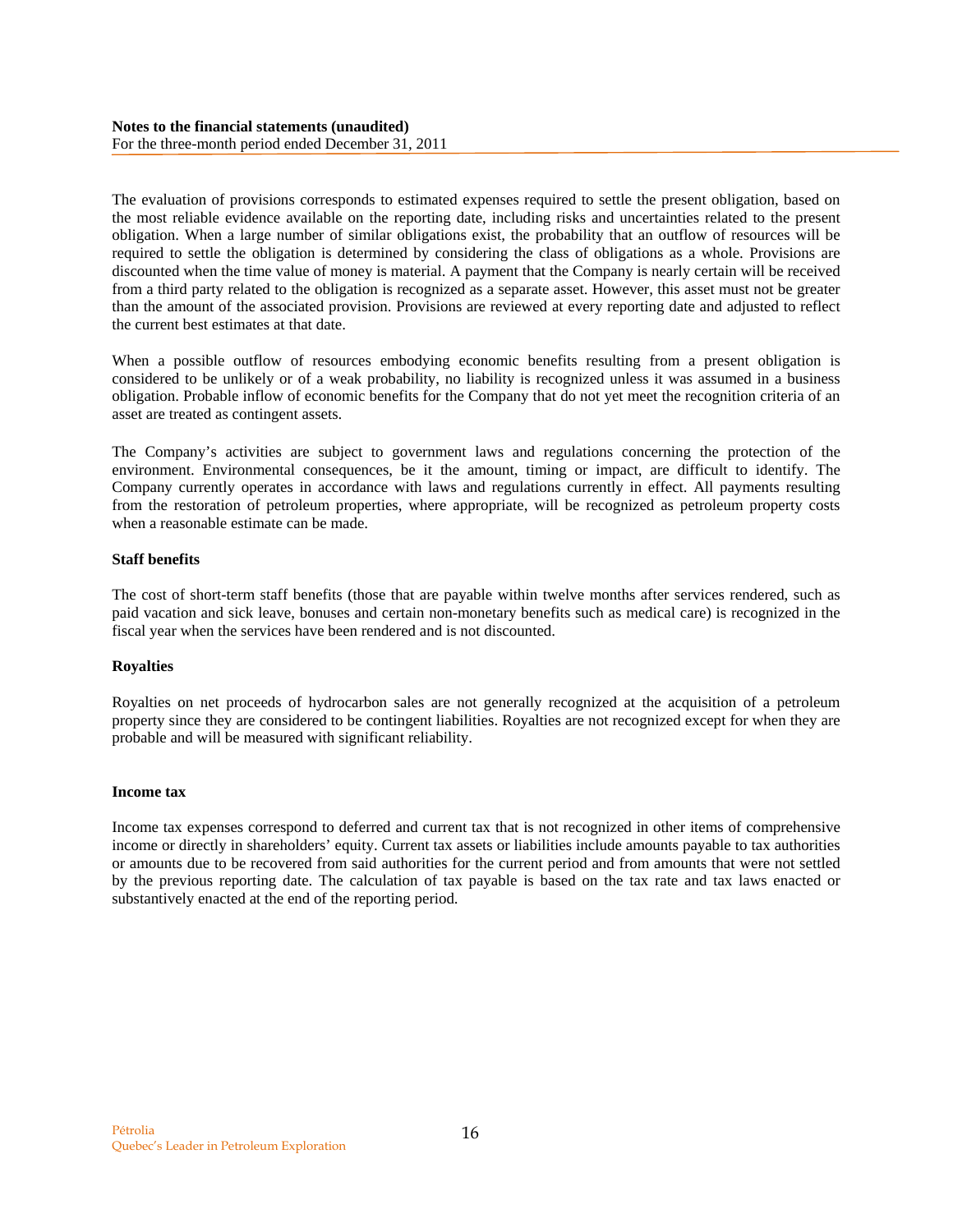### **Notes to the financial statements (unaudited)**  For the three-month period ended December 31, 2011

Deferred tax is calculated using the liability method on temporary differences between the carrying value of assets and liabilities and their tax base. Deferred income tax assets or liabilities are calculated, without discount, according to the tax rates expected to be applied during their respective implementation periods, when the rates are enacted or substantively enacted before the reporting date. Deferred income tax assets are recognized to the extent that it is probable that they will be used to offset future taxable income. Note 5 deals with the administration's assessment of the probability of future taxable income that will be used to offset deferred tax assets. Deferred tax assets or liabilities are offset only when the Company has the right and intention to offset current tax assets or liabilities from the tax authority itself. Changes in deferred tax assets and liabilities are recorded in income as deferred tax, unless if they concern items that were recognized in other items of comprehensive income or directly in shareholders' equity, in which case the corresponding deferred tax is also recognized in other items of comprehensive income or shareholders' equity, respectively. Under tax legislation related to provisions on flow-through investments, the Company is held to give up deductions for exploration and evaluation expenses to the benefit of investors. When the Company has given up income tax deductions and has incurred eligible expenses, the sale of tax deductions is recognized in income as a reduction of deferred tax and a future tax liability is recognized for the temporary difference between the carrying amount of eligible expenses capitalized in assets and its tax base.

# **SHAREHOLDERS' EQUITY**

### *Capital stock*

Capital stock is presented at issuing value. Costs related to the issuance of shares or stock options are shown in shareholders' equity as a deduction from the proceeds of issue, net of tax.

#### *Flow-through investments*

The issuance of flow-through shares is recognized as a compound financial instrument. The financial liability represents the obligation to flow tax deductions back to investors. Proceeds from shares issued as flow-through investments are allocated to flow-through shares issued and to liabilities through the residual method. The proceeds are then allocated to shares based on the stock exchange price at the time of issuance and the residual amount is allocated to the liability, which is reversed in income as recovery of deferred tax when eligible expenses are incurred.

#### *Contributed surplus*

The contributed surplus includes expenses associated with stock options and broker warrants until the options are exercised.

#### *Retained earnings (Deficit)*

Retained earnings (deficit) include all non-distributed gains and losses from the current fiscal year and prior fiscal years.

### **Share-based payments**

The Company manages a direct equity-settled share-based payment system for the administration, staff members and consultants who are eligible. The system does not include cash settlement options. The Company occasionally issues broker warrants.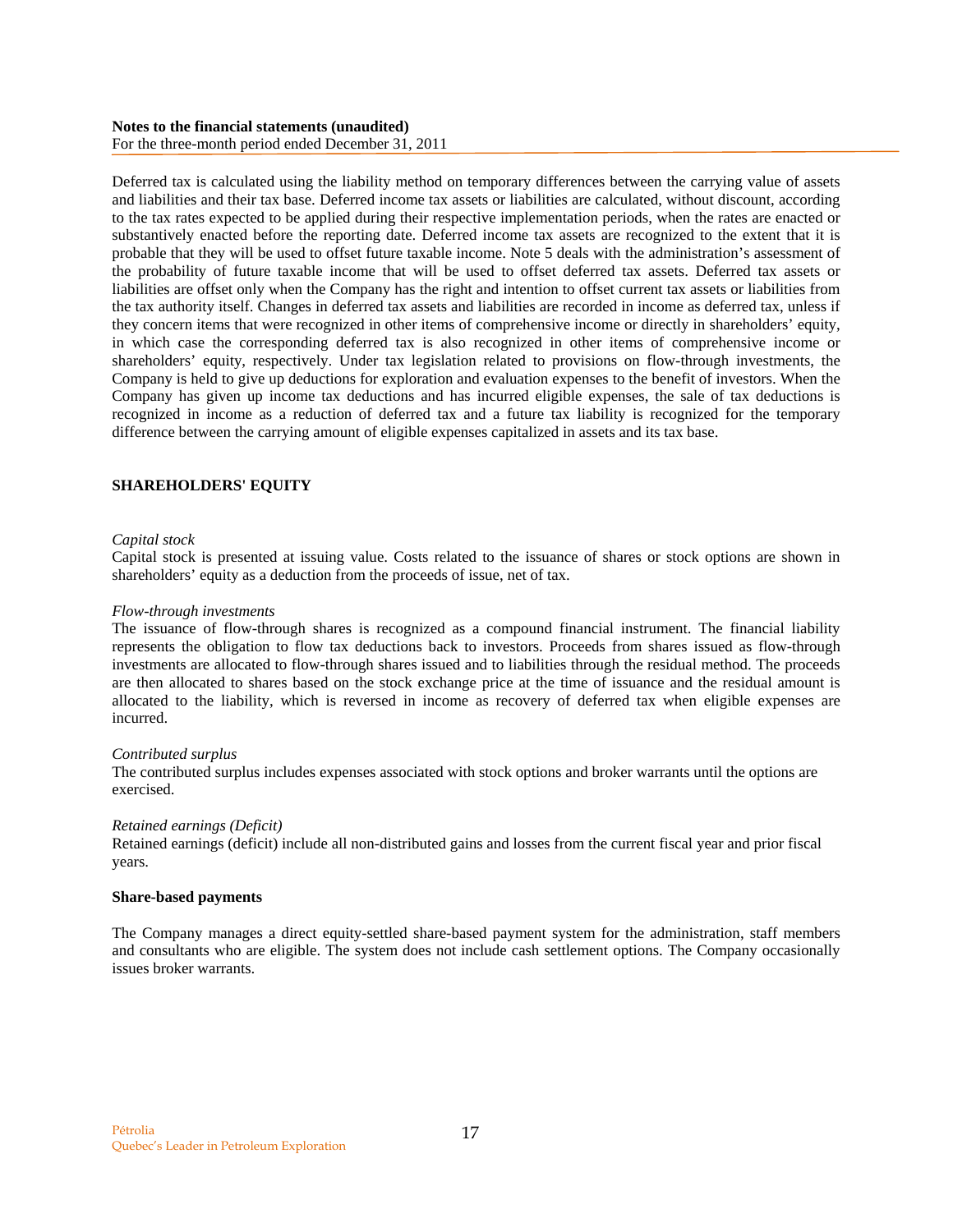All goods and services received in exchange for the grant of any share-based payment are measured at their fair value, unless their fair value cannot be reliably measured. If the Company cannot reliably measure the fair value of goods and services received, it must measure the value indirectly by reference to the fair value of shareholders' equity instruments. When a staff member is remunerated through share-based payments, the fair value of the staff member's services rendered is determined indirectly by reference to the fair value of shareholders' equity instruments granted. This fair value is measured at grant date.

Share-based payments, not including broker warrants, are ultimately recognized in income as an expense or capitalized as exploration and evaluation assets according to the nature of the payment and the counterparty is credited to contributed surplus in shareholders' equity. Share-based payments to brokers in the case of equity financing are recognized as issue costs for shareholders' equity instruments and the counterpart is credited to contributed surplus in shareholders' equity. Each tranche of an award with a phased vesting period is considered to be a distinct award with its own vesting date and its own fair value. If vesting periods or conditions apply, the expense is allocated over the vesting period based on the best available estimate of the number of share options expected to vest. Non-market vesting conditions are part of assumptions on the number of options that, depending on expectations, will become exercisable. Estimations are then revised when there are indications that the number of share options expected to vest differs from previous estimates. All cumulative adjustment prior to vesting is recognized in the current fiscal year. No adjustment is made to charges recorded in previous fiscal years if the number of share options that were ultimately vested differs from that which was expected at vesting.

When exercising a share option, proceeds received less directly attributable transaction costs are applied to capital stock. Accumulated expenses related to stock options recognized as contributed surplus are transferred to shareholders' equity.

### **Segment information**

In accordance with IFRS 8, "Operating segments," the Company must present and divulge segment information according to information regularly examined by the President and Board of Directors with an aim to determine the Company's performance. The Company has determined that it only has one operational segment, the exploration and evaluation segment.

# **5. JUDGEMENTS, ESTIMATES AND ASSUMPTIONS**

When preparing financial statements, the administration draws a number of judgements, estimates and assumptions regarding the recording and measurement of assets, liabilities, revenue and expenses.

Actual results may differ from judgements, estimates and assumptions drawn by the administration and they are rarely identical to estimated results. Significant information on judgements, estimates and assumptions that have the greatest effect on the recording and measurement of assets, liabilities, revenue and expenses is presented hereafter.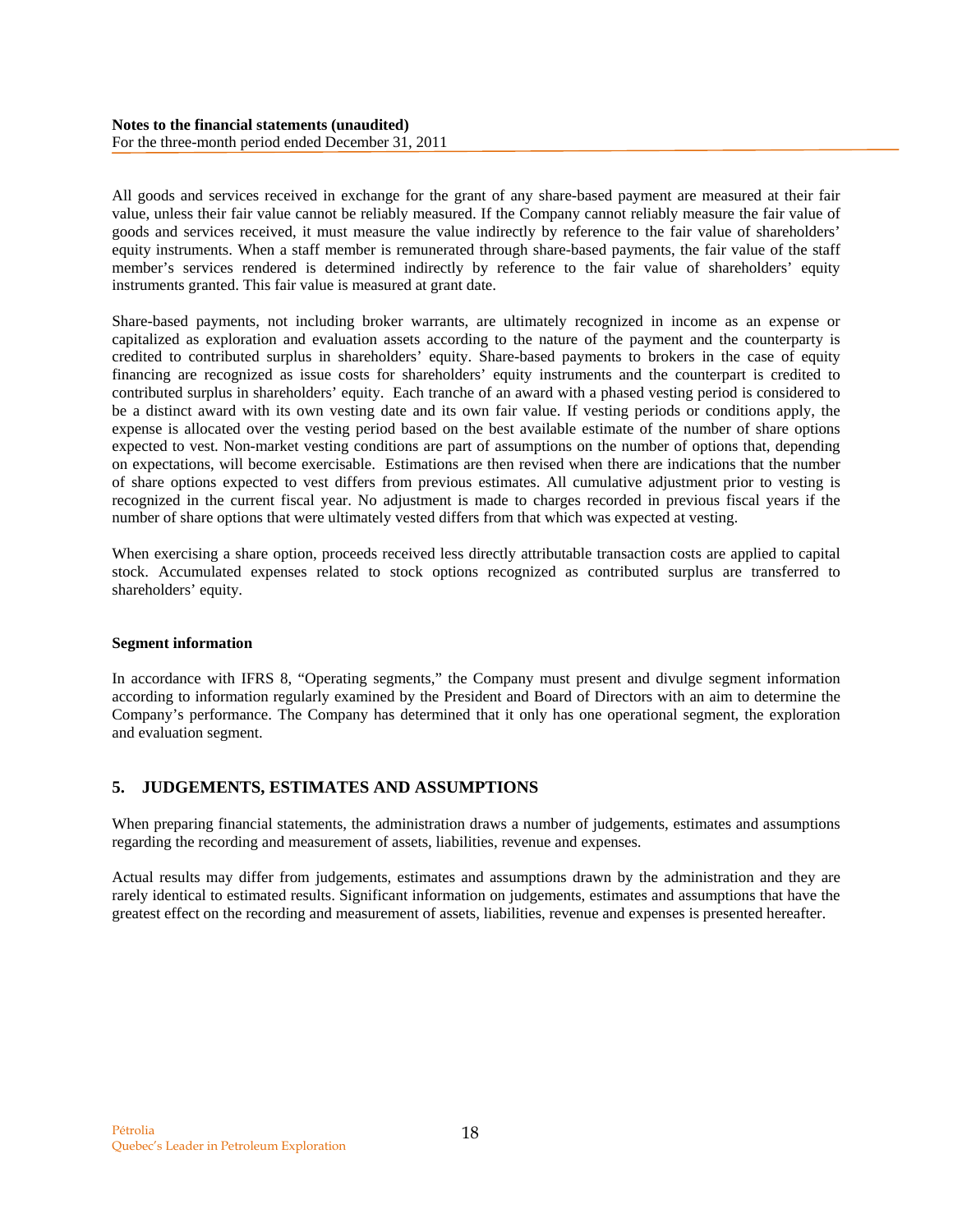### **Depreciation of evaluation and exploration assets**

The determination of impairment and reversal of impairment indicators as well as the establishment of recoverable amounts in the event that an impairment test must be performed entails a judgement. If there is an indication of the impairment or reversal of impairment of an asset or cash-generating unit, an estimate of the recoverable value is performed and the impairment or reversal of impairment is recognized to the extent that the carrying value of the asset exceeds its recoverable amount. The recoverable amount of an asset is determined as being the higher of its fair value less costs to sell and its value in use.

For each property, the administration determines if facts and circumstances could be indicators of impairment or reversal of impairment. The considered facts and circumstances include but are not limited to the following:

(a) The period during which the entity has the right to explore a specific zone has expired during this period or will expire in the near future, and it has not foreseen its renewal.

(b) Significant future exploration and evaluation expenses for petroleum resources in the specific zone are neither outlined in the budget, nor planned.

(c) The exploration and evaluation of petroleum resources in the specific zone have not led to the discovery of commercially viable quantities of petroleum resources and the entity has decided to cease such activities in the specific zone.

(d) Sufficient data exists to the effect that, while it may be probable that a development in a specific zone will continue, the carrying value of the exploration and evaluation asset is unlikely to be recovered in full following the successful development or by sale. When it has been determined that an indicator of impairment or reversal of impairment exists, the administration must measure the recoverable value of the asset or cash-generating unit, and to do so, the administration draws assumptions relating to future events and circumstances.

Assumptions are based on the Company's exploration and evaluation plan that considers whether the results of exploration activities justify additional investments, if the Company's interest in the oil and gas rights have been confirmed, if the Company is capable of securing necessary funding to complete the development and future profitable production and if the disposal of properties will be made at an amount greater than the carrying value. Actual results may differ and give rise to significant adjustments to the Company's assets during the following fiscal year.

No impairments or reversal of impairments were recorded for the periods under consideration.

### **Deferred tax**

The measurement of the probability of future taxable income entails a judgement. A deferred tax asset is recognized to the extent that it is probable that taxable income will be available as a reduction in which deductible temporary differences as well as the carrying forward of unused tax credits and unused tax losses can be charged.

### **Business continuity**

The measurement of the Company's capacity to achieve its strategy through the financing of future needs through working capital involves passing judgement. More ample information concerning business continuity is presented in Note 3.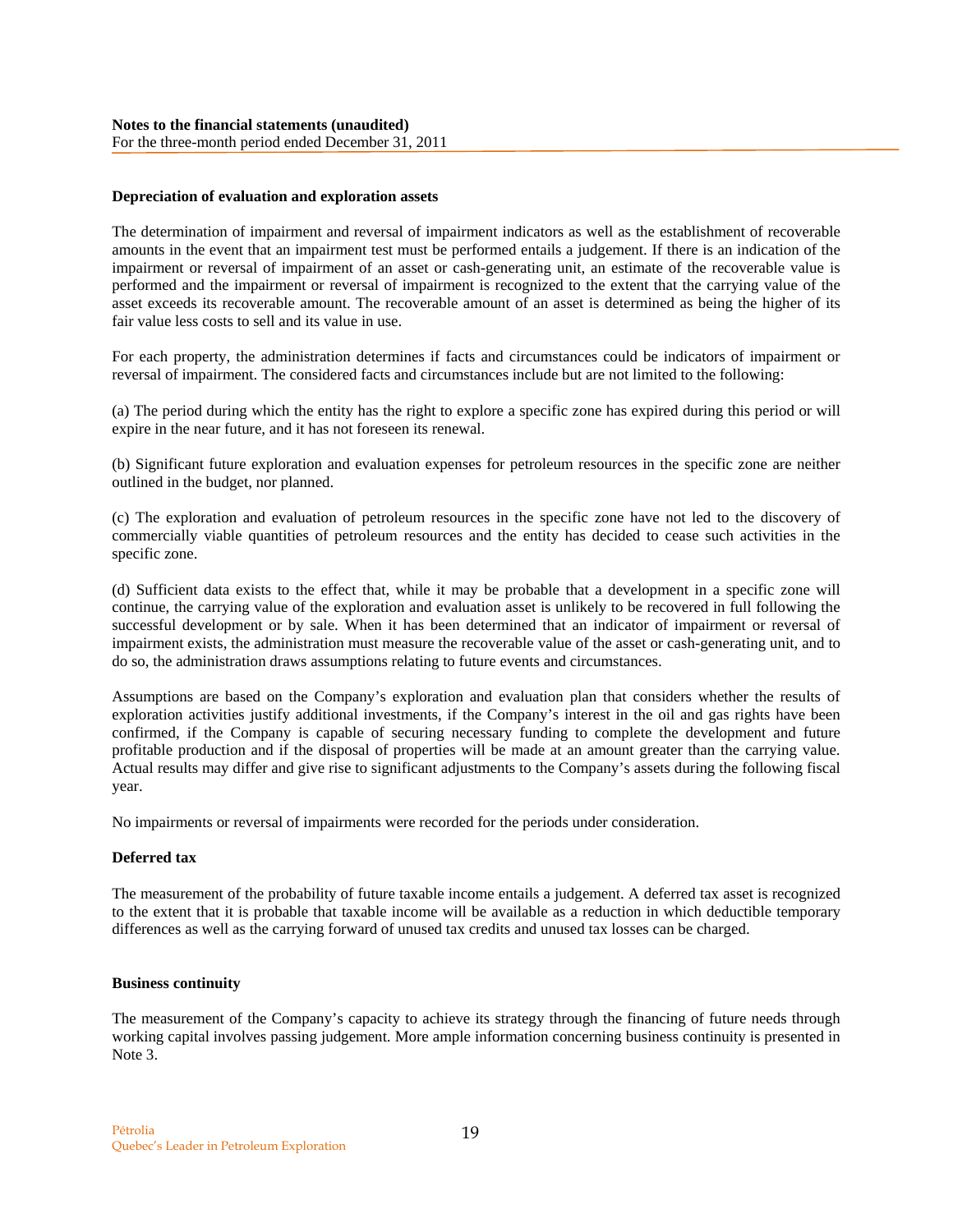### **Share-based payments**

To estimate expenses from share-based payments on shares and broker warrants, an appropriate measurement model must be selected and necessary data for the model must be chosen. The Company has estimated the volatility of its shares as well as the probable lifetime and fiscal year of options granted. The model used by the Company is the Black-Scholes measurement model.

#### **Provisions and contingent liabilities**

Judgement is used to determine if a past event has created a liability that should be recognized in financial statements or should be presented as a contingent liability. Quantifying these liabilities entails judgements and estimations. These judgements are based on a number of factors, such as the nature of the complaint or conflict, the legal procedures and the potential amount outstanding, the legal advice obtained, past experience and the probability of the realization of a loss. A number of these factors are sources of uncertainty concerning estimates.

#### **Technical feasibility and commercial viability of exploration and evaluation assets**

The decision concerning the technical feasibility and commercial viability of exploration and evaluation assets entails a certain number of assumptions, such as estimated reserves, forecasts of resource prices, expected production volumes and discount rates, which are all subject to significant future changes. The Company has determined that no properties have passed the stage of technical feasibility and commercial viability.

### **6. CASH AND CASH EQUIVALENTS**

Cash and cash equivalents include the following items:

|                                       | 2011      | On December 31 On September 30<br>2011 | <b>On October 1</b><br><b>2010</b> |
|---------------------------------------|-----------|----------------------------------------|------------------------------------|
|                                       |           |                                        |                                    |
| Bank balances and cash in hand        | 1,678,919 | 695,699                                | 448,055                            |
| Guaranteed investment certificates    | 5,854,331 | 7,454,331                              | 1,500,000                          |
| Money market fund                     |           | 1.004                                  | 1,000                              |
| Less: cash held for exploration $(1)$ |           |                                        |                                    |
|                                       |           |                                        |                                    |
| Cash and cash equivalents             | 7,533,250 | 8,151,034                              | 1,949,055                          |

(1)

Cash held for exploration represents proceeds from financing not yet incurred related to flow-through shares. According to restrictions imposed under financing, the Company must allocate these funds to the exploration of petroleum properties.

On December 31, 2011, cash and cash equivalents included guaranteed investment certificates with interest between 1.75% and 2.4% (1.75% and 2.4% on September 30, 2011 and 1.6% on October 1, 2010), expiring between December 22, 2012 and May 8, 2013. These instruments are cashable at any time without penalty.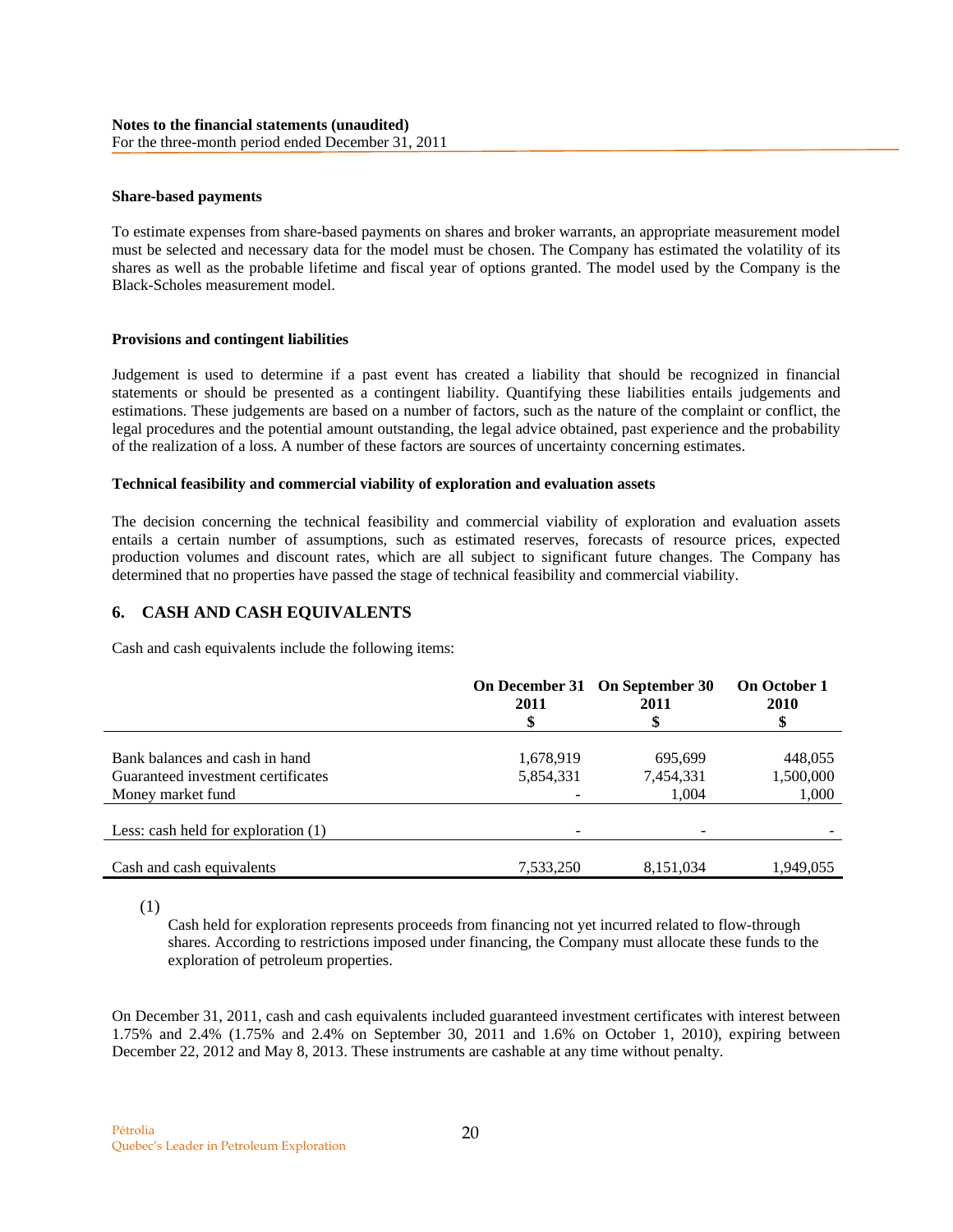# **7. RECEIVABLES**

|                        | 2011      | On December 31 On September 30<br>2011<br>\$ | <b>On October 1</b><br>2010<br>\$ |
|------------------------|-----------|----------------------------------------------|-----------------------------------|
|                        |           |                                              |                                   |
| Partner                | 1,190,165 | 981,613                                      |                                   |
| Input tax credits      | 174,740   | 41,847                                       | 24,210                            |
| Tax credits receivable | 583,520   | 3,318,935                                    | 2,816,842                         |
| Interest receivable    | 13,714    | 114,763                                      | 2,512                             |
| Others                 | 95,796    | 160,213                                      | 77,336                            |
|                        |           |                                              |                                   |
|                        | 2,057,935 | 4,617,371                                    | 2.920.900                         |

Tax credits relate to claims that have not yet been examined by tax authorities.

All amounts show short-term maturities. Their net carrying value corresponds to a reasonable approximation of their fair value.

# **8. INVESTMENT**

|                                                                                         | For three-month periods ended<br>December 31 |            |  |
|-----------------------------------------------------------------------------------------|----------------------------------------------|------------|--|
|                                                                                         | 2011<br>\$                                   | 2010<br>\$ |  |
| Guaranteed investment certificate, 1.68%, cashable<br>July 2011 and expiring July 2012  |                                              | 530,000    |  |
| Guaranteed investment certificate, 1.60%, cashable<br>any time, expiring September 2012 |                                              | 224,331    |  |
| Guaranteed investment certificate, 2.40%, cashable<br>July 2011 and expiring July 2012  | 930,000                                      |            |  |
|                                                                                         | 930,000                                      | 754.331    |  |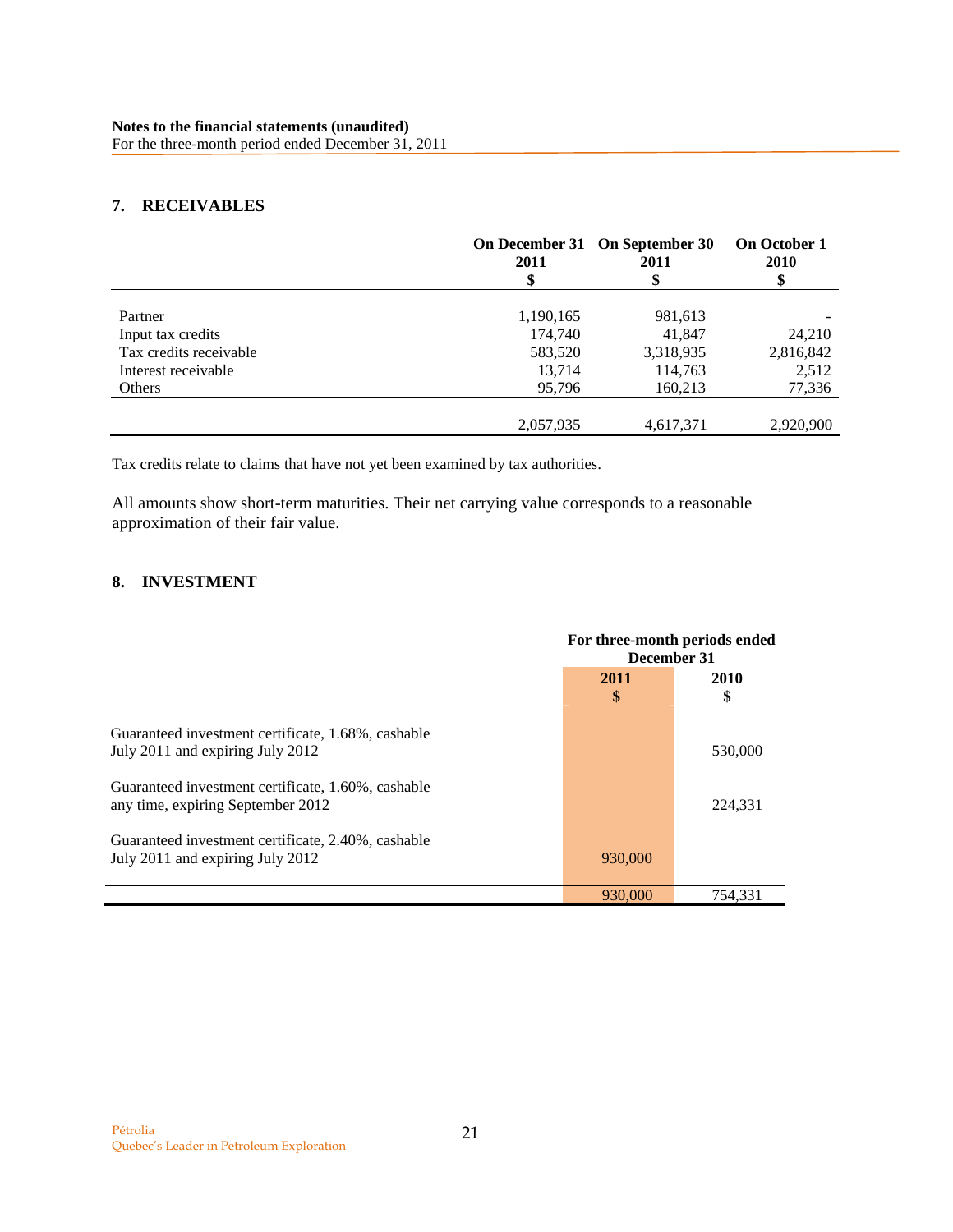For the three-month period ended December 31, 2011

# **9. EXPLORATION AND EVALUATION ASSETS**

### **OIL AND GAS PROPERTIES**

|                                | September 30<br>2011 | Write-offs | <b>Additions</b> | December 30<br>2011 |
|--------------------------------|----------------------|------------|------------------|---------------------|
| <b>Ouebec</b>                  |                      |            |                  |                     |
| Anticosti                      | 296,297              |            | 7.145            | 303,442             |
| Gastonguay                     | 664.398              |            |                  | 664,398             |
| Gaspésia-Edgar-Marcel-Tremblay | 404,933              |            |                  | 404,933             |
| Gaspé <sup>1</sup>             | 1,635,540            | ۰          | 1,590,466        | 3,226,006           |
| <b>New Brunswick</b>           |                      |            |                  |                     |
| Dalhousie                      | 146,837              | (7,311)    |                  | 139,526             |
| Oil and gas property totals    | 3,148,005            | (7,311)    | 1,597,611        | 4,738,305           |

#### **EXPLORATION EXPENSES**

|                                                             | September 30 |                   |                  | December 30   |
|-------------------------------------------------------------|--------------|-------------------|------------------|---------------|
|                                                             | 2011         | <b>Write-offs</b> | <b>Additions</b> | 2011          |
|                                                             | \$           | \$                | \$               | \$            |
| <b>Ouebec</b>                                               |              |                   |                  |               |
| Anticosti                                                   | 6,341,925    |                   | 21,065           | 6,362,990     |
| Gastonguay                                                  | 74,638       |                   | 62               | 74,700        |
| Gaspésia-Edgar-Marcel-Tremblay                              | 3,730,267    |                   | 16,053           | 3,746,320     |
| Gaspé                                                       | 2,450,597    |                   | 35,433           | 2,486,030     |
|                                                             | 3,668,983    |                   | 22,993           | 3,691,976     |
| Bourque project                                             |              |                   |                  |               |
| Haldimand project                                           | 11,198,581   |                   | 1,003,277        | 12,201,858    |
| Tar Point No. 1 project<br><b>New Brunswick</b>             | 4,955,679    |                   | 268,883          | 5,224,562     |
| Dalhousie                                                   | 1,143,494    | (487, 175)        | 200,217          | 856,537       |
|                                                             | 33,564,164   | (487, 175)        | 1,567,984        | 34,644,973    |
| Less:<br>Exploration subsidies and<br>partner contributions |              |                   |                  |               |
| Anticosti                                                   | 2,280,008    |                   | 11,269           | 2 2 9 1 , 277 |
| Gastonguay                                                  | 18,796       |                   |                  | 18,796        |
| Gaspésia-Edgar-Marcel-Tremblay                              | 411,354      |                   | 4,209            | 415,563       |
| Gaspé                                                       | 550,176      |                   | 15,870           | 566,046       |
| Bourque project                                             | 3,060,535    |                   | 7,320            | 3 067,855     |
| Haldimand project                                           | 3,667,265    |                   | 951,739          | 4 619,004     |
| Tar Point No. 1 project                                     | 796,565      |                   | 236,340          | 1,032,905     |
| Dalhousie                                                   | 6,922        |                   |                  | 6,922         |
|                                                             | 10,791,621   |                   | 1,226,747        | 12,018,368    |
| Income from evaluation of oil reserves:<br>Gaspé            |              |                   |                  |               |
| Haldimand project                                           | 216,759      |                   | 22,000           | 238,759       |
| Total exploration fees                                      | 22,555,784   | (487, 175)        | 319,237          | 22,387,846    |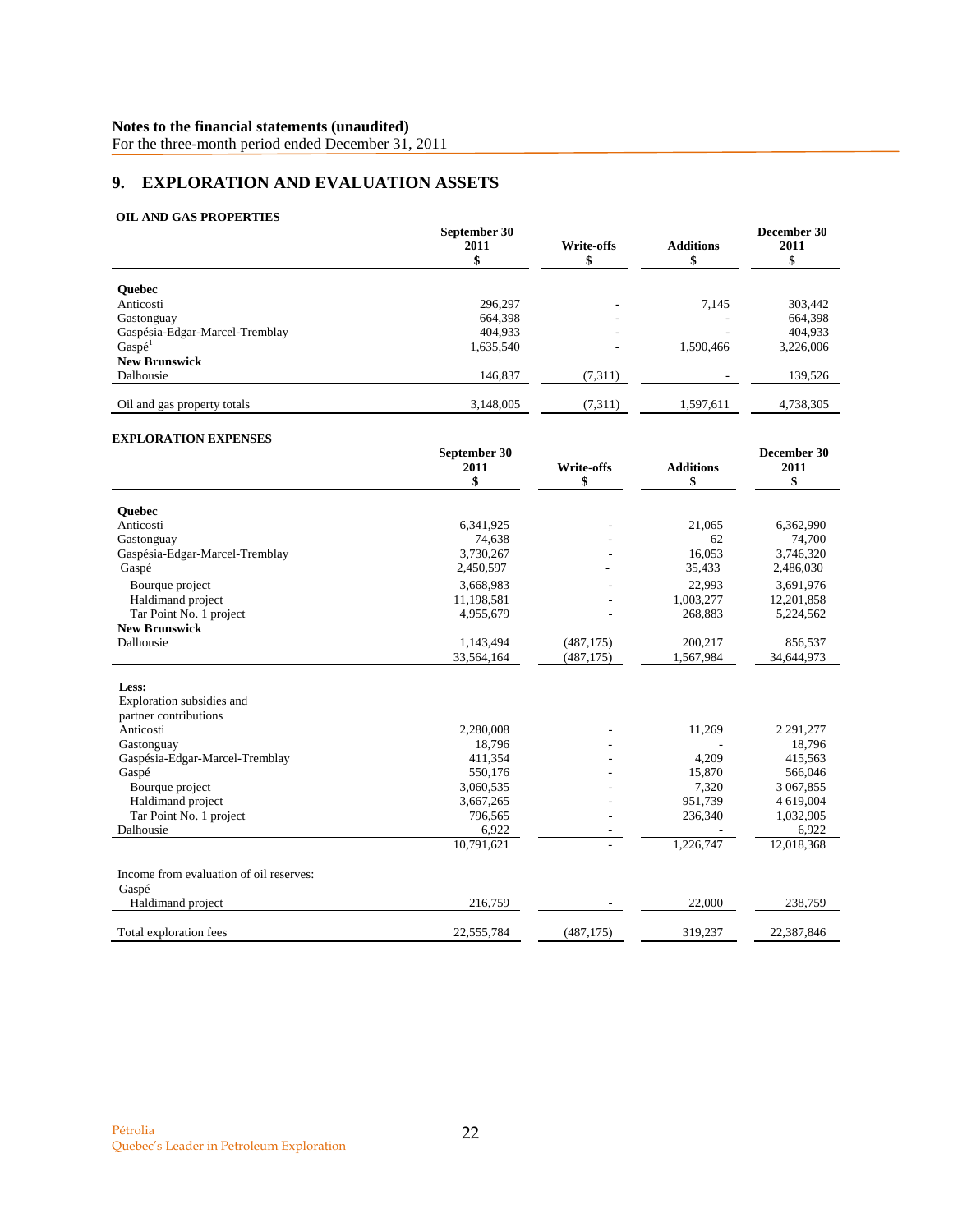For the three-month period ended December 31, 2011

| Summary as at December 31, 2011   | September 30<br>2011 | Write-offs | <b>Additions</b> | December 30<br>2011 |
|-----------------------------------|----------------------|------------|------------------|---------------------|
| Properties                        | 3,148,005            | (7,311)    | 1597.611         | 4,738,305           |
| <b>EXPLORATION EXPENSES</b>       | 22,555,784           | (487, 175) | 319,237          | 22,387,846          |
| Exploration and evaluation assets | 25,703,789           | (494, 486) | 1,916,848        | 27,126,151          |

# **OIL AND GAS PROPERTIES**

| October 1<br>2010 | <b>Provisions</b> | <b>Additions</b> | September 30<br>2011 |
|-------------------|-------------------|------------------|----------------------|
|                   |                   |                  |                      |
| 259,970           |                   | 36,327           | 296,297              |
| 638,497           |                   | 25,901           | 664,398              |
| 382.915           |                   | 22,018           | 404,933              |
| 2,427,941         | (806,060)         | 13,659           | 1,635,540            |
|                   |                   |                  |                      |
| 143,306           |                   | 3,531            | 146,837              |
|                   |                   |                  |                      |
| 3,852,629         | (806,060)         | 101,436          | 3,148,005            |
|                   |                   |                  |                      |

### **EXPLORATION EXPENSES**

|                                         | October 1  |                          |                  | September 30 |
|-----------------------------------------|------------|--------------------------|------------------|--------------|
|                                         | 2010       | Write-off                | <b>Additions</b> | 2011         |
|                                         | \$         | \$                       | \$               | \$           |
| <b>Ouebec</b>                           |            |                          |                  |              |
| Anticosti                               | 5,305,277  |                          | 1,036,648        | 6,341,925    |
| Gastonguay                              | 73,473     |                          | 1,165            | 74,638       |
| Gaspésia-Edgar-Marcel-Tremblay          | 3,531,433  |                          | 198,834          | 3,730,267    |
| Gaspé                                   | 2,264,806  |                          | 185,791          | 2,450,597    |
| Bourque project                         | 3,580,147  |                          | 88,836           | 3,668,983    |
| Haldimand project                       | 9,383,853  |                          | 1,814,728        | 11,198,581   |
| Tar Point No. 1 project                 | 4,699,028  |                          | 256,651          | 4,955,679    |
| <b>New Brunswick</b>                    |            |                          |                  |              |
| Dalhousie                               | 1,111,708  |                          | 31,786           | 1,143,494    |
|                                         | 29,949,725 |                          | 3,614,439        | 33,564,164   |
| Less:                                   |            |                          |                  |              |
| <b>Exploration</b> subsidies            |            |                          |                  |              |
| and partner contributions               |            |                          |                  |              |
| Anticosti                               | 1,930,632  |                          | 349,376          | 2,280,008    |
| Gastonguay                              | 18,415     |                          | 381              | 18,796       |
| Gaspésia-Edgar-Marcel-Tremblay          | 341,818    |                          | 69,536           | 411,354      |
| Gaspé                                   | 483,228    |                          | 66,948           | 550,176      |
| Bourque project                         | 3,027,548  |                          | 32,987           | 3,060,535    |
| Haldimand project                       | 2,170,519  |                          | 1,496,746        | 3,667,265    |
| Tar Point No. 1 project                 | 626,494    |                          | 170,071          | 796,565      |
| Dalhousie                               | 6,922      | $\overline{\phantom{a}}$ |                  | 6,922        |
|                                         | 8,605,576  |                          | 2,186,045        | 10,791,621   |
|                                         |            |                          |                  |              |
| Income from evaluation of oil reserves: |            |                          |                  |              |
| Gaspé                                   |            |                          |                  |              |
| Haldimand project                       | 109,738    |                          | 107,021          | 216,759      |
| Total exploration expenses              | 21,234,411 |                          | 1,321,373        | 22,555,784   |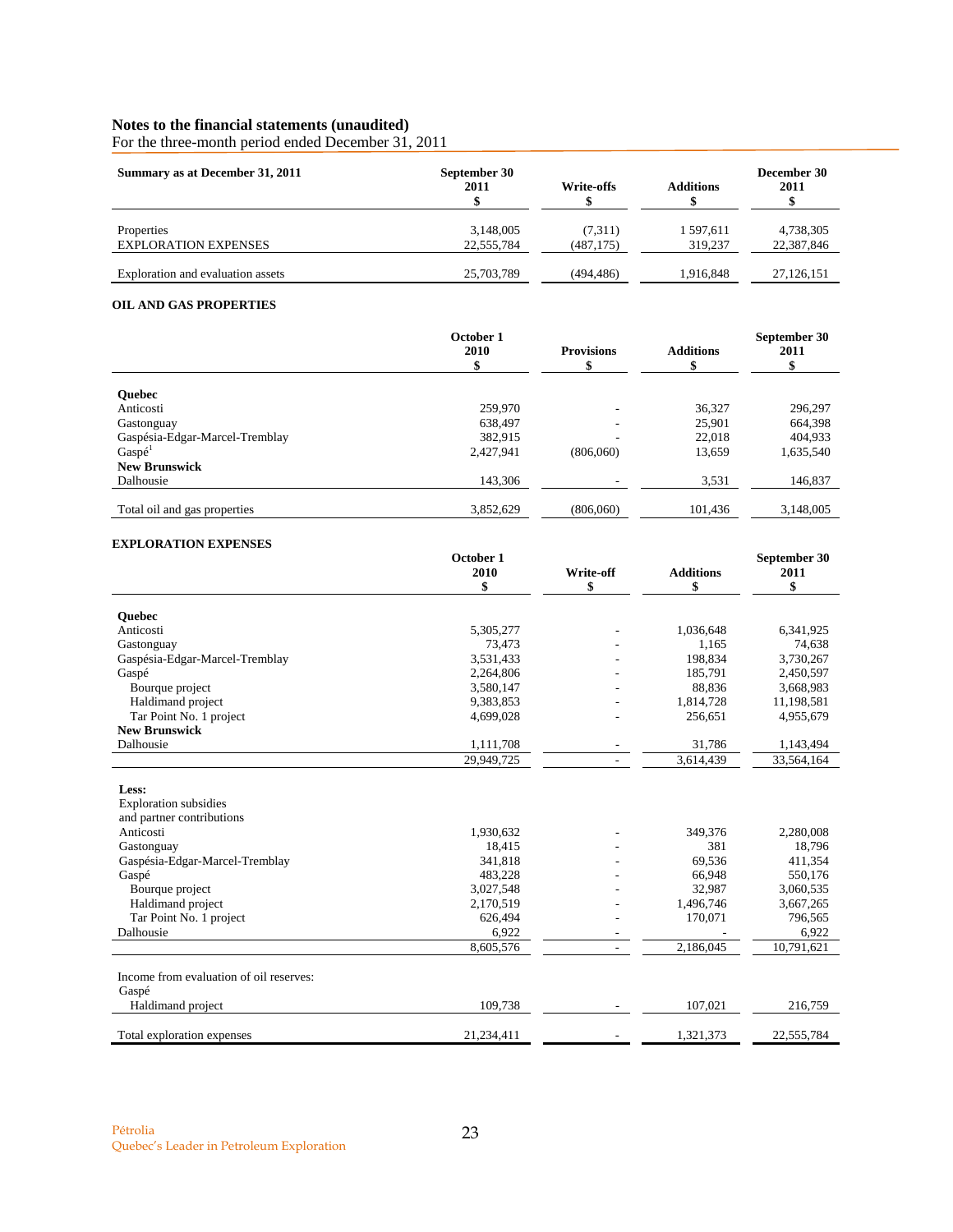| Summary on September 30, 2011     | October 1<br>2010 | <b>Provisions</b> | <b>Additions</b> | September 30<br>2011 |
|-----------------------------------|-------------------|-------------------|------------------|----------------------|
| Properties                        | 3,852,629         | (806,060)         | 101,436          | 3,148,005            |
| <b>EXPLORATION EXPENSES</b>       | 21,234,411        | ۰                 | 1.321.373        | 22,555,784           |
| Exploration and evaluation assets | 25,087,040        | (806,060)         | 1.422.809        | 25,703,789           |

For the three-month period ended December 31, 2011

(1)

Properties with the reference (1) are subject to royalties in the case of eventual production. To date, the Company has satisfied all of its obligations and only future or eventual obligations and particular transactions of the fiscal year are described hereafter.

### **Gaspé properties**

In May 2008, Pétrolia acquired a 100% interest in a  $6.043 \text{ km}^2$  surface area of these properties (excluding the Haldimand property), subject to a royalty payment varying from 0.5% to 2.5% on the future production of hydrocarbons. In June 2010, the Company carried out an asset exchange increasing its interest to 100% in all Gaspé leases, a 150 km<sup>2</sup> territory, with the exception of a 9 km<sup>2</sup> zone in which its interest is at 64% (Haldimand property). On December 20, 2010, the Company proceeded to sign definitive agreements for the sale of 50% of interests in the Haldimand discovery as well as in 13 leases surrounding this discovery to Québénergie Inc. (subsidiary of Investcan) for the sum of \$15,190,000. A sum of \$6,690,000 was paid in cash and \$8,500,000 in exploration work will be carried out by Québénergie inc. over the next two years.

# **Haldimand property**

On May 6, 2008, a second agreement delineated a development area of 9  $km^2$  around the Pétrolia Haldimand No. 1 well over which Pétrolia holds a 45% interest, Junex holding 45% and Gastem 10%. Certain licences of these properties are subject to royalty payments of 5%. Under an amendment to the original agreement signed July 22, 2009, Pétrolia has become the operator of all the development area of 9 km<sup>2</sup>. On October 1, 2009, Pétrolia proceeded to acquire all of Gastem's interest. Following its decision to not participate in the drilling of a second well, Junex saw its participation lower by 9%. After signing definitive agreements for the sale of 50% of interests in the discovery of Haldimand, Pétrolia's interest in Haldimand was thus 32%, Québenergé's 32% and Junex held 36% of the remaining interest.

On December 20, 2011, Pétrolia and Québénergie spent \$3.1 million to acquire the 36% of interest held by Junex in this deposit. The agreement absolved Junex from late filing penalties to which it was exposed, due to its nonparticipation in the last work performed. Following this transaction, Pétrolia and Québénergie equally share all interest in the deposit and surrounding properties.

# **Bourque property**

The Company signed a \$20 M farmout agreement with the petroleum Company Pilatus Energy Canada. This company could have gained, over the course of the next five years, an interest of 70% in the four licences of the Bourque project by investing an amount up to \$20 M in exploration and development work.

Unfortunately, the difficult economic situation in 2009 prevented Pilatus from meeting the obligations stipulated in the agreement signed with Pétrolia. By joint accord, the parties agreed to terminate the partners' obligations stipulated in the initial agreement for an interest of 5% in the project attributed to Pilatus.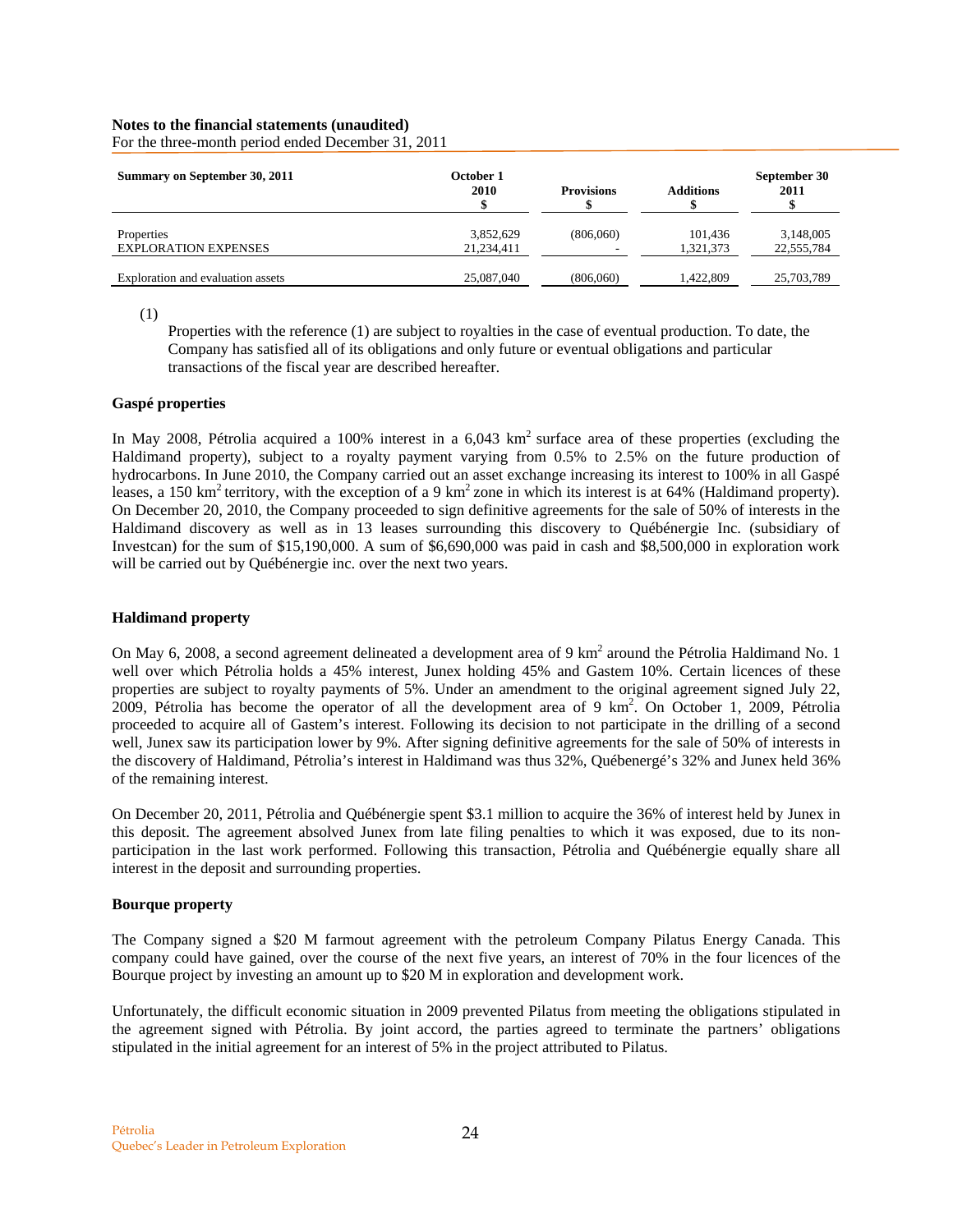Pétrolia has, therefore, actively resumed its efforts to find a new partner for the development of this project.

### **Anticosti property**

The Company has acquired all of the rights belonging to Hydro-Québec on Anticosti Island. In return, a priority fee on future oil production will be paid to Hydro-Québec. Under this agreement, Pétrolia shares with Corridor Resources Inc. an interest varying between 25% in 6 leases and 50% in 29 exploration leases on the island and acts as an operator over most of the island. In June 2010, the Company participated in the drilling of three exploration wells and extracted a core sample in order to evaluate the potential of the McCasty formation as a shale gas reservoir. Following the acquisition of core sample analysis results, the Company anticipates undertaking valuation work in order to better estimate the petroleum potential of Anticosti Island.

# **10. FIXED ASSETS**

|                                      | Leasehold    | Office      | Rolling |                          |                          |           |
|--------------------------------------|--------------|-------------|---------|--------------------------|--------------------------|-----------|
|                                      | improvements | equipment   | stock   | Reservoirs               | <b>Sites</b>             | Total     |
|                                      | \$           | \$          | \$      | \$                       | \$                       | \$        |
| <b>Gross carrying value</b>          |              |             |         |                          |                          |           |
| Balance on October 1, 2011           | 565,179      | 266,809     | 236,187 | 115,739                  | 75,434                   | 1,259,348 |
| <b>Additions</b>                     | 12,304       | 5,783       |         | 57,309                   |                          | 75,396    |
| Provisions                           |              |             |         |                          |                          |           |
| Balance on December 31, 2011         | 577,483      | 272,592     | 236,187 | 173,048                  | 75,434                   | 1,334,744 |
| <b>Accumulated depreciation</b>      |              |             |         |                          |                          |           |
| Balance on October 1, 2011           | 65,807       | 96,046      | 157,594 | 8,122                    |                          | 327,569   |
| Retirement                           |              |             |         |                          |                          |           |
| Depreciation                         | 39,642       | 10,469      | 5,894   | 6,349                    |                          | 62,354    |
| Balance on December 31, 2011         | 105,449      | 106,515     | 163,488 | 14,471                   | ÷.                       | 389,923   |
| Carrying value on December 31, 2010  | 472,034      | 166,077     | 72,699  | 158,577                  | 75,434                   | 944,821   |
| Carrying value on September 30, 2011 | 499,372      | 170,763     | 78,593  | 107,617                  | 75,434                   | 931,779   |
|                                      |              |             |         |                          |                          |           |
|                                      | Leasehold    | Office      | Rolling |                          |                          |           |
|                                      | improvements | equipment   | stock   | Reservoirs               | <b>Sites</b>             | Total     |
|                                      | \$           | $\mathbf S$ | \$      | \$                       | \$                       | \$        |
| <b>Gross carrying value</b>          |              |             |         |                          |                          |           |
| Balance on October 1, 2010           | 18,387       | 160,040     | 236,187 |                          |                          | 414,614   |
| <b>Additions</b>                     |              | 4,146       |         |                          |                          | 4,146     |
| Provisions                           |              |             |         |                          |                          |           |
| Balance on December 31, 2010         | 18,387       | 164.186     | 236,187 | $\overline{\phantom{a}}$ | $\overline{\phantom{a}}$ | 418,760   |
| <b>Accumulated depreciation</b>      |              |             |         |                          |                          |           |
| Balance on October 1, 2010           | 16,831       | 60,713      | 123,911 |                          |                          | 201,455   |
| Retirement                           |              |             |         |                          |                          |           |
| Depreciation                         | 583          | 5,839       | 8,421   |                          |                          | 14,843    |
| Balance on December 31, 2010         | 17,414       | 66,552      | 132,332 | $\overline{\phantom{a}}$ |                          | 216,298   |
| Carrying value on December 31, 2010  | 973          | 97,633      | 103,855 |                          | $\overline{\phantom{a}}$ | 202,461   |
| Carrying value on October 1, 2010    | 1,566        | 99,327      | 112,276 |                          | $\overline{\phantom{a}}$ | 213,159   |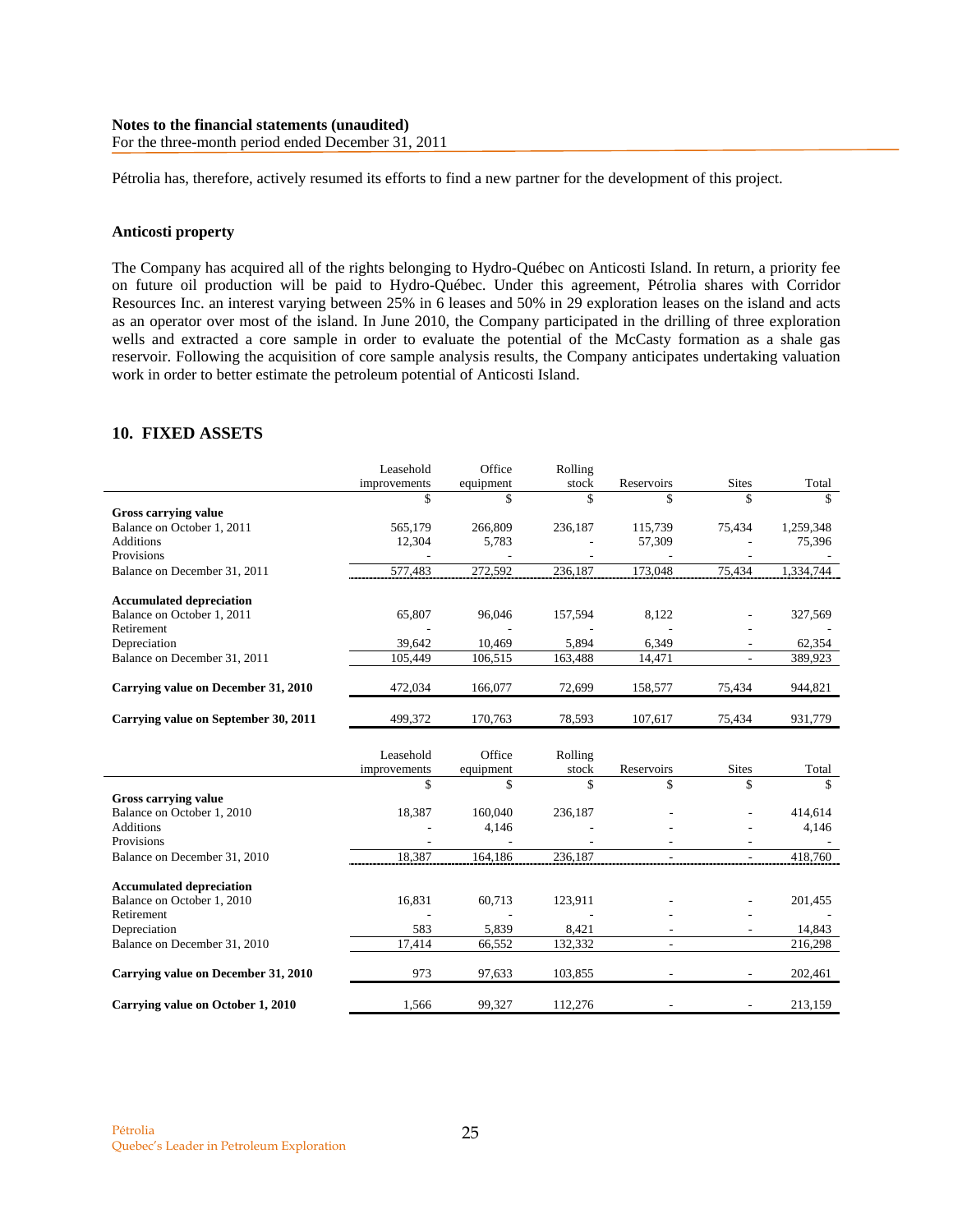# **11. SUPPLIERS AND OTHER CREDITORS**

|                            | 2011      | On December 31 On September 30<br>2011 | On October 1<br><b>2010</b> |
|----------------------------|-----------|----------------------------------------|-----------------------------|
|                            |           |                                        |                             |
| Trade and other payables   | 1,897,507 | 895,924                                | 608,887                     |
| <b>Accrued liabilities</b> | 526,435   | 570,022                                | 209,357                     |
| Related parties (Note 19)  | 6,557     | 3,572                                  | 4,095                       |
|                            | 2,430,499 | 1,469,518                              | 822,339                     |

# **12. BANK DEBT**

|                                                                                                                                                                                                                                                                                                                                                                                                                                                                                | 2011 | On December 31 On September 30<br>2011 | <b>On October 1</b><br><b>2010</b> |
|--------------------------------------------------------------------------------------------------------------------------------------------------------------------------------------------------------------------------------------------------------------------------------------------------------------------------------------------------------------------------------------------------------------------------------------------------------------------------------|------|----------------------------------------|------------------------------------|
| Bank loan, in the authorized amount of \$2,500,000,<br>bearing interest at Caisse Centrale Desjarding prime<br>rate plus 1%. The bank loan is secured with a<br>\$2,500,000 mortgage on the universality of the<br>Company's current and future claims and receivables,<br>with a first charge on refundable tax credits and<br>future tax credits, as well as an 80% surety from<br>Investissement Québec. The capital repayment was<br>carried out during the first quarter. | \$   | \$                                     | \$                                 |
|                                                                                                                                                                                                                                                                                                                                                                                                                                                                                |      | 2,243,310                              | 2,243,310                          |

# **13. PROVISION FOR SITE RESTORATION**

The administration measures the total provisions for the future site restoration according to the Company's net share of the estimated costs of abandonment and reclamation of its wells and facilities and to the estimated timeframe of costs to incur over the course of future periods.

On December 31, 2011, the future estimated total required to settle obligations related to site restoration, indexed at 3.5%, reached \$331,678. A tranche of \$98,000 of this obligation will be settled during the fiscal year. The total future amount was discounted using the weighted average rate of 5.25%, according to a varying payment schedule from 1 to 30 years. The total undiscounted amount of the estimated cash flow required to settle this obligation is \$398,500.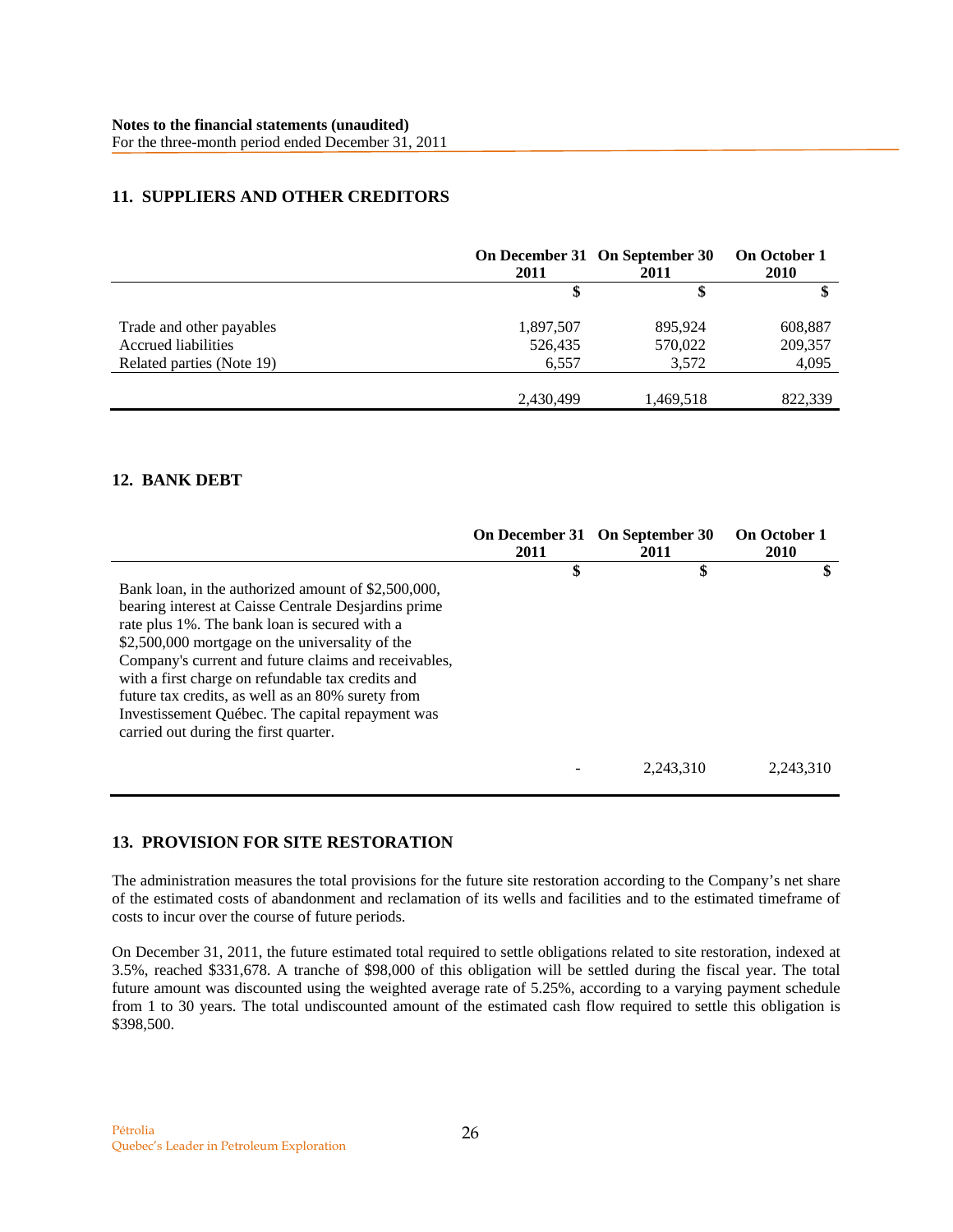The following table presents the reconciliation of the provision for site restoration:

|                                                                     | <b>On December</b><br>31 | On September On October 1<br>30 |             |
|---------------------------------------------------------------------|--------------------------|---------------------------------|-------------|
|                                                                     | 2011                     | 2011                            | <b>2010</b> |
|                                                                     | \$                       | \$                              |             |
| Balance, beginning of period<br>Liabilities incurred                | 331,678                  | 369,178                         |             |
| Balance, end of period                                              | 331,678                  | 369,178                         |             |
| Tranche of liability to be settled during the following fiscal year | 98,000                   | 135,500                         |             |
|                                                                     | 233 678                  | 233,678                         |             |

# **14. CAPITAL STOCK**

# **Authorized**

Unlimited number of common, participating, voting, and no par value shares.

| <b>Issued</b>                                                                                                                 |                     | For the quarter ended<br><b>December 31, 2011</b> |                                | For the fiscal year ended<br><b>September 30, 2011</b> |  |
|-------------------------------------------------------------------------------------------------------------------------------|---------------------|---------------------------------------------------|--------------------------------|--------------------------------------------------------|--|
|                                                                                                                               | Number of<br>shares | Amount                                            | Number of<br>shares            | Amount                                                 |  |
| Balance, beginning of period                                                                                                  | 54,579,477          | \$<br>35,452,855                                  | 50,067,287                     | S<br>30,416,651                                        |  |
| Shares issued:<br>Debt retirement<br>Warrants exercised<br>Exercise of stock options<br><b>Future taxes</b><br>Issue expenses | 264,721             | 344,137                                           | 75,000<br>3,878,440<br>558,750 | 33,750<br>4,505,472<br>487,748<br>10,068<br>(834)      |  |
| Balance, end of period                                                                                                        | 54,844,198          | 35,796,992                                        | 54,579,477                     | 35,452,855                                             |  |

# **Warrants**

Outstanding warrants allow holders to subscribe to an equivalent number of common shares as follows: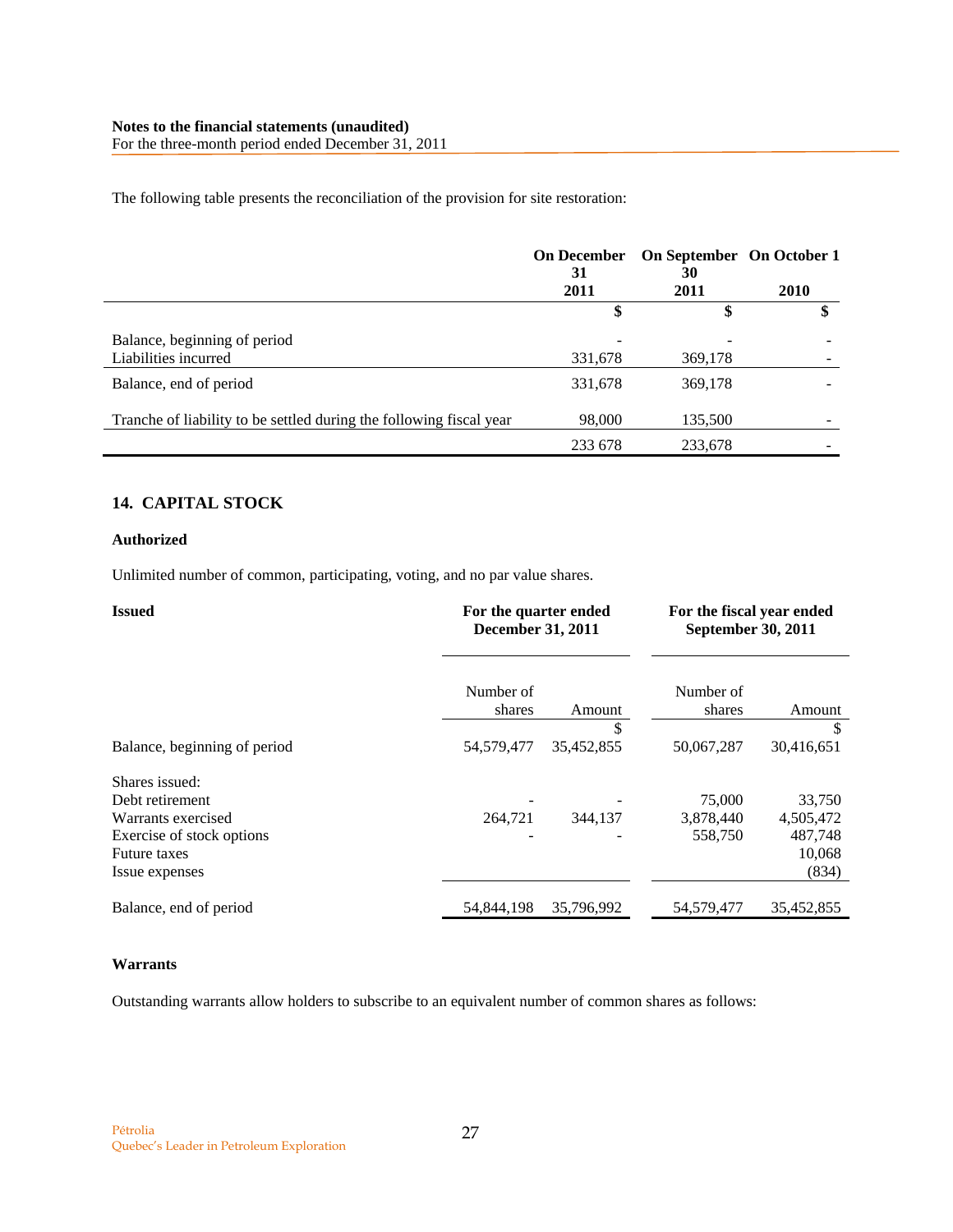For the three-month period ended December 31, 2011

|                              | For the quarter ended<br>December 31,<br>2011 |                                                          | For the fiscal year<br>ended September 30,<br>2011 |                                                |
|------------------------------|-----------------------------------------------|----------------------------------------------------------|----------------------------------------------------|------------------------------------------------|
|                              | Number<br>of<br>warrants                      | Weighted<br>average<br>exercise<br>price<br>$\mathbb{S}$ | Number of<br>warrants                              | Weighted<br>average<br>exercise<br>price<br>\$ |
| Balance, beginning of period | 264,721                                       | 1.30                                                     | 10,246,493                                         | 1.23                                           |
| Exercised<br>Expired         | (264, 721)                                    | 1.30                                                     | (3,878,440)<br>(6,103,332)                         | 1.15<br>1.27                                   |
| Balance, end of period       |                                               |                                                          | 264,721                                            | 1.30                                           |

The number of outstanding warrants that can be exercised for an equivalent number of common shares is established as follows:

|                  |                       | For the quarter ended<br><b>December 31, 2011</b> |                       | For the fiscal year<br>ended September 30,<br>2011 |
|------------------|-----------------------|---------------------------------------------------|-----------------------|----------------------------------------------------|
| Expiry date      | Number of<br>warrants | Exercise<br>price                                 | Number of<br>warrants | Exercise<br>price                                  |
| December 4, 2011 |                       | \$                                                | 264,721               | <sup>\$</sup><br>1.30                              |

# **15. RENTAL CONTRACT**

|                    | Minimum lease payments due |              |           |  |
|--------------------|----------------------------|--------------|-----------|--|
|                    | Less than 1<br>year        | <b>Total</b> |           |  |
|                    |                            |              |           |  |
| December 31, 2011  | 290,408                    | 940,428      | 1,230,836 |  |
| September 30, 2011 | 275,306                    | 1,009,239    | 1,284,545 |  |
| October 1, 2010    | 81,186                     | 3,500        | 84,686    |  |

The Company leases its offices under a lease expiring in 2012 and in 2016.

Lease payments recognized as expenses during the recording period total \$32,174 (\$16,836 in 2010). This amount represents minimum lease payments. No sublease or contingent rent payment was made. An amount of \$2,994 (\$0 in 2010) was received as a sublease payment. The Company's rental contracts do not contain any contingent rent clauses, restrictions on dividends, additional debt or further leasing.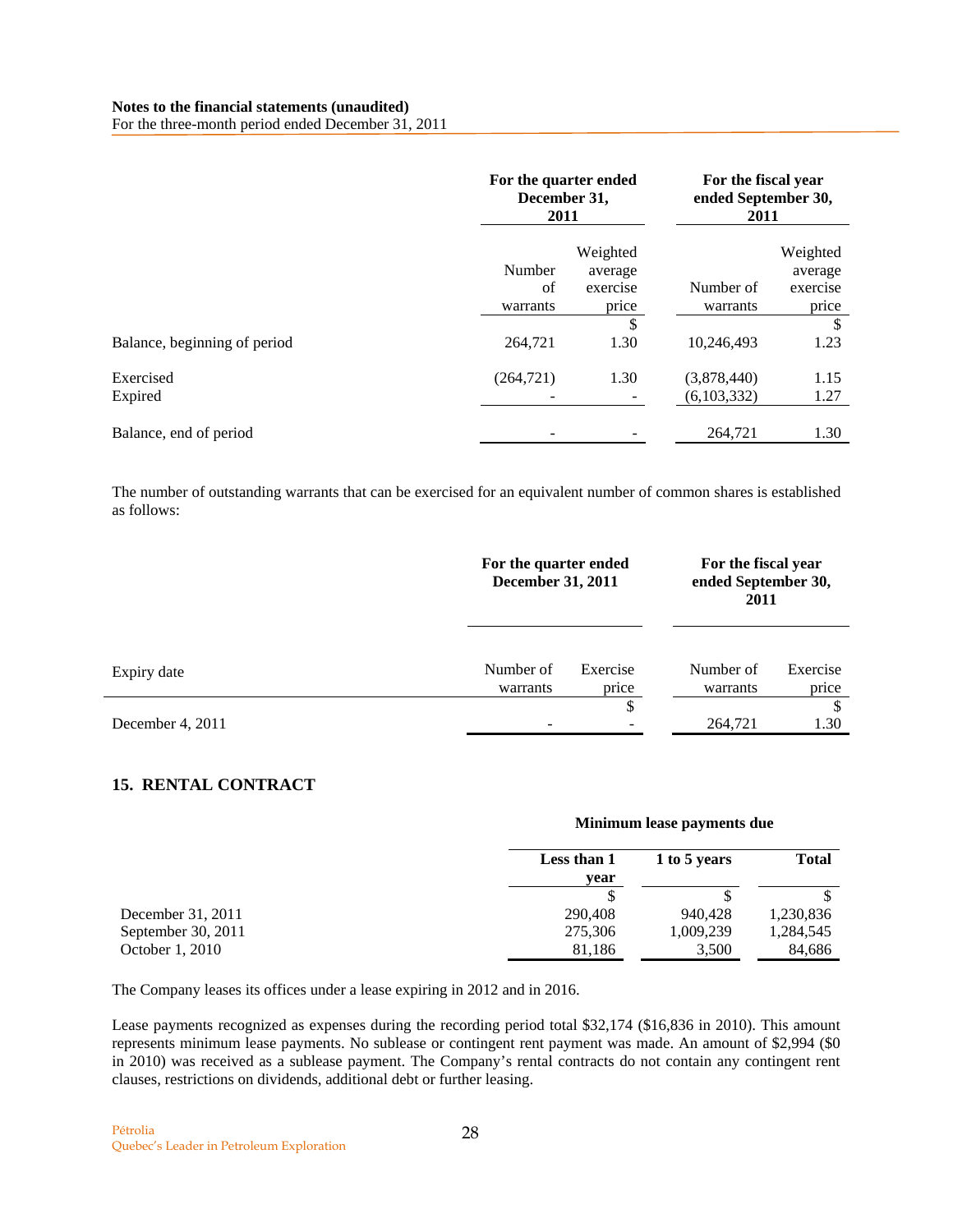# **16. STAFF REMUNERATION**

# **Expenses related to staff benefits**

Expenses related to staff benefits is analyzed as follows:

|                                                                 | On<br>December 31 | On<br><b>September</b><br>30 |
|-----------------------------------------------------------------|-------------------|------------------------------|
|                                                                 | 2011              | 2011                         |
|                                                                 | S                 |                              |
| <b>Salaries</b>                                                 | 443,789           | 1,592,822                    |
| Share-based payments                                            | 558,992           | 500,208                      |
|                                                                 | 1,002,781         | 2,093,030                    |
| Less: salaries capitalized in exploration and evaluation assets | 347,575           | 917,010                      |
| Expenses related to staff benefits                              | 655,206           | 1,176,020                    |

#### **Stock-based compensation**

The Company has a Stock Option plan that allows it to grant a maximum of 10% of the shares issued to its directors, officers, key employees, and suppliers on a continuous basis. The exercise price of each option corresponds to the market price or discounted market price on the day before the option was granted. Granted options cannot last more than five years. Rights are acquired upon the granting of the options for directors, and over a period of three years for other participants.

The total of share-based payments will be settled as shareholders' equity instruments. The Company has no legal or constructive obligation to repurchase or settle options.

Company stock options are as follows for the reporting periods considered:

|                                 | For the quarter ended<br><b>December</b><br>31, 2011 |                                          | For the fiscal year<br>ended September<br>30, 2011 |                                          |
|---------------------------------|------------------------------------------------------|------------------------------------------|----------------------------------------------------|------------------------------------------|
|                                 | Number<br>of options                                 | Weighted<br>average<br>exercise<br>price | Number<br>of options                               | Weighted<br>average<br>exercise<br>price |
| Outstanding options, beginning  | 3,276,250                                            | \$<br>0.84                               | 2,965,000                                          | \$<br>0.64                               |
| Granted<br>Exercised<br>Expired | 1,266,000                                            | 1.52                                     | 1,495,000<br>(558,750)<br>(625,000)                | 0.94<br>0.53<br>0.40                     |
| Outstanding, end                | 4,542,250                                            | 1.03                                     | 3,276,250                                          | 0.84                                     |
| Exercisable                     | 2,775,250                                            | 0.91                                     | 2,198,750                                          | 0.80                                     |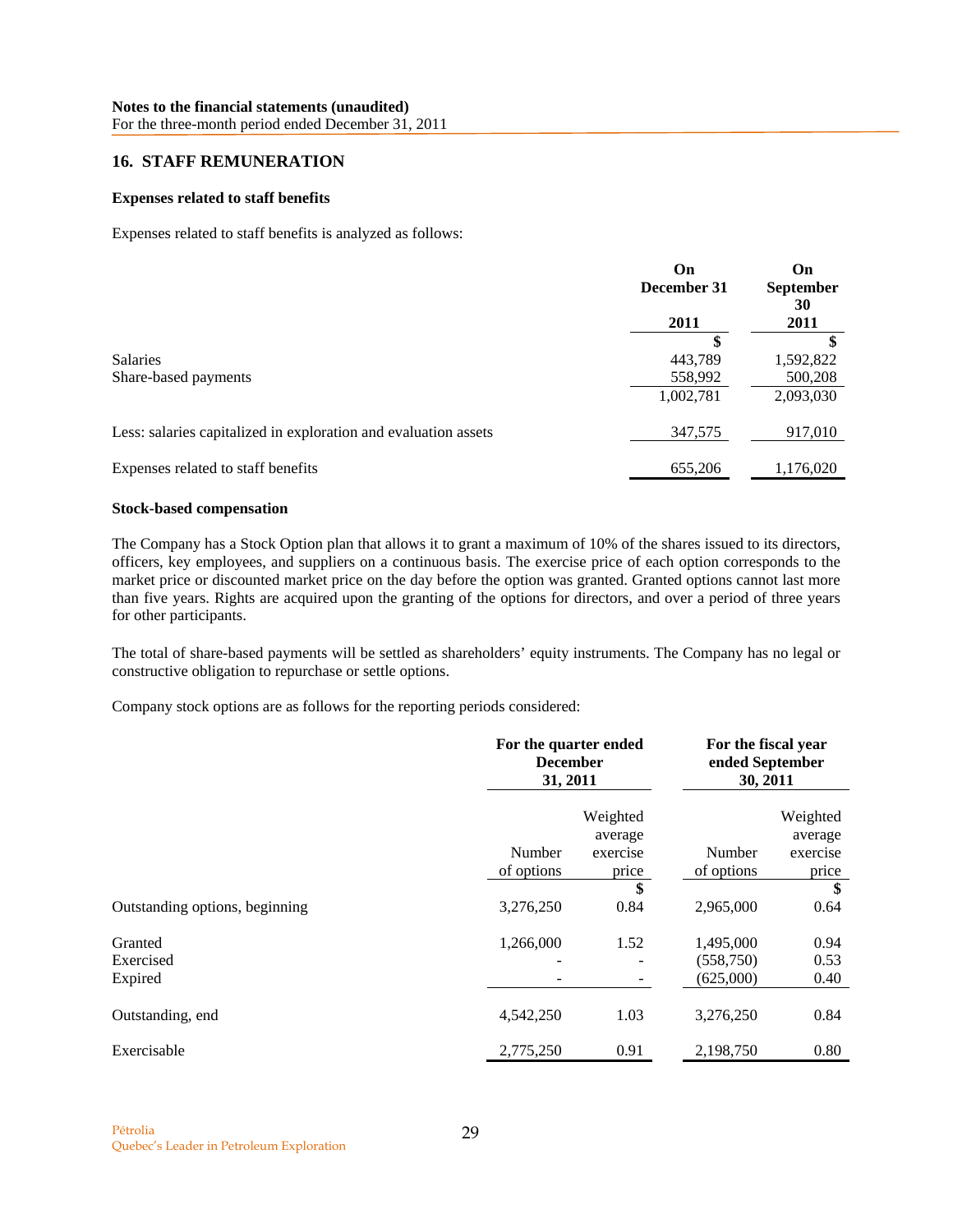### **Notes to the financial statements (unaudited)**  For the three-month period ended December 31, 2011

The weighted average price of the share on the exercise date rose to 1.75% on September 30, 2011.

The following table resumes information related to stock options on December 31, 2011:

| <b>Options outstanding</b> |                |                  |                        |
|----------------------------|----------------|------------------|------------------------|
| Number of options          | Exercise price | Time to maturity | <b>Expiration</b> date |
|                            | \$             | years            |                        |
| 21,250                     | 0.74           | 0.4              | May 21, 2012           |
| 547,500                    | 0.40           | 0.5              | June 21, 2012          |
| 400,000                    | 0.60           | 1.1              | February 12, 2013      |
| 125,000                    | 0.60           | 1.2              | March 3, 2013          |
| 427,500                    | 1.25           | 1.5              | July 7, 2013           |
| 120,000                    | 0.74           | 2.4              | May 21, 2014           |
| 270,000                    | 0.89           | 3.1              | February 25, 2015      |
| 790,000                    | 0.50           | 3.9              | December 8, 2015       |
| 75,000                     | 1.31           | 4.2              | February 25, 2016      |
| 500,000                    | 1.69           | 4.4              | May 18, 2016           |
| 1.266.000                  | 1.52           | 4.9              | December 4, $2016$     |

The following table resumes information related to stock options on September 30, 2011:

| <b>Options outstanding</b> |                |                  |                        |
|----------------------------|----------------|------------------|------------------------|
| Number of options          | Exercise price | Time to maturity | <b>Expiration</b> date |
|                            | \$             | years            |                        |
| 21,250                     | 0.74           | 0.7              | May 21, 2012           |
| 547,500                    | 0.40           | 0.8              | June 21, 2012          |
| 400,000                    | 0.60           | 1.3              | February 12, 2013      |
| 125,000                    | 0.60           | 1.4              | March 3, 2013          |
| 427,500                    | 1.25           | 1.8              | July 7, 2013           |
| 120,000                    | 0.74           | 2.7              | May 21, 2014           |
| 270,000                    | 0.89           | 3.4              | February 25, 2015      |
| 790,000                    | 0.50           | 4.2              | December 8, 2015       |
| 75,000                     | 1.31           | 4.4              | February 25, 2016      |
| 500,000                    | 1.69           | 4.6              | May 18, 2016           |

The weighted average fair value on the grant date of stock options during the 2011 fiscal year was established at \$0.85 per option (\$0.65 for the 2010 fiscal year).

During the period, the Company granted stock options, with the fair value of each allocated option calculated using the Black-Scholes option pricing model and the following assumptions:

|                                     | December 2011 | <b>May 2011</b> | <b>February 2011</b> |
|-------------------------------------|---------------|-----------------|----------------------|
|                                     |               |                 |                      |
| Price of share on the granting date | 1.52          | 1.69            | 1.31                 |
| Risk-free interest rate             | 3%            | 3%              | 3%                   |
| Average volatility expected         | 91%           | 94%             | 94%                  |
| Lifetime granted (years)            | $1 - 5$       |                 |                      |
| Rate of return of shares            | Nil           | Nil             | Nil                  |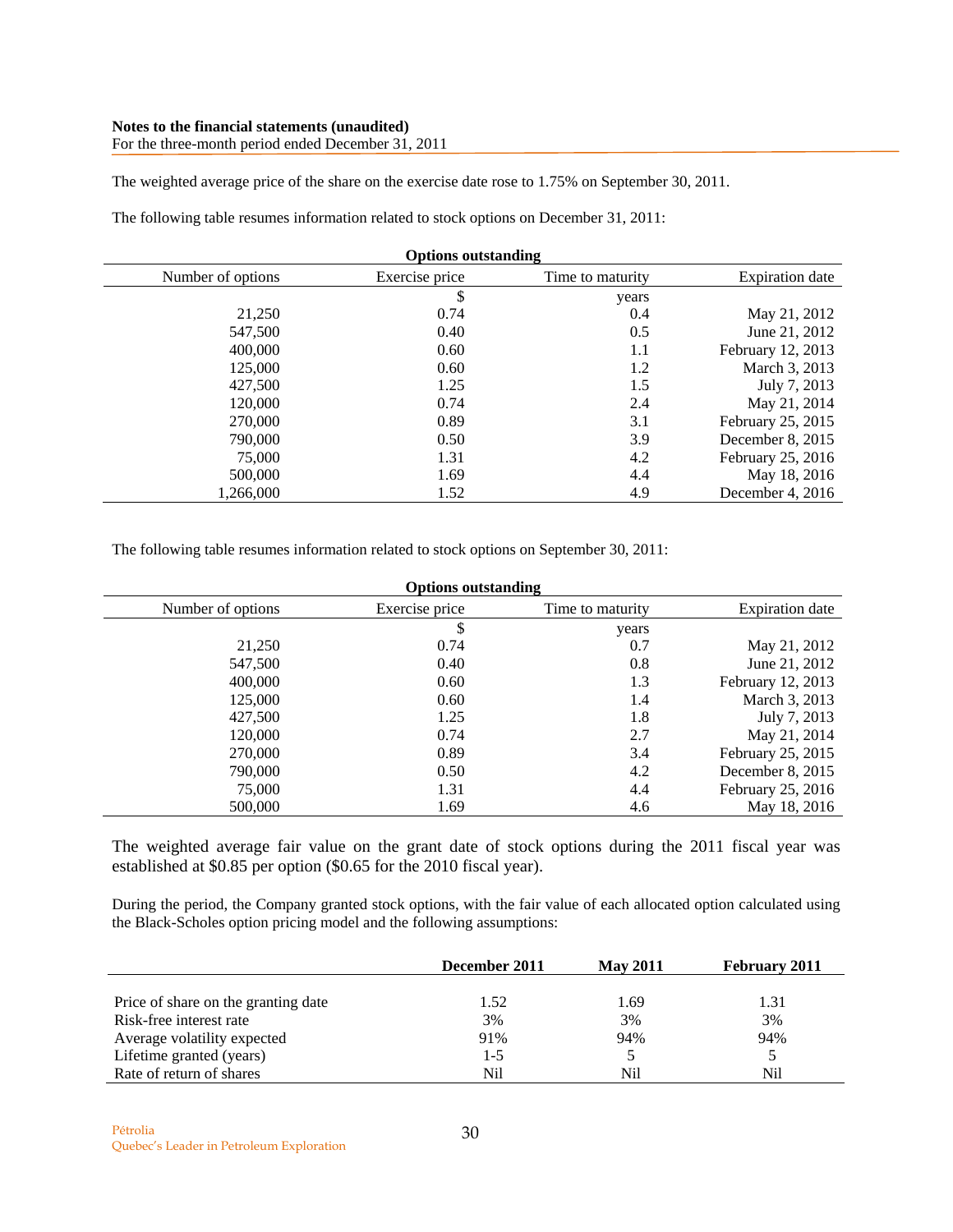The expected underlying volatility was determined in relation to the historical data of the Company's shares from the five last years beginning on the granting date.

Accordingly, the stock-based compensation was distributed as follows:

|                               | December 2011 | <b>May 2011</b> | February 2011 |
|-------------------------------|---------------|-----------------|---------------|
|                               |               |                 |               |
| Statement of income           | 469,741       | 153,625         | 71,400        |
| Deferred exploration expenses | 89.251        | 7,125           | -             |
| Total                         | 558,992       | 160,750         | 71,400        |

# **17. FINANCIAL INCOME**

Financial income from the reporting periods presented is detailed as follows:

|                                                                                    | On<br>December 31<br>2011 | On<br>December 31<br><b>2010</b> |
|------------------------------------------------------------------------------------|---------------------------|----------------------------------|
| Interest income from cash and cash equivalents<br>Interest income from receivables | 42,322<br>16,897          | 6,522                            |
| Financial income                                                                   | 59,219                    | 6,522                            |

# **18. EARNINGS PER SHARE**

Basic earnings per share are calculated from the fiscal year's income divided by the weighted average number of common shares outstanding for the period. In calculating diluted earnings per share, potential common shares, such as certain options and certain warrants, were not taken into consideration because their conversion would have decreased the loss per share and thus had an anti-dilutive effect.

Basic and diluted earnings per share were calculated with net income as a numerator, meaning that no adjustment to income was necessary.

|                                                  | <b>On December</b><br>31<br>2011 | On<br>September 30<br>2011 |
|--------------------------------------------------|----------------------------------|----------------------------|
| Net income                                       | (\$1,150,642)                    | \$2,160,668                |
| Base weighted average number of common shares    | 52,363,695                       | 51,249,243                 |
| Base net earnings from common shares             | (0.022)                          | 0.042                      |
| Weighted average number of diluted common shares | n/a                              | 52,590,389                 |
| Diluted net earnings per common share            | n/a                              | 0.041                      |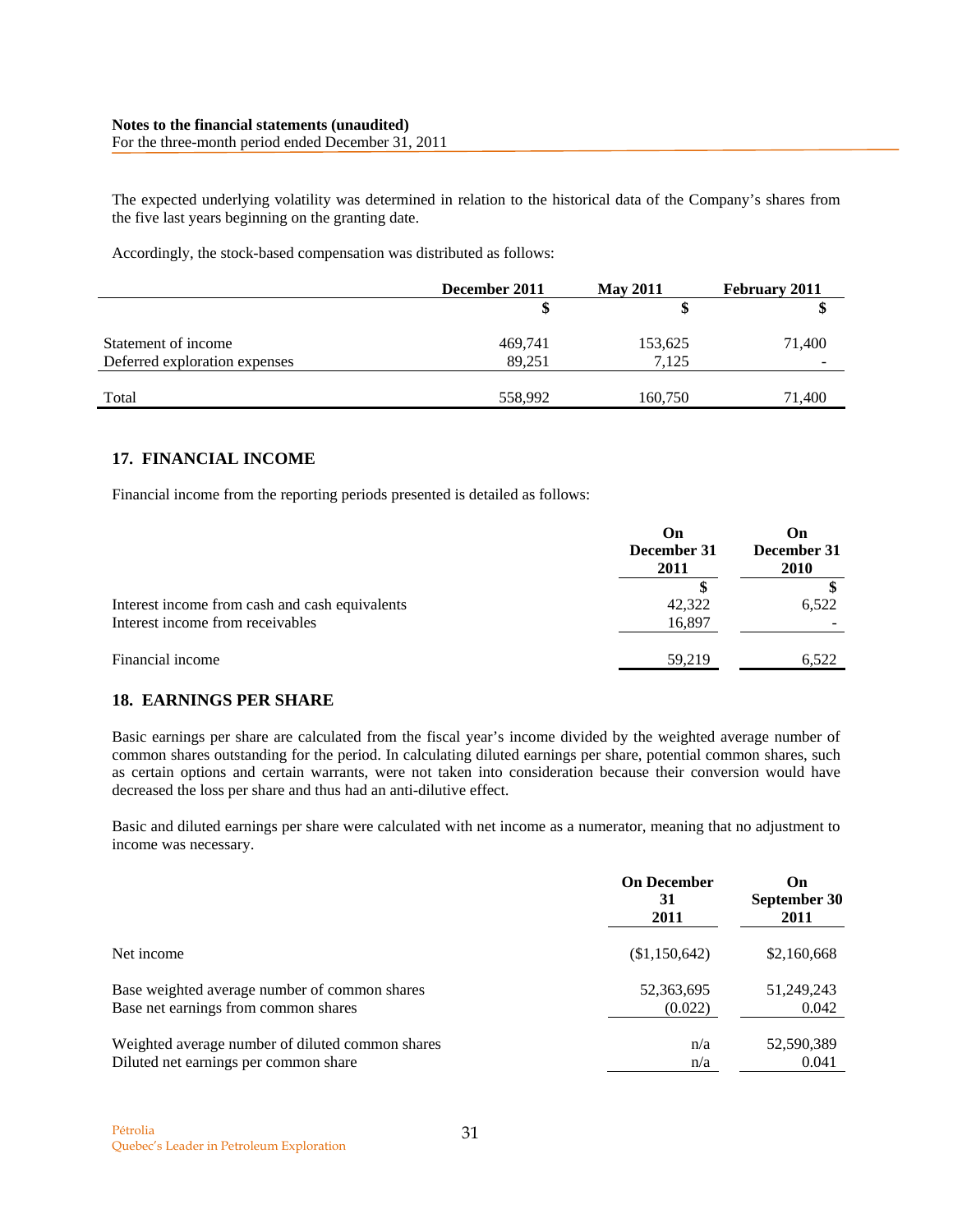# **19. TRANSACTIONS BETWEEN RELATED PARTIES**

The Company's related parties include other related parties and key executives as explained below.

Unless otherwise indicated, no transactions include special terms or conditions, and no guarantee has been given or received. Balances are generally paid in cash.

### **Transactions with key executives**

Remuneration of key executives includes the following expenses:

|                              |         | <b>Three-month periods</b><br>ended December 31 |  |
|------------------------------|---------|-------------------------------------------------|--|
|                              | 2011    | 2010                                            |  |
|                              | \$      | \$                                              |  |
| Short-term staff benefits:   |         |                                                 |  |
| Salaries and fringe benefits | 113,442 | 89,607                                          |  |
| Attendance fees              | 29,449  | 23,949                                          |  |
| Total short-term benefits    | 142,891 | 113,556                                         |  |
| Share-based remuneration     | 330,244 | 22,176                                          |  |
| Total remuneration           | 473,135 | 135,732                                         |  |

During the 2011 reporting period, no shares distributed in the share-based payment plan were exercised by key executives.

#### **Related companies**

Operations were carried out with two companies of which the key executive, holding a minority interest, is also a director of Pétrolia inc.:

|                                            | Three-month periods<br>ended December 31 |  |
|--------------------------------------------|------------------------------------------|--|
| 2011<br>2010                               |                                          |  |
| \$                                         | \$                                       |  |
| <b>BALANCE SHEET</b>                       |                                          |  |
| 2,394<br>Exploration and evaluation assets |                                          |  |
| Income:                                    |                                          |  |
| Salaries and fringe benefits               |                                          |  |
| Other expenses                             | 2.229                                    |  |

Accounts receivable from these companies were \$26,366 on December 31, 2011 (2010 – \$41,895).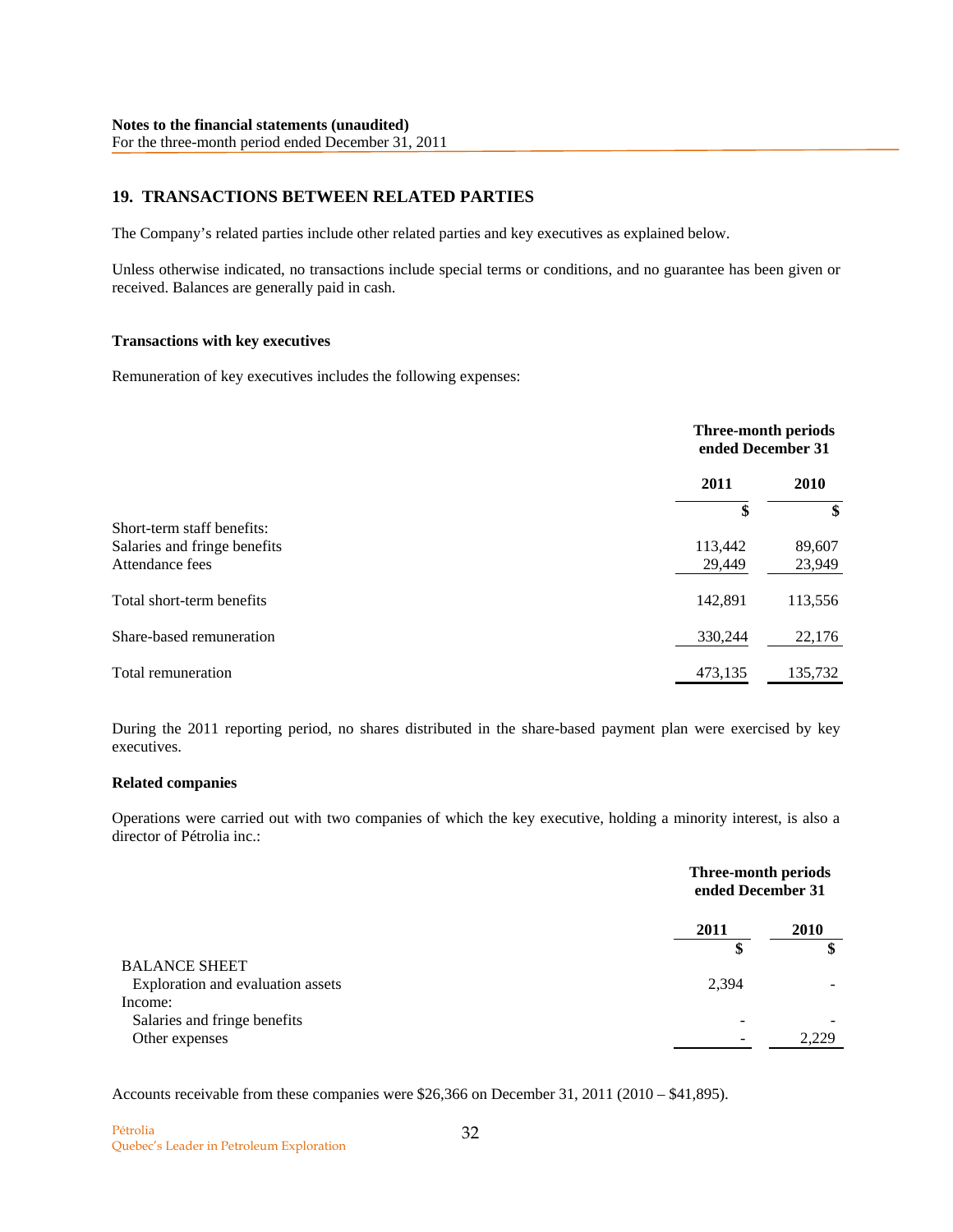For the three-month period ended December 31, 2011

Operations were carried out with a director acting as a consultant for the Company:

|                                                           |            | Three-month periods<br>ended December 31 |
|-----------------------------------------------------------|------------|------------------------------------------|
|                                                           | 2011<br>\$ | 2010                                     |
| <b>BALANCE SHEET</b><br>Exploration and evaluation assets | 2,062      | 2,484                                    |

The balance owing to this director was \$2,349 on December 31, 2011 (2010 – \$1,164).

The Company, in collaboration with a company that shares a director with Pétrolia, carried out the following operations:

|                              |       | Three-month periods<br>ended December 31 |  |
|------------------------------|-------|------------------------------------------|--|
|                              | 2011  | 2010                                     |  |
|                              | \$    | \$                                       |  |
| Income:                      |       |                                          |  |
| Salaries and fringe benefits | 1,188 | 12,676                                   |  |
| Office supplies              | 300   | 300                                      |  |

The balance receivable from this company on December 31, 2011 was \$1,150 (2010 – amount owing of \$6,560).

Operations were carried out with a close relative of one of the members of the administration, who acts as a service supplier to the Company:

|                                      |       | Three-month periods<br>ended December 31 |  |
|--------------------------------------|-------|------------------------------------------|--|
|                                      | 2011  | 2010                                     |  |
| <b>BALANCE SHEET</b><br>Fixed assets | 8,607 | -                                        |  |

The balance owing to this supplier is \$0 on December 31, 2011 (2010 – \$0).

The administration considers that these operations were governed by the same conditions as current operations with unrelated third parties. These operations took place in the normal course of business and were measured at their exchange value, which is the consideration established and accepted by related parties.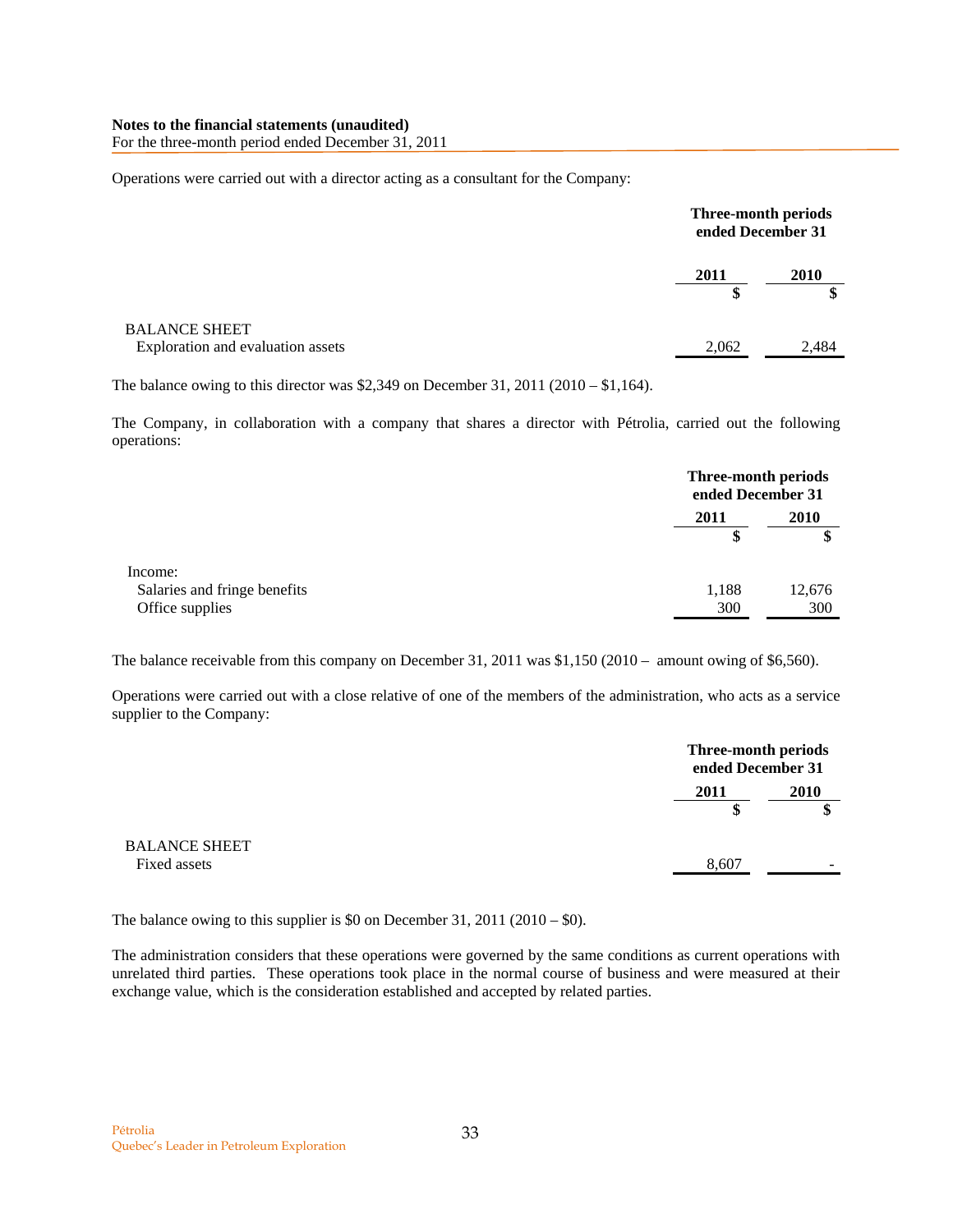# **20. CAPITAL MANAGEMENT**

The Company's objectives regarding capital management are to maintain its capacity to continue exploration activities. The Company's capital is made up of shareholders' equity. The Administration regularly reviews its capital management policy on a going concern basis and believes that this is a reasonable approach considering the Company's size.

The Company's financial strategy is developed and adapted according to market conditions in order to maintain a flexible capital structure in compliance with the aforementioned objectives and to respond to the characteristics of the risks linked to the underlying assets. In order to maintain or readjust its capital structure, the Company, as a startup company, is called upon to issue new stock.

There have not been any significant changes concerning the capital management policy during the period ended December 31, 2011. The Company is not subject to any externally imposed capital requirements, regulations or contractual requirements, unless the Company closes a flow-through placement, in which case the funds are restricted for exploration activities.

# **21. RISKS ARISING FROM FINANCIAL INSTRUMENTS**

### **Risk Management Policy**

Through its financial assets and liabilities, the Company is exposed to various risks. The following analysis provides an assessment of the risks as at June 30, 2011, the date of the balance sheet.

# **Credit Risk**

Financial instruments that potentially subject the Company to credit risk consist primarily of cash and cash equivalents and accounts receivable. The Company's cash and cash equivalents are held with or issued by first-class financial institutions. The majority of receivables are sums owed by governments, partners and related parties. Therefore, Management considers the risk of non-performance on these instruments to be very minimal.

Maximum exposure to credit risk on December 31:

|                                    | 2011       | <b>2010</b> |
|------------------------------------|------------|-------------|
|                                    | \$         |             |
| Cash                               | 1,678,918  | 4, 151, 115 |
| Money market fund                  |            | 1,000       |
| Guaranteed investment certificates | 6,784,331  | 3,600,000   |
| Receivables                        | 2,057,935  | 3,124,044   |
|                                    | 10,521,184 | 10,876,159  |

### **Liquidity Risk**

Liquidity risks are the risks that the Company would be unable to cope with its financial obligations at the required times or could only do so at excessive cost. The Company finances its growth through the issuance of shares and the sale of interests in some of its petroleum assets. One of Management's main financial objectives is to maintain an optimal level of liquidity by actively managing the exploration work to be performed. Considering the liquid resources at the Company's disposal, Management feels that the Company is not exposed to high liquidity risks. All of the Company's financial liabilities have maturity dates of less than one year.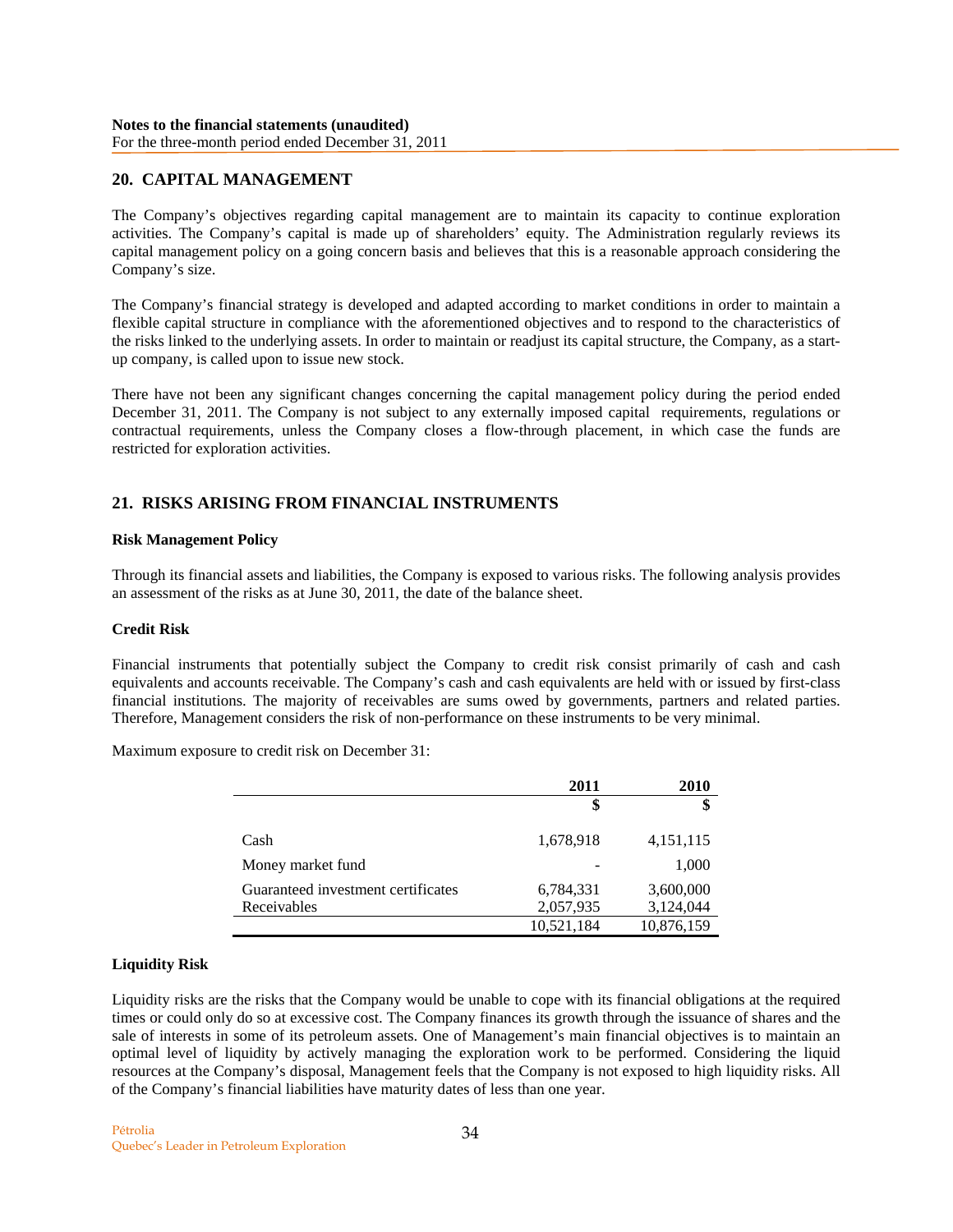### **Market Risk**

Market risk is the risk of fluctuations in the fair value or future cash flows of financial instruments due to market factors. Market risk is comprised of three types of risk: interest rate risk, foreign exchange risk, and other price risks. The Company is exposed to two of these risks, namely interest rate risk and other price risks.

### A) Interest Rate Risk

Interest rate risk refers to the effects of interest rate fluctuations on the value of investments.

Investments are at a fixed interest rate, and thereby expose the Company to the risk associated to variations in the fair value ensuing from interest rate fluctuations. For the period ended December 31, 2011, if the interest rates in effect on this date increased or decreased by 1%, with all other variables remaining constant, the net income would have varied by \$12,575.

### B) Other Price Risks

The Company is exposed to fluctuations in oil and gas prices, which have an effect on the potential profitability of the oil and gas properties it holds. This can go so far as to impact the Company's exploration plans and decisions to move ahead with production.

### **Fair value**

The fair value of investments is determined as follows:

- Guaranteed investment certificates: given their recent issuance, the fair value corresponds to their cost.

- Money market funds: given their short-term maturity, the fair value corresponds to their cost.

As regards the loan, the accounting value is quite close to the fair value, and this because of a variable interest rate on the debt.

### Hierarchy of Fair Value Valuations

Financial instruments recorded at fair value on the balance sheets are categorized according to a hierarchy that reflects the significance of the data used to carry out the valuations.

The hierarchy of fair value valuations is broken down into the following levels:

Level 1 – valuation based on the prices (non-adjusted) listed on the asset markets for identical assets or liabilities: cash is found on this level.

Level 2 – valuation techniques based on data other than the listed prices referred to in level 1 observable for assets or liabilities directly (prices) or indirectly (price derivatives): cash equivalents and investments are found on this level.

Level 3 – valuation techniques based on a significant share of data related to the asset or liability not based on observable market data (non-observable data).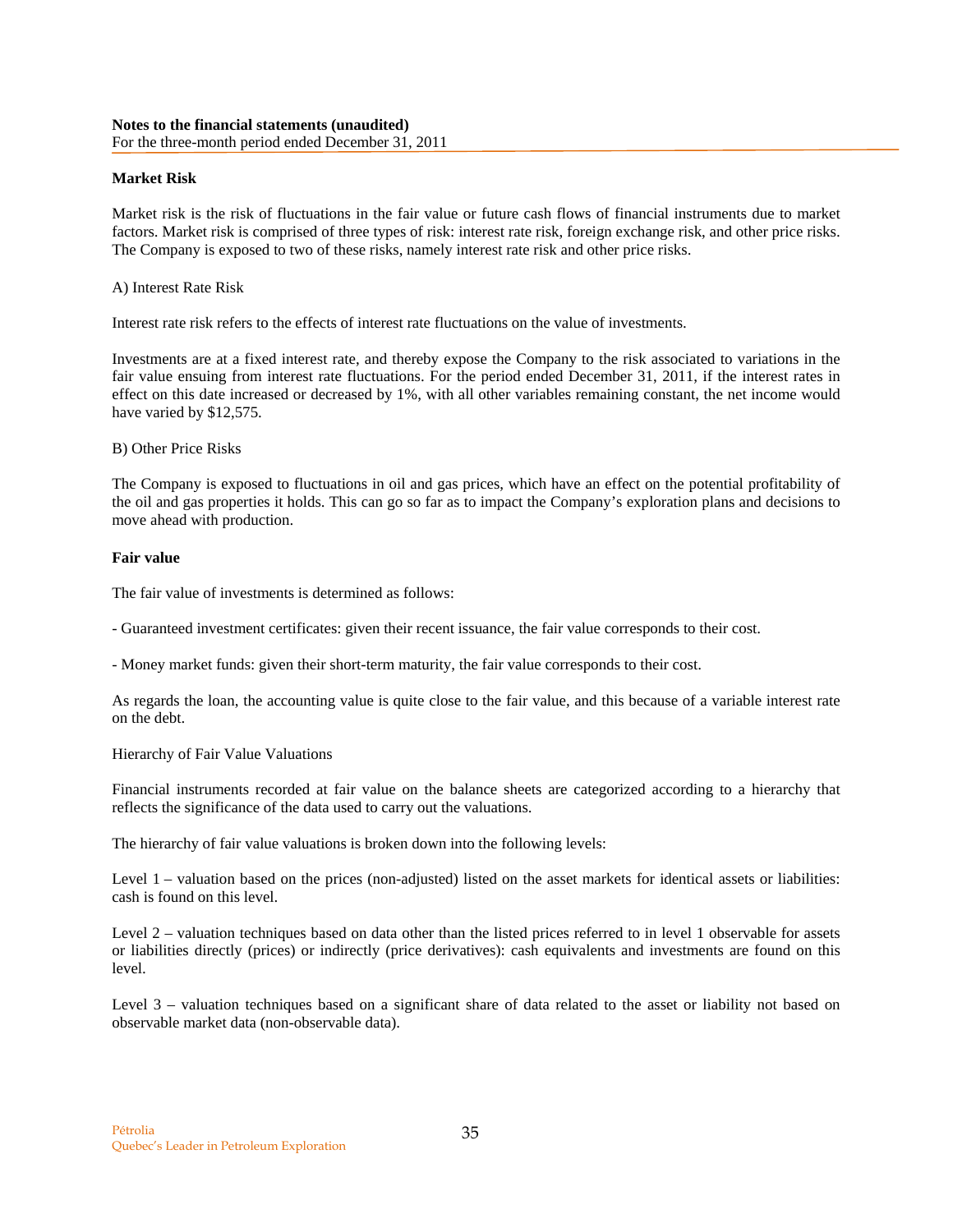For the three-month period ended December 31, 2011

The hierarchy that applies as part of the determination of the fair value requires the use of observable market data when such data exist. A financial instrument is classified at the lowest level of the hierarchy for which a significant input was considered in measuring fair value.

There was no transfer in the valuation of financial assets between levels 1 and 2 during the quarter.

The fair value of financial instruments is summarized as follows on December 31:

|                                                           | 2011                 |                      | 2010                 |                      |  |
|-----------------------------------------------------------|----------------------|----------------------|----------------------|----------------------|--|
|                                                           | <b>Book value</b>    | <b>Fair value</b>    | <b>Book value</b>    | <b>Fair value</b>    |  |
| Financial assets at fair value<br>through profit or loss: | \$                   | \$                   | \$                   | \$                   |  |
| Cash and cash equivalents<br>Investments                  | 7,533,250<br>930,000 | 7,533,250<br>930,000 | 7,752,115<br>754,331 | 7,752,115<br>754,331 |  |
| Loans and debts:<br>Receivables                           | 2,057,935            | 2,057,935            | 3,124,044            | 3,124,044            |  |
| Other financial liabilities:<br>Trade and other payables  | 2,572,546            | 2,572,546            | 1,594,854            | 1,594,854            |  |
| Loan                                                      |                      |                      | 2,243,310            | 2,243,310            |  |

# **22. COMMITMENTS**

The Company has signed leases for the rental of office space and one house from four different corporations. The balance of the commitments associated with these leases, excluding escalation clauses, is \$1,284,545, of which \$5,000 is payable to a company in which a director holds a minority share.

The following minimum payments will be due over the course the next few fiscal years:

| 2013      | 2014      | 2015      | 2016      |
|-----------|-----------|-----------|-----------|
| \$275,247 | \$275,247 | \$275,247 | \$183,498 |

The Company is committed to support the renewal of the new NSERC-Produits Forestiers Anticosti Industrial Research Chair in the amount of \$200,000 over a period of 5 years. A part of these costs could potentially be taken on by a partner.

The following minimum payments will be due over the course the next few fiscal years:

| 2013     | 2014     | 2015     | 2016     |
|----------|----------|----------|----------|
| \$40,000 | \$40,000 | \$40,000 | \$40,000 |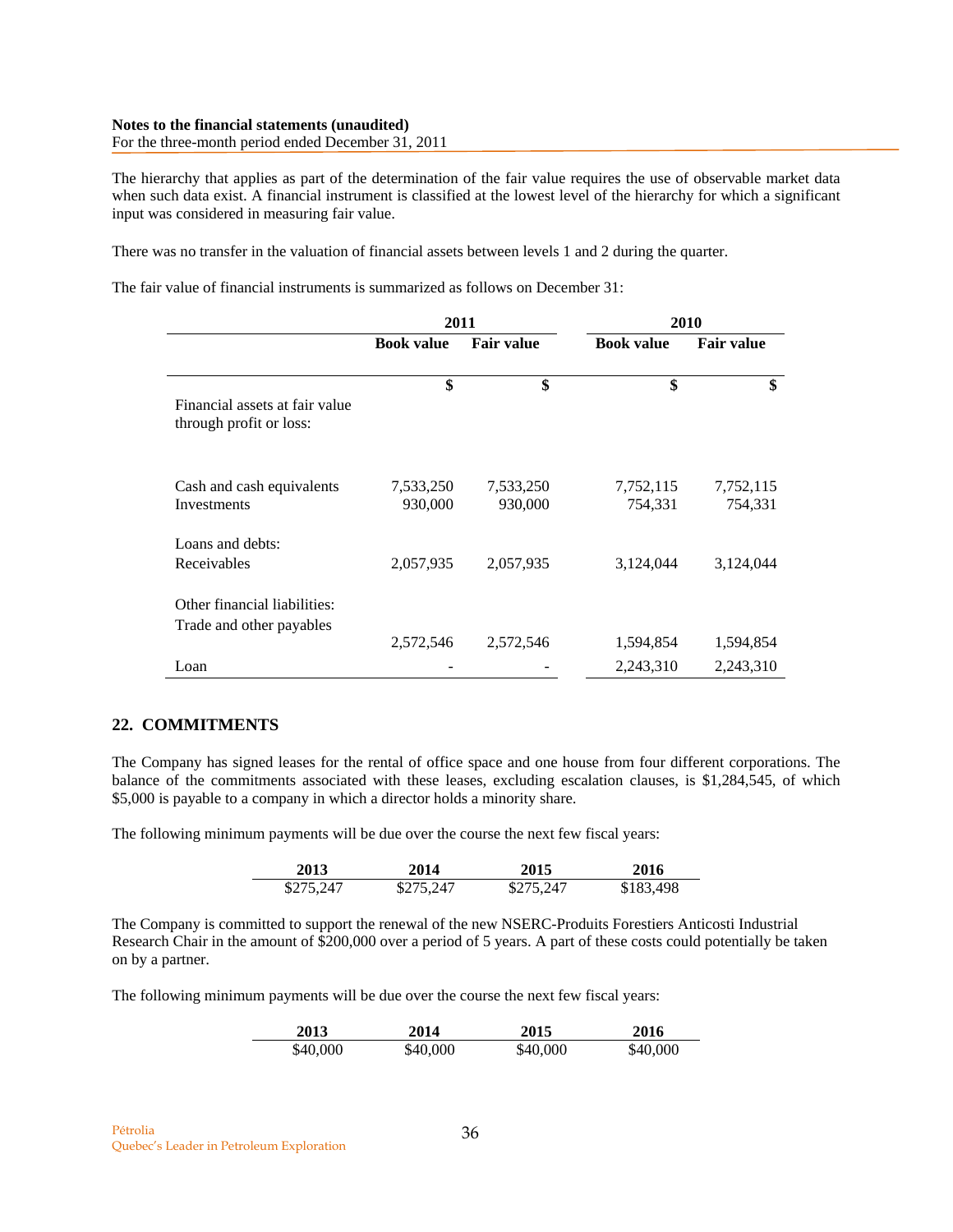# **23. CONTINGENCIES**

### **Financing**

The Company is financed in part by the issue of flow-through shares and it has met all of its commitments related to exploration work to carry out. However, even if it has taken all necessary measure to this effect, there is no guarantee that all funds spent by the Company regarding these shares will be declared eligible by the tax authorities if they were to audit the Company. Refusal of certain expenses by tax authorities would have negative tax consequences for investors.

### **Environment and letters of guarantee**

The Company's operations are regulated by government environmental protection laws. Environmental consequences are difficult to identify, whether in terms of level, timeline or impact. Currently, to the best of management's knowledge, the Company is operating in accordance with the laws and regulations in effect. Letters of guarantee to guarantee the work to close certain sites were issued for the amount of \$930,000 in favour of the Ministry of Natural Resources.

These letters of guarantee are guaranteed by guaranteed investment certificates for an equivalent amount.

On October 5, 2011, a motion for compensatory and punitive damages was filed in Court against the Company as part of proceedings that had been instituted by Pétrolia against Ugo Lapointe and the *Le Soleil* newspaper. The amount of the suit is estimated at \$400,000. The Company intends to contest the demands made in the motion.

# **24. ADDITIONAL INFORMATION ON CASH FLOW**

### **Additional information**

|                    | December 31              | December 31 |  |
|--------------------|--------------------------|-------------|--|
|                    | 2011                     | 2010        |  |
|                    |                          |             |  |
| Interest paid      | 15,505                   | 17,685      |  |
| Interest received  | 143,367                  |             |  |
| Dividends paid     | $\overline{\phantom{a}}$ |             |  |
| Dividends received | -                        |             |  |

# **25. DEFERRED TAX**

The effective tax rate for the Company differs from the combined basic tax rate (federal and provincial). This difference results in the following items:

|                                                  | December 31<br>2011 | December 31<br>2010 |  |
|--------------------------------------------------|---------------------|---------------------|--|
|                                                  |                     |                     |  |
| Earnings (loss) before income taxes              | (1,367,929)         | 4,899,104           |  |
| Combined basic tax rates $26.9\%$ (2010 – 28.4%) | (367, 973)          | 1,389,001           |  |
| Stock-based compensation                         | 150,369             | 23,515              |  |
| Non-deductible expenses and other                | 317                 | 930                 |  |
|                                                  | (217,287)           | 1,413,446           |  |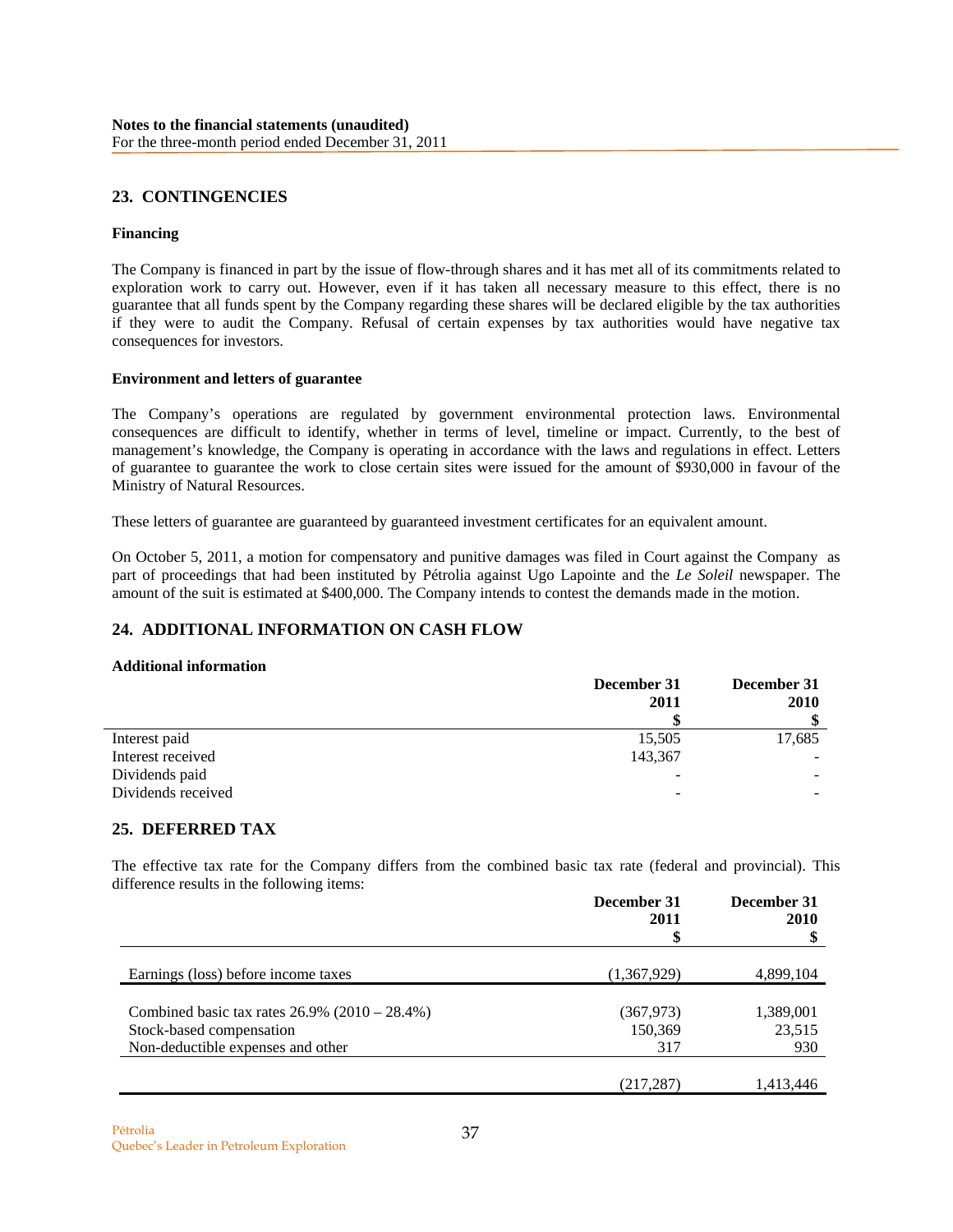Deferred income tax assets and liabilities originate from the differences between the tax value and carrying value of the following items:

|                                         | On              | On               | On                   |  |
|-----------------------------------------|-----------------|------------------|----------------------|--|
|                                         | <b>December</b> | <b>September</b> | October<br>1<br>2010 |  |
|                                         | 31              | 30               |                      |  |
|                                         | 2011            | 2011             |                      |  |
|                                         | \$              | \$               | \$                   |  |
| Deferred tax assets:                    |                 |                  |                      |  |
| Reported losses                         | (1,446,778)     | (1,229,491)      | (1,396,141)          |  |
| Share issuance costs                    | (116, 233)      | (116, 233)       | (194, 865)           |  |
| Others                                  | (29, 263)       | (29,263)         | (37, 883)            |  |
|                                         | (1,592,274)     | (1,374,987)      | (1,628,889)          |  |
| Deferred tax liabilities:               |                 |                  |                      |  |
| Properties                              | 846,814         | 846,814          | 28,373               |  |
| Deferred exploration expenses           | 2,767,303       | 2,767,303        | 2,924,099            |  |
|                                         | 3,614,117       | 3,614,117        | 2,952,472            |  |
| Net deferred tax liabilities recognized | 2,021,843       | 2,239,130        | 1,323,583            |  |

# **26. FIRST APPLICATION OF IFRS**

The present statements are the Company's first financial statements prepared according to IFRS. The date of IFRS adoption by the Company is October 1, 2011. However, the date of transition between Canadian GAAP to IFRS is October 1, 2010, the date of the first comparative period.

The Company's IFRS accounting practices presented in Note 4 were used for the preparation of financial statements for the recording period ended December 31, 2011, as well as for comparative information and the first financial position statement on the date of transition. The Company applied IFRS 1 "First-Time Adoption of International Financial Reporting Standards" to prepare its first IFRS financial statements. The effect of the transition to IFRS on pre-established shareholders' equity, comprehensive income and cash flow is described in this note and explained in more detail in the notes accompanying the tables.

### *First application – applicable exceptions and exemptions*

At the time of transition, IFRS 1 dictates certain required exceptions and optional exemptions to complete retrospective application. The following exceptions and exemptions were adopted by the Company:

### *Required exceptions*

### a) Estimates

Estimates established according to IFRS by the Company on the date of transition to IFRS are in accordance with the estimates established on the same date according to Canadian GAAP accounting standards, after adjustments for accounting policy differences, where necessary.

### b) De-recognition of financial assets and liabilities

Financial assets and liabilities that were derecognized before October 1, 2010 according to GAAP were not recognized according to IFRS.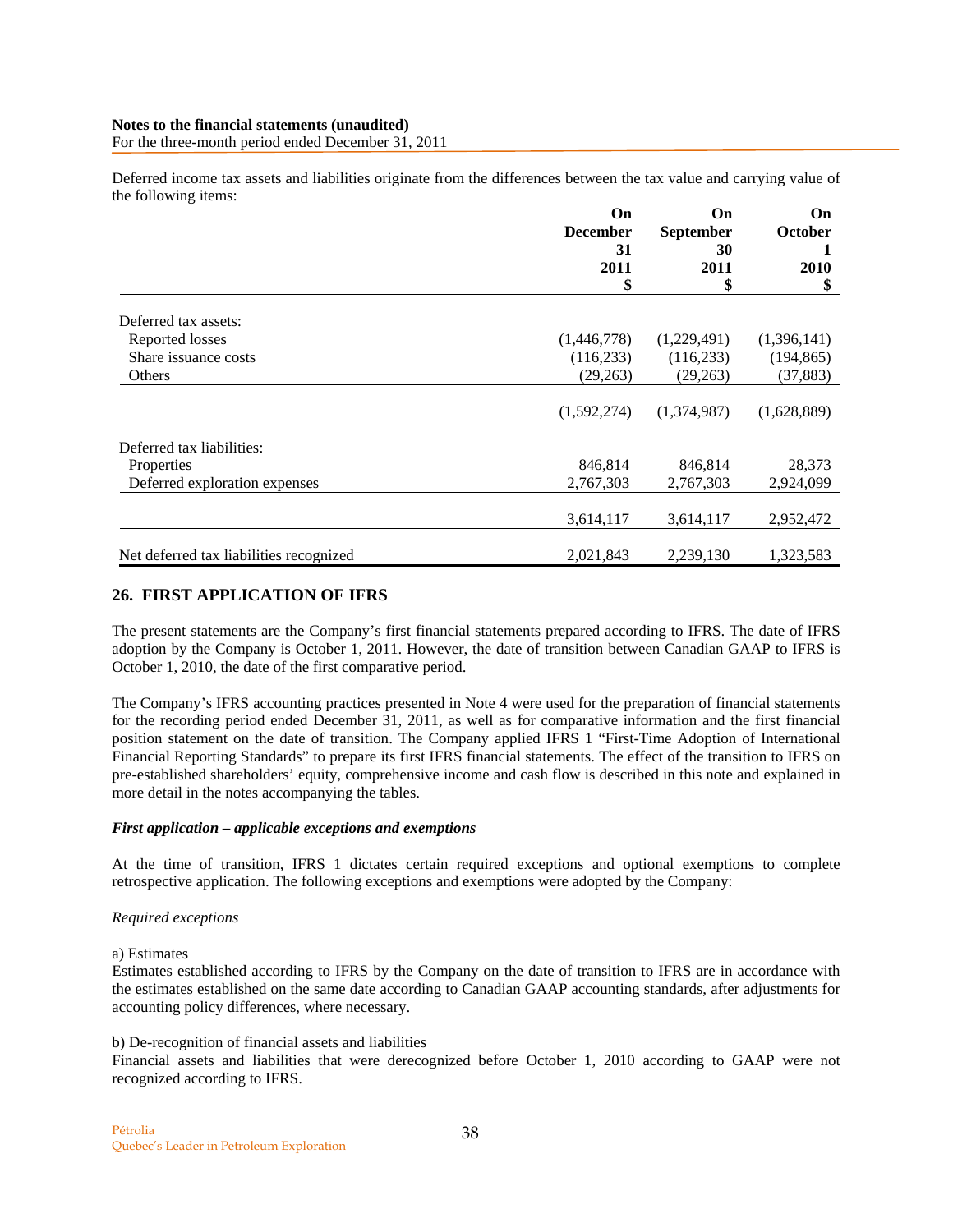#### *Optional exemption*

The Company decided not to retroactively apply the IFRS standard 2, "Share-Based Payment" to stock options issued before November 7, 2002 and to options issued after November 7, 2002, which vested before the date of transition, October 1, 2010.

### **Reconciliation of Canadian GAAP to IFRS**

The following tables present a quantification of the effects related to the transition to IFRS based on the following reconciliations:

- Reconciliation of shareholders' equity on October 1, 2010, December 31, 2010 and September 30, 2011.
- Reconciliation of the balance sheet on October 1, 2010 and September 30, 2011.
- Reconciliation of net income and comprehensive income for the quarter ended December 31, 2010 and the fiscal year ended September 30, 2011.

It should be noted that the transition to IFRS has no significant effect on the Company cash flow tables.

| Reconciliation of shareholders' equity                       | <b>On September</b><br>30 | <b>On December</b><br>31 | <b>On October</b><br>1, 2010 |
|--------------------------------------------------------------|---------------------------|--------------------------|------------------------------|
|                                                              | 2011                      | 2010                     |                              |
|                                                              | \$<br>34,103,341          | \$<br>30,165,826         | \$<br>26,605,625             |
| equity according to Canadian<br>Shareholders'<br><b>GAAP</b> |                           |                          |                              |
| Effects of the transition to IFRS:                           |                           |                          |                              |
| Transfer of the contributed surplus of expired               |                           |                          |                              |
| stock options to the contributed surplus:                    |                           |                          |                              |
| • Contributed surplus – Expired stock                        |                           |                          |                              |
| options                                                      | (903, 797)                | (783, 366)               | (783, 366)                   |
| • Contributed surplus                                        | 903,797                   | 783,366                  | 783,366                      |
| Issue of flow-through shares                                 |                           |                          |                              |
| Premium to the issue price                                   |                           |                          |                              |
| • Capital stock                                              | (637,500)                 | (637,500)                | (637,500)                    |
| Deferred tax transferred from capital stock to               |                           |                          |                              |
| retained earnings                                            |                           |                          |                              |
| • Capital stock                                              | 2,793,592                 | 2,793,592                | 2,793,592                    |
| • Retained earnings                                          | (2,793,592)               | (2,793,592)              | (2,793,592)                  |
| Share-based remuneration – administration                    |                           |                          |                              |
| • Contributed surplus                                        | (3,261)                   | (3,261)                  |                              |
| • Retained earnings                                          | 3,261                     | 3,261                    |                              |
| Share-based remuneration – operations                        |                           |                          |                              |
| • Retained earnings                                          |                           | 4,996                    |                              |
| Tax rate change adjustment                                   |                           |                          |                              |
| Deferred tax transferred from capital stock to               |                           |                          |                              |
| retained earnings                                            |                           |                          |                              |
| • Capital stock                                              | (18,023)                  | (28, 315)                | (28,315)                     |
| • Retained earnings                                          | 18,023                    | 28,315                   | 28,315                       |
| Completion of flow-through work                              |                           |                          |                              |
| • Retained earnings                                          | 637,500                   | 637,500                  | 637,500                      |
| Shareholders' equity according to IFRS:                      | 34,103,341                | 30,170,822               | 26,605,625                   |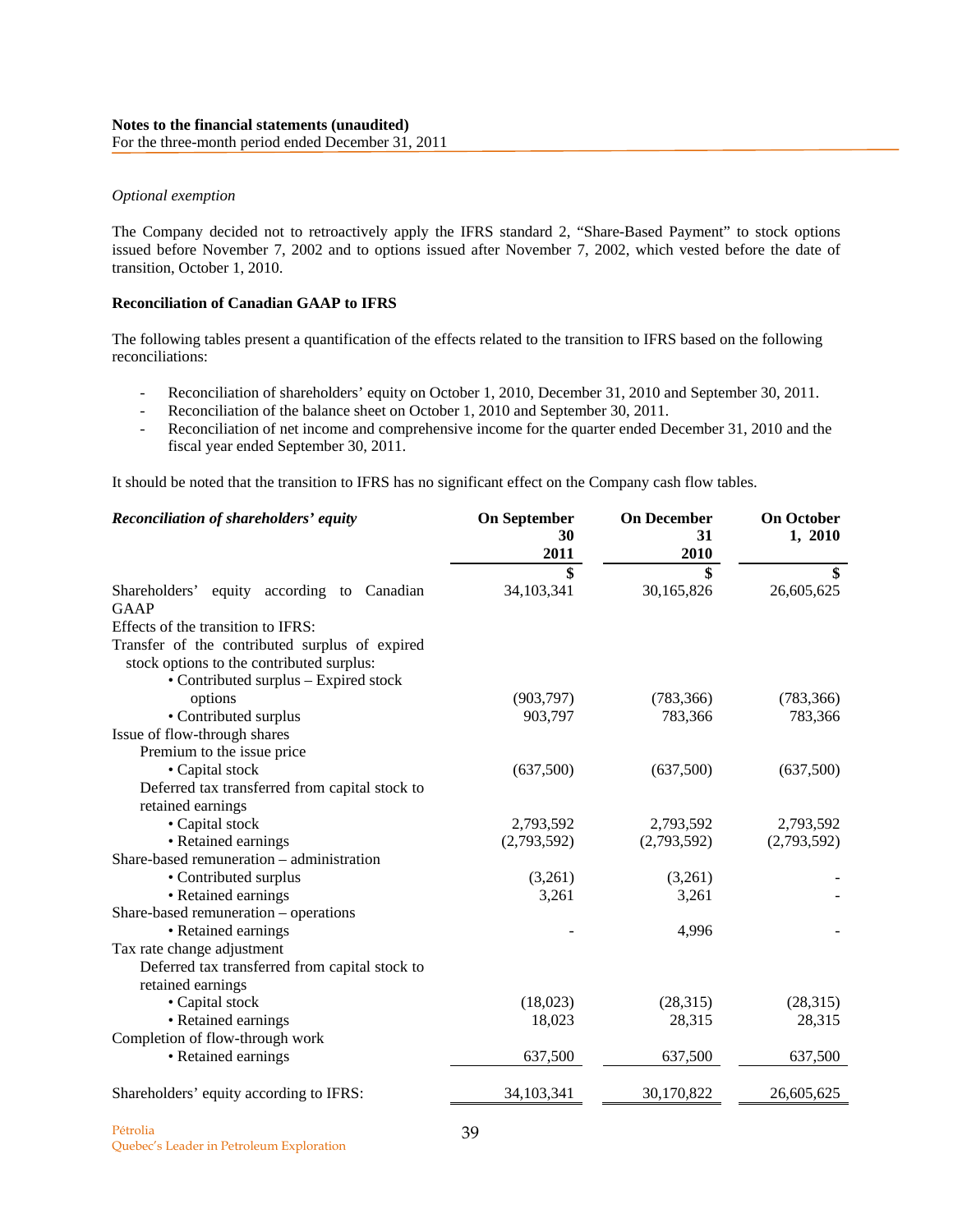For the three-month period ended December 31, 2011

Net income and comprehensive income for the recording periods ended December 31 and September 30, 2011 can be reconciled to the amounts presented according to Canadian GAAP as follows:

|                                                                                                            | For the fiscal<br>year | For the quarter<br>December 31<br><b>2010</b> |  |
|------------------------------------------------------------------------------------------------------------|------------------------|-----------------------------------------------|--|
|                                                                                                            | September 30<br>2011   |                                               |  |
|                                                                                                            | \$                     |                                               |  |
| Net income and comprehensive income according to Canadian GAAP                                             | 2,160,668              | 3,477,401                                     |  |
| Variation in pre-established net income due to the following difference<br>between Canadian GAAP and IFRS: |                        |                                               |  |
| Stock-based compensation                                                                                   |                        | 8,257                                         |  |
| Comprehensive net income according to IFRS                                                                 | 2,160,668              | 3,485,658                                     |  |

### *Cash flow tables*

According to Canadian GAAP norms in effect at the time of transition, interest paid and received was presented in the notes. Under IFRS standards, interest is categorized in investment and finance activities. Under There are no other significant readjustments to the consolidated cash flow table. Cash items according to Canadian GAAP are similar to those presented according to IFRS.

### *Impairment losses recognized on date of transition*

The Company applied IAS 36, "Impairment of Assets," to determine if impairment losses had taken place on the date of transition to IFRS. No impairment losses (or reversals) were identified.

Measurements used in this analysis were coherent with measurements used according to Canadian GAAP on the same date, after readjustments to reflect any difference in accounting practices, if applicable.

### *Notes related to the reconciliations*

The sections below demonstrate significant differences between previous accounting practices according to Canadian GAAP and IFRS practices that the Company now applies:

### *a) Exploration and evaluation assets*

The items "Oil and gas properties" and "Deferred exploration fees" were combined for presentation purposes under the heading "Exploration and evaluation assets."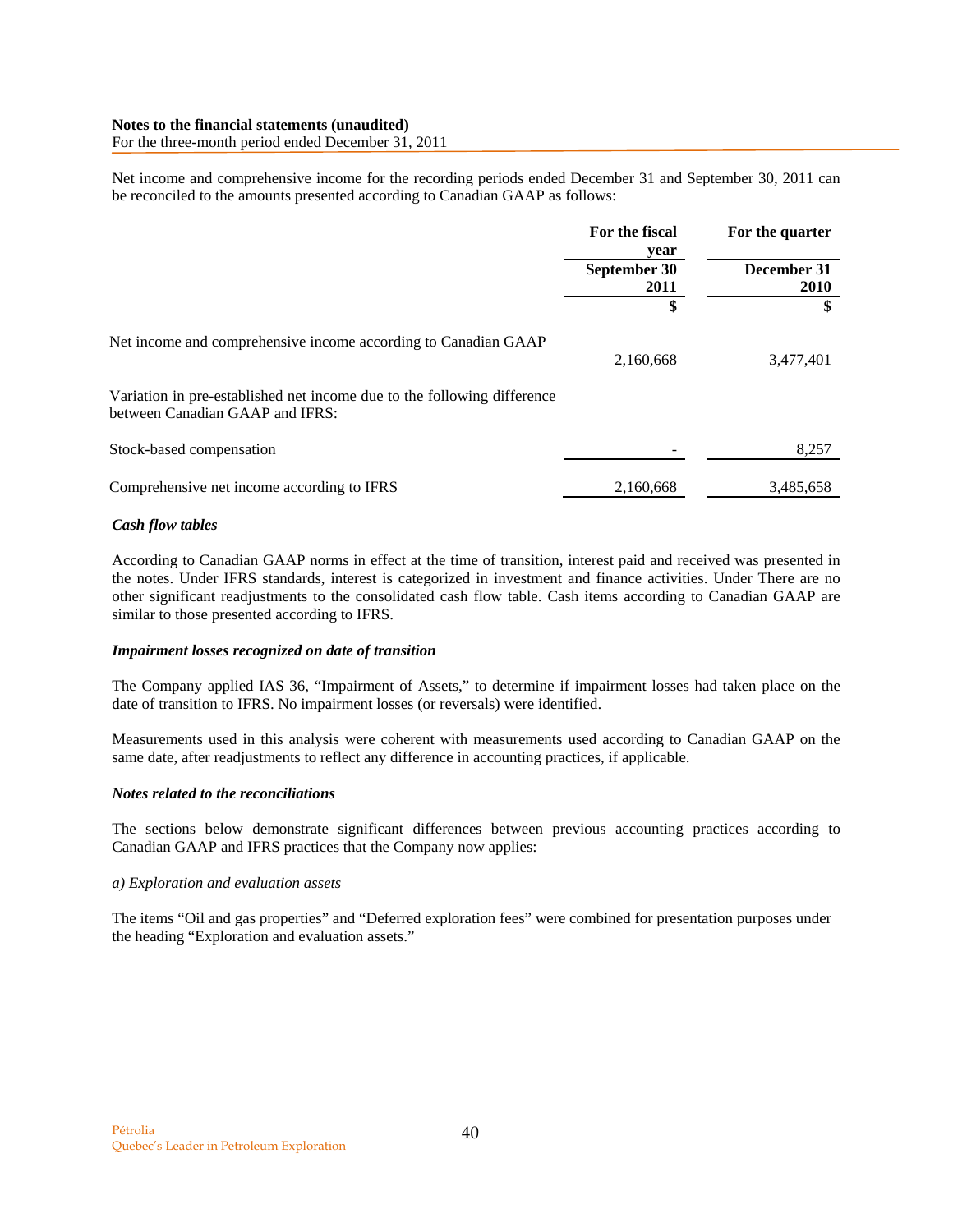### *b) Stock issued as a flow-through investment*

According to accounting standards in effect before the launch, the total of proceeds received on the issuance of flowthrough shares was credited to capital stock. At the time of the renouncement of deductions related to exploration expenses in income tax, these taxable temporary differences were created and deferred tax was recognized. Related expenses were treated as share issuance fees.

According to IFRS, the issuance of flow-through shares is recognized as a compound financial instrument. The financial liability represents the obligation to transfer tax deductions to investors. Proceeds from share issuance as private flow-through financing are allocated to flow-through shares issued and the liability through the residual method. The proceeds are first charged to shares according to the stock market price at the time of issue and the residual amount is allocated to the liability, which is reversed in income as recovery of deferred tax when eligible expenses are incurred.

There are no exemptions under IFRS 1 for the first adoptions regarding flow-through shares, thus the IFRS treatment is retroactively applicable.

### *Effects of this measure:*

Eligible expenses having been incurred, a liability of \$637,500 was transferred from capital stock to retained earnings on October 1, 2010. In addition, the deferred tax liability, at \$2,738,592, was also transferred from capital stock to retained earnings.

#### *c) Share-based payments*

According to Canadian GAAP, the fair value of a share-based payment with a phased vesting period is recognized on a straight-line basis according to the length of service to ensure vesting. In addition, the forfeiture of share-based payments is recognized if it occurs.

According to IFRS 2, each tranche of a share-based payment with a phased vesting period is treated as its own award with its own vesting period and fair value. Each award is recognized according to the foregoing. In addition, the Company must estimate the number of share-based payments expected to be forfeited, which is reviewed if subsequent information indicates that the actual number of share-based payments is probably different from the estimated number.

The Company decided to not retroactively apply the IFRS 2 standard, "Share-based payment" to stock options granted before November 7, 2002 and to options granted after November 7, 2002, which vested before the date of transition.

### *Effects of this measure:*

On October 1, 2010, there was no effect.

On December 31, 2010, a reduction of share-based remuneration by \$8,257 was recorded in income for the period and for the fiscal year of September 30, 2011.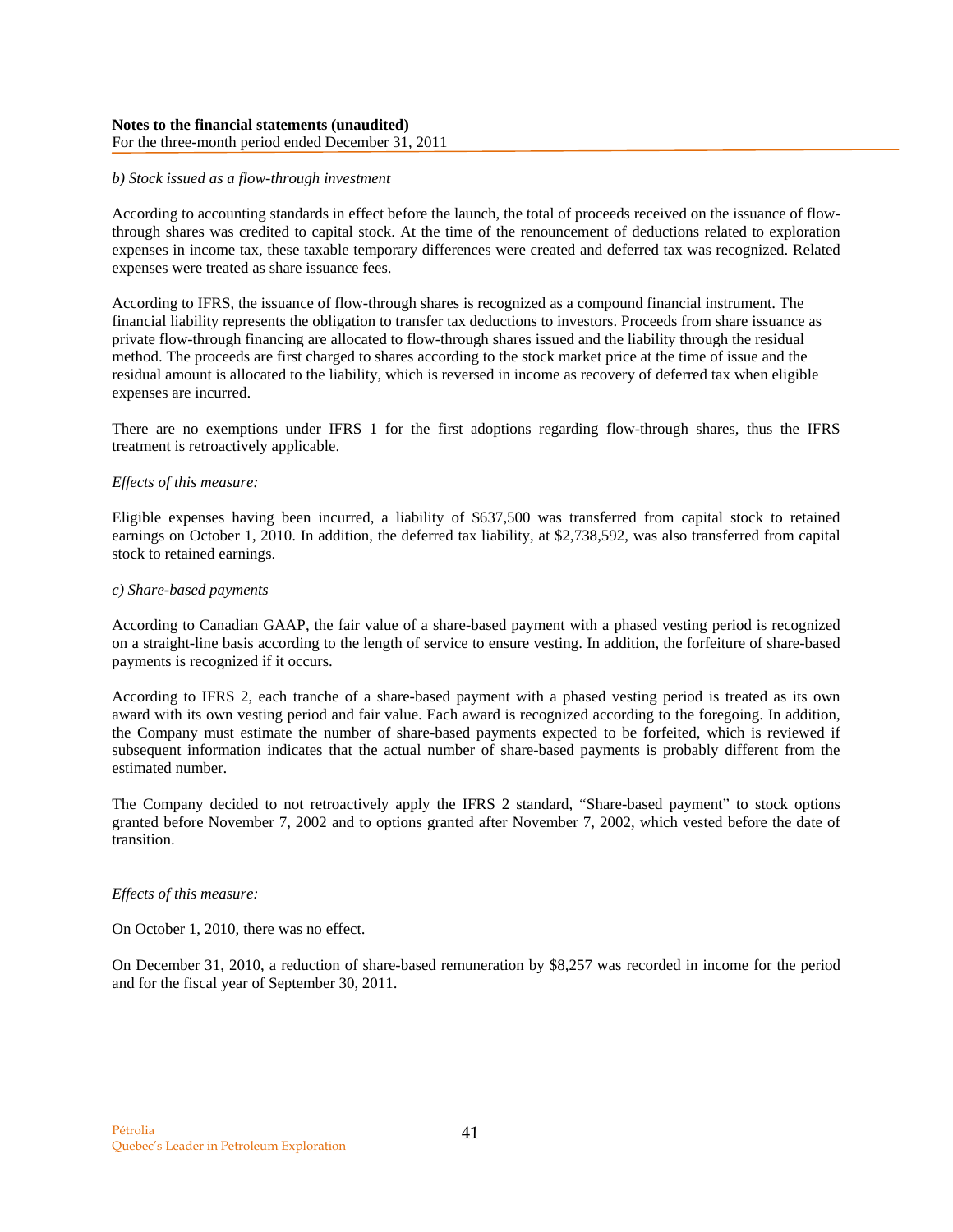### *d) Presentation differences*

Certain presentation differences between the accounting practices in effect before the changeover and IFRS have no effect on the net income presented or on total shareholders' equity, notably regarding the treatment of contributed surplus of expired stock options.

As it is demonstrated in the following tables, certain items are described differently in IFRS (renamed) compared to the previous GAAP terms. These presentation differences have no effect on the comprehensive income presented or total shareholders' equity.

### *e) Change of rate for the calculation of deferred tax*

According to Canadian GAAP, an entity must show in income the changes previously brought to tax rates and tax laws for amounts previously recognized in other items of comprehensive income or shareholders' equity.

IFRS requires that certain items be directly recognized in shareholders' equity, notably a change in the tax rate or other tax rule that affects a deferred tax asset or liability related to an item that was previously recognized in shareholders' equity.

### *Effects of this measure:*

On October 1, 2010, the amount of \$28,315 was transferred from retained earnings to capital stock.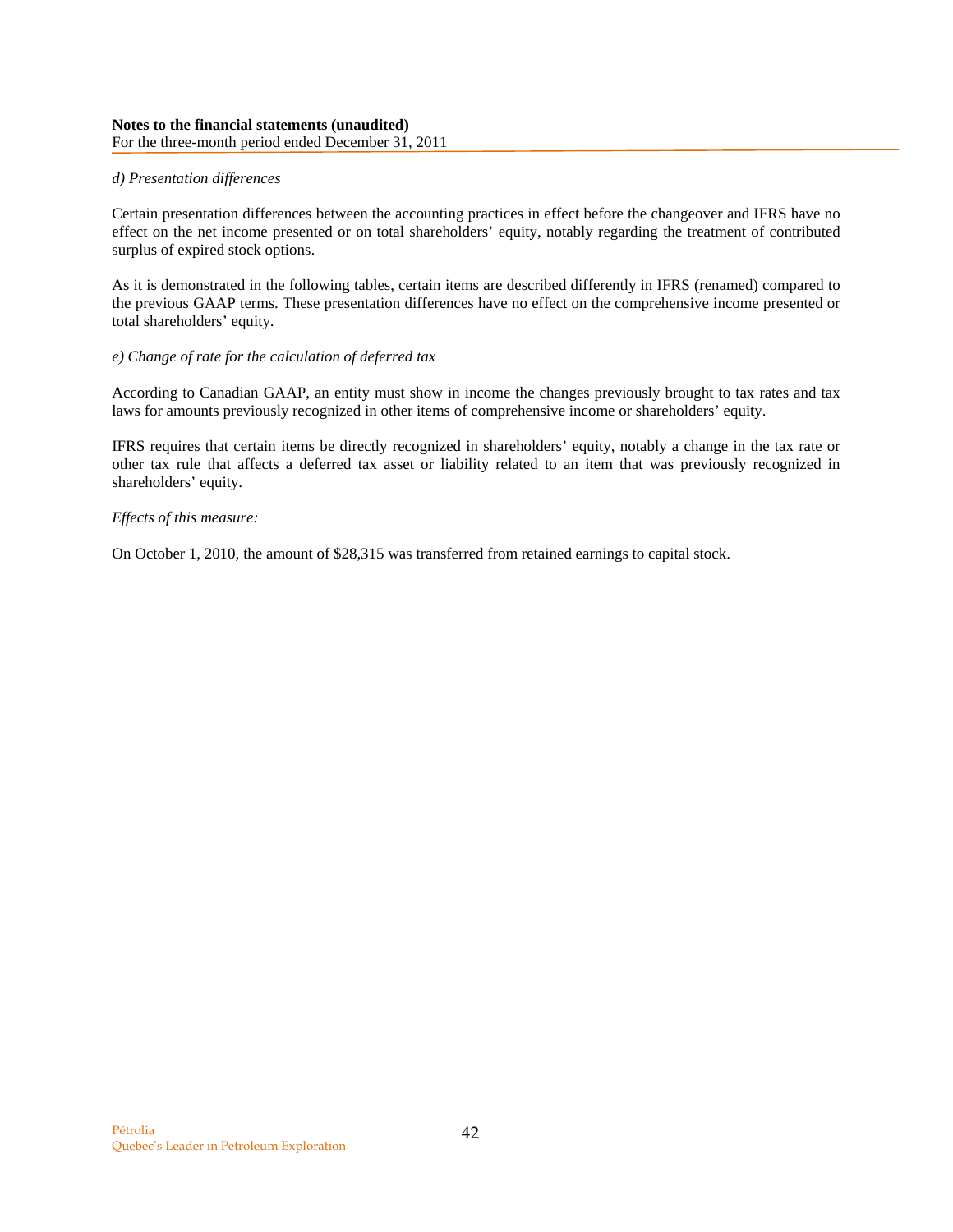# **27. TRANSITION TO IFRS STANDARDS**

**The following tables represent the reconciliation of shareholders' equity, income and comprehensive income between Canadian GAAP and IFRS.** 

# **Reconciliation of the financial position statement on October 1, 2010**

| <b>Canadian GAAP</b> items                       | <b>Amounts according</b><br>to Canadian GAAP |    | <b>Effects</b> of the<br>transition to<br><b>IFRS</b> | <b>Amounts</b><br>according to<br><b>IFRS</b> | <b>IFRS</b> items                          |
|--------------------------------------------------|----------------------------------------------|----|-------------------------------------------------------|-----------------------------------------------|--------------------------------------------|
|                                                  | \$                                           |    | \$                                                    | \$                                            |                                            |
| <b>ASSETS</b>                                    |                                              |    |                                                       |                                               | <b>ASSETS</b>                              |
| <b>CURRENT ASSETS</b>                            |                                              |    |                                                       |                                               | <b>CURRENT</b>                             |
| Cash and cash equivalents                        | 1,949,055                                    |    |                                                       | 1,949,055                                     | Cash and cash equivalents                  |
| Receivables                                      | 2,920,900                                    |    |                                                       | 2,920,900                                     | Receivables                                |
| Advance on exploration work                      | 70,372                                       |    |                                                       | 70,372                                        | Advance on exploration work                |
| Investments cashable during the next fiscal      |                                              |    |                                                       |                                               | Investments cashable during the next       |
| year                                             | 754,331                                      |    | ÷,                                                    | 754,331                                       | fiscal year                                |
|                                                  | 5,694,658                                    |    |                                                       | 5,694,658                                     | Total current assets<br><b>NON-CURRENT</b> |
| Fixed assets                                     | 213,159                                      |    |                                                       | 213,159                                       | <b>Fixed assets</b>                        |
|                                                  |                                              | a) | 25,087,040                                            | 25,087,040                                    | Exploration and evaluation assets          |
| Oil and gas properties                           | 3,852,629                                    | a) | (3,852,629)                                           |                                               |                                            |
| Deferred exploration expenses                    | 21,234,411                                   | a) | (21, 234, 411)                                        | $\overline{\phantom{a}}$                      |                                            |
|                                                  | 25,300,199                                   |    | $\Box$                                                | 25,300,199                                    | Total non-current assets                   |
|                                                  | 30,994,857                                   |    | $\overline{\phantom{a}}$                              | 30,994,857                                    | Total assets                               |
| <b>LIABILITIES</b><br><b>CURRENT LIABILITIES</b> |                                              |    |                                                       |                                               | <b>LIABILITIES</b><br><b>CURRENT</b>       |
| Trade and other payables                         | 822,339                                      |    |                                                       | 822,339                                       | Suppliers and other creditors              |
| Loan                                             | 2,243,310                                    |    | $\overline{\phantom{a}}$                              | 2,243,310                                     | Bank debt                                  |
|                                                  | 3,065,649                                    |    |                                                       | 3,065,649                                     |                                            |
|                                                  |                                              |    |                                                       |                                               | <b>NON-CURRENT</b>                         |
| <b>Future taxes</b>                              | 1,323,583                                    |    |                                                       | 1,323,583                                     | Deferred tax liabilities                   |
|                                                  | 4,389,232                                    |    |                                                       | 4,389,232                                     | <b>Total liabilities</b>                   |
|                                                  |                                              |    |                                                       |                                               |                                            |
| <b>SHAREHOLDERS' EQUITY</b>                      |                                              | b) | 2 793,592                                             |                                               | <b>SHAREHOLDERS' EQUITY</b>                |
|                                                  |                                              | b) | (637,500)                                             |                                               |                                            |
| <b>CAPITAL STOCK</b>                             | 28,288,874                                   | e) | (28,315)                                              | 30,416,651                                    | Capital stock                              |
| Contributed surplus – Stock options              | 1,300,615                                    | d) | 783,366                                               | 2,083,981                                     | Other items of shareholders' equity        |
| Contributed surplus - Expired stock              |                                              |    |                                                       |                                               |                                            |
| options                                          | 783,366                                      | d) | (783, 366)                                            |                                               |                                            |
|                                                  |                                              | b) | (2793,592)                                            |                                               |                                            |
|                                                  |                                              | b) | 637,500                                               |                                               |                                            |
| Deficit                                          | (3,767,230)                                  | e) | 28,315                                                | (5,895,007)                                   | Deficit                                    |
|                                                  | 26,605,625                                   |    |                                                       | 26,605,625                                    | Total shareholders' equity                 |
|                                                  | 30,994,857                                   |    |                                                       | 30.994.857                                    | Total liabilities and shareholders' equity |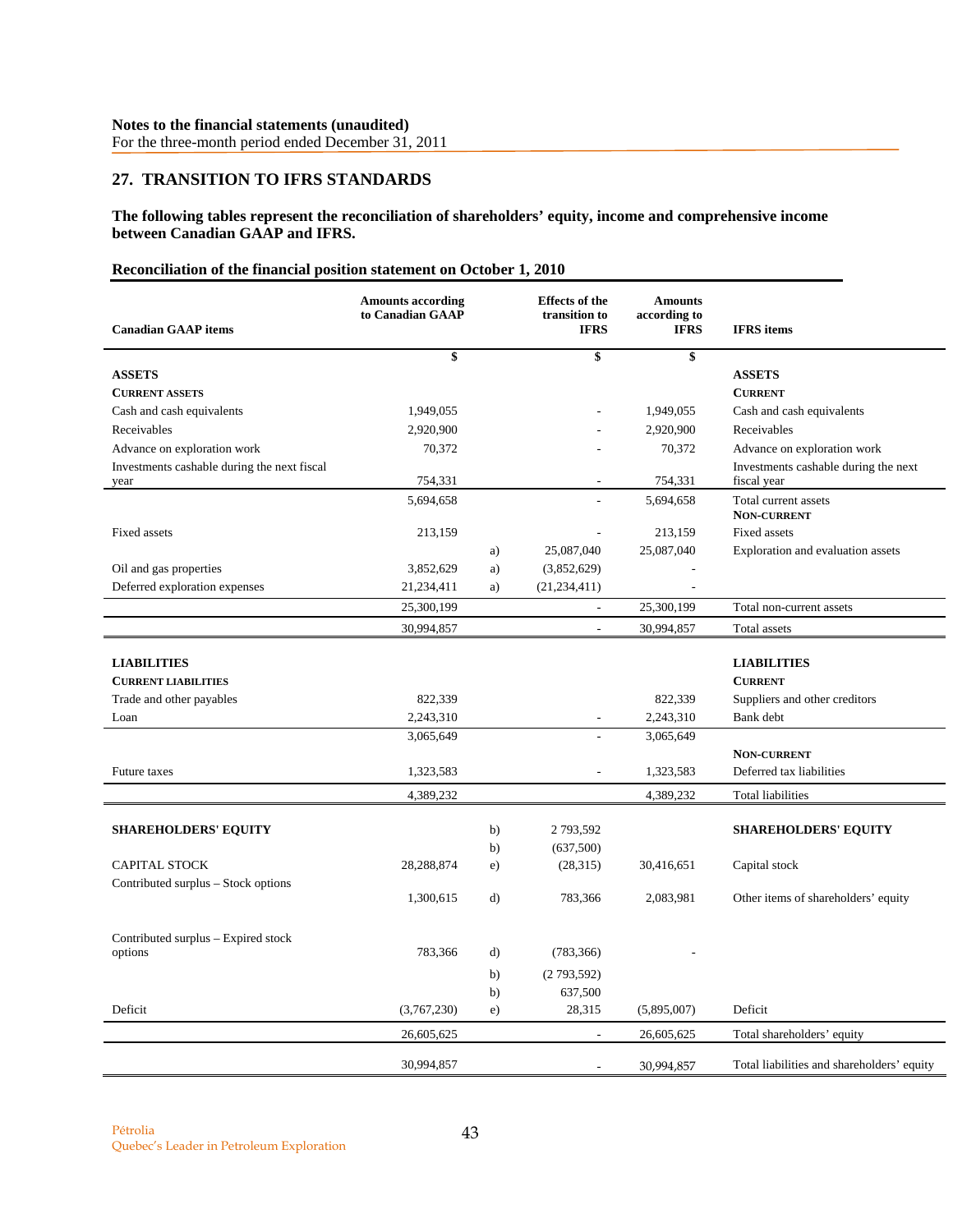For the three-month period ended December 31, 2011

# **Reconciliation of the income and comprehensive income statement for the quarter ended December 31, 2010**

| <b>Canadian GAAP</b> items                                         | <b>Amounts according</b><br>to Canadian GAAP |    | <b>Effects</b> of the<br>transition to<br><b>IFRS</b> | <b>Amounts</b><br>according to<br><b>IFRS</b> | <b>IFRS</b> items                                                  |
|--------------------------------------------------------------------|----------------------------------------------|----|-------------------------------------------------------|-----------------------------------------------|--------------------------------------------------------------------|
|                                                                    | \$                                           |    | \$                                                    | \$                                            |                                                                    |
| <b>REVENUE</b>                                                     |                                              |    |                                                       |                                               | <b>OTHER REVENUE</b>                                               |
| Interest income                                                    | 6,522                                        |    | $\overline{a}$                                        | 6,522                                         | Revenue from cash and cash equivalents                             |
|                                                                    | 6,522                                        |    |                                                       | 6,522                                         |                                                                    |
| <b>OPERATION AND ADMINISTRATION FEES</b>                           |                                              |    |                                                       |                                               | <b>ADMINISTRATION FEES</b>                                         |
| Stock-based compensation                                           | 82,800                                       | c) | (8,257)                                               | 74,543                                        | Stock-based compensation                                           |
| Salaries and fringe benefits                                       | 395,553                                      |    |                                                       | 395,553                                       | Salaries and fringe benefits                                       |
| Insurance                                                          | 13,382                                       |    |                                                       | 13,382                                        | Insurance                                                          |
| Transportation                                                     | 37,089                                       |    |                                                       | 37,089                                        | Transportation                                                     |
| Office supplies                                                    | 19,363                                       |    |                                                       | 19,363                                        | Office supplies                                                    |
| Training                                                           | 2,178                                        |    |                                                       | 2,178                                         | Training                                                           |
| Board of directors expenses                                        | 27,101                                       |    |                                                       | 27,101                                        | Board of directors expenses                                        |
| Information for shareholders                                       | 12,568                                       |    |                                                       | 12,568                                        | Information for shareholders                                       |
| Interest and bank fees                                             | 22,617                                       |    |                                                       | 22,617                                        | Interest on borrowing                                              |
| Office rent                                                        | 29,967                                       |    |                                                       | 29,967                                        | Office rent                                                        |
| Promotion and entertainment                                        | 31,312                                       |    |                                                       | 31,312                                        | Promotion and entertainment                                        |
| Professional fees                                                  | 63,712                                       |    |                                                       | 63,712                                        | Professional fees                                                  |
| Telecommunications                                                 | 9,733                                        |    |                                                       | 9,733                                         | Telecommunications                                                 |
| Depreciation of fixed assets                                       |                                              |    |                                                       |                                               | Depreciation of fixed assets                                       |
|                                                                    | 14,845                                       |    |                                                       | 14,845                                        |                                                                    |
| Other expenses                                                     | 6,517                                        |    |                                                       | 6,517                                         | Other expenses                                                     |
| Allocation to deferred exploration work                            |                                              |    |                                                       |                                               | Charge to exploration and evaluation                               |
| deferred                                                           | (266, 605)                                   |    | $\overline{\phantom{0}}$                              | (266, 605)                                    | assets                                                             |
| <b>OTHER ITEMS</b>                                                 | 502,132                                      |    | (8,257)                                               | 493,875                                       | <b>OTHER ITEMS</b>                                                 |
| Gain on disposal of interest in certain licenses<br>(net of taxes) | 3,856,703                                    |    | $\overline{\phantom{a}}$                              | 3,856,703                                     | Gain on disposal of interest in certain<br>licenses (net of taxes) |
|                                                                    | 3,354,571                                    |    |                                                       | 3,362,828                                     |                                                                    |
| <b>INCOME BEFORE TAX</b>                                           | 3,361,093                                    |    |                                                       | 3,369,350                                     | <b>INCOME BEFORE TAX</b>                                           |
| Future income taxes                                                | 116,308                                      |    |                                                       | 116,308                                       | Deferred tax expense                                               |
| NET INCOME AND COMPREHENSIVE<br><b>INCOME</b>                      | 3,477,401                                    |    |                                                       | 3,485,658                                     | <b>COMPREHENSIVE AND NET INCOME</b><br><b>FOR THE YEAR</b>         |
| <b>BASIC NET INCOME PER SHARE</b>                                  | 0.0695                                       |    |                                                       | 0.0697                                        | <b>BASIC EARNINGS PER SHARE</b>                                    |
| <b>DILUTED NET INCOME PER SHARE</b>                                | 0.0571                                       |    |                                                       | 0.0572                                        | <b>DILUTED EARNINGS PER SHARE</b>                                  |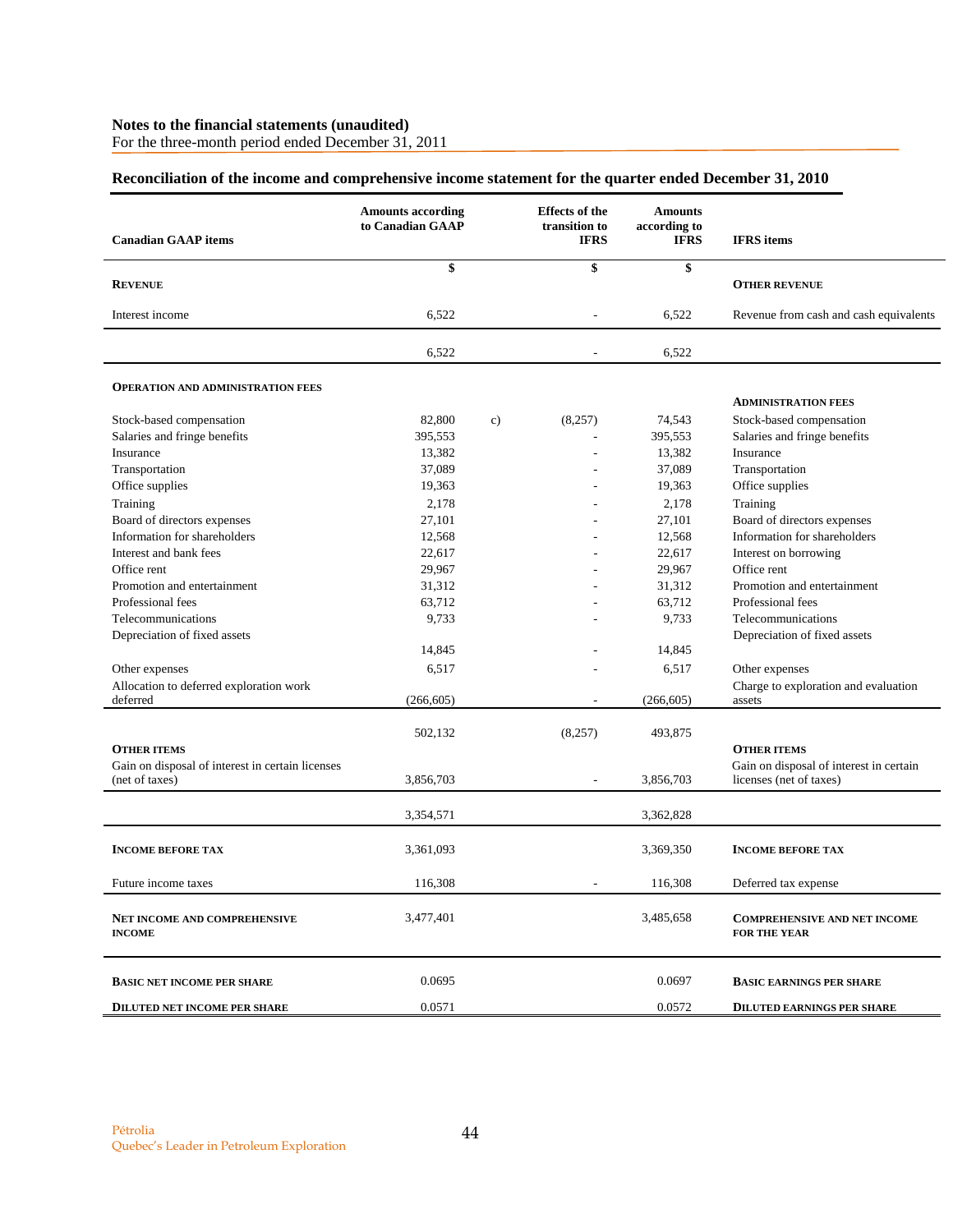For the three-month period ended December 31, 2011

# **Reconciliation of the financial position statement on September 30, 2011**

| <b>Canadian GAAP</b> items                          | <b>Amounts according</b><br>to Canadian GAAP |              | <b>Effects</b> of the<br>transition to<br><b>IFRS</b> | <b>Amounts</b><br>according to<br><b>IFRS</b> | <b>IFRS</b> items                                   |
|-----------------------------------------------------|----------------------------------------------|--------------|-------------------------------------------------------|-----------------------------------------------|-----------------------------------------------------|
|                                                     | \$                                           |              | \$                                                    | \$                                            |                                                     |
| <b>ASSETS</b>                                       |                                              |              |                                                       |                                               | <b>ASSETS</b>                                       |
| <b>CURRENT ASSETS</b>                               |                                              |              |                                                       |                                               | <b>CURRENT</b>                                      |
| Cash and cash equivalents                           | 8,151,034                                    |              |                                                       | 8,151,034                                     | Cash and cash equivalents                           |
| Receivables                                         | 4,617,371                                    |              |                                                       | 4,617,371                                     | Receivables                                         |
| Inventories                                         | 61,619                                       |              |                                                       | 61,619                                        | Inventories                                         |
| Advance on exploration work                         | 141,158                                      |              |                                                       | 141,158                                       | Advance on exploration work                         |
| Investments cashable during the next fiscal<br>year | 930,000                                      |              | $\overline{\phantom{a}}$                              | 930,000                                       | Investments cashable during the next<br>fiscal year |
|                                                     | 13,901,182                                   |              |                                                       | 13,901,182                                    | Total current assets                                |
|                                                     |                                              |              |                                                       |                                               |                                                     |
|                                                     |                                              |              |                                                       |                                               | <b>NON-CURRENT</b>                                  |
| Fixed assets                                        | 931,779                                      |              |                                                       | 931,779                                       | Fixed assets                                        |
|                                                     | $\overline{\phantom{a}}$                     | a)           | 25,703,789                                            | 25,703,789                                    | Exploration and evaluation assets                   |
| Oil and gas properties                              | 3,148,005                                    | a)           | (3,148,005)                                           |                                               |                                                     |
|                                                     |                                              |              |                                                       |                                               |                                                     |
| Deferred exploration expenses                       | 22,555,784                                   | a)           | (22, 555, 784)                                        |                                               |                                                     |
|                                                     | 26,635,568                                   |              | $\overline{\phantom{a}}$                              | 26,635,568                                    | Total non-current assets                            |
|                                                     | 40,536,750                                   |              | $\overline{\phantom{a}}$                              | 40,536,750                                    | Total assets                                        |
| <b>LIABILITIES</b>                                  |                                              |              |                                                       |                                               | <b>LIABILITIES</b>                                  |
| <b>CURRENT LIABILITIES</b>                          |                                              |              |                                                       |                                               | <b>CURRENT</b>                                      |
| Trade and other payables                            | 1,469,518                                    |              |                                                       | 1,469,518                                     | Suppliers and other creditors                       |
| Loan                                                | 2,243,310                                    |              | $\overline{\phantom{a}}$                              | 2,243,310                                     | Bank debt                                           |
| Provision for site restoration                      | 135,500                                      |              | $\overline{\phantom{a}}$                              | 135,500                                       | Provision for site restoration                      |
|                                                     | 3,848,328                                    |              | $\overline{\phantom{a}}$                              | 3,848,328                                     |                                                     |
|                                                     |                                              |              |                                                       |                                               | NON-CURRENT                                         |
| Deferred lease inducements                          | 112,273                                      |              | $\overline{a}$                                        | 112,273                                       | Deferred lease inducements                          |
| Provision for site restoration                      | 233,678                                      |              |                                                       | 233,678                                       | Provision for site restoration                      |
| Future taxes                                        | 2,239,130                                    |              |                                                       | 2,239,130                                     | Deferred tax liabilities                            |
|                                                     | 6,433,409                                    |              | $\overline{a}$                                        | 6,433,409                                     | <b>Total liabilities</b>                            |
|                                                     |                                              |              |                                                       |                                               |                                                     |
| <b>SHAREHOLDERS' EQUITY</b>                         |                                              |              | 2,793,592                                             |                                               | <b>SHAREHOLDERS' EQUITY</b>                         |
|                                                     |                                              |              | (637,500)                                             |                                               |                                                     |
| CAPITAL STOCK                                       | 33,314,786                                   | b)           | (18,023)                                              | 35,452,855                                    | Capital stock                                       |
| Contributed surplus - Stock options                 | 1,491,320                                    | $\mathbf{d}$ | 903,797                                               | 2,395,117                                     | Other items of shareholders' equity                 |
| Contributed surplus - Expired stock options         | 903,797                                      | d)           | (903, 797)                                            |                                               |                                                     |
|                                                     |                                              |              | (2,793,592)                                           |                                               |                                                     |
|                                                     |                                              |              | 637,500                                               |                                               |                                                     |
| Deficit                                             | (1,606,562)                                  | b)           | 18,023                                                | (3,744,631)                                   | Deficit                                             |
|                                                     | 34,103,341                                   |              | $\overline{\phantom{a}}$                              | 34,103,341                                    | Total shareholders' equity                          |
|                                                     | 40,536,750                                   |              |                                                       | 40,536,750                                    | Total liabilities and shareholders'                 |
|                                                     |                                              |              |                                                       |                                               | equity                                              |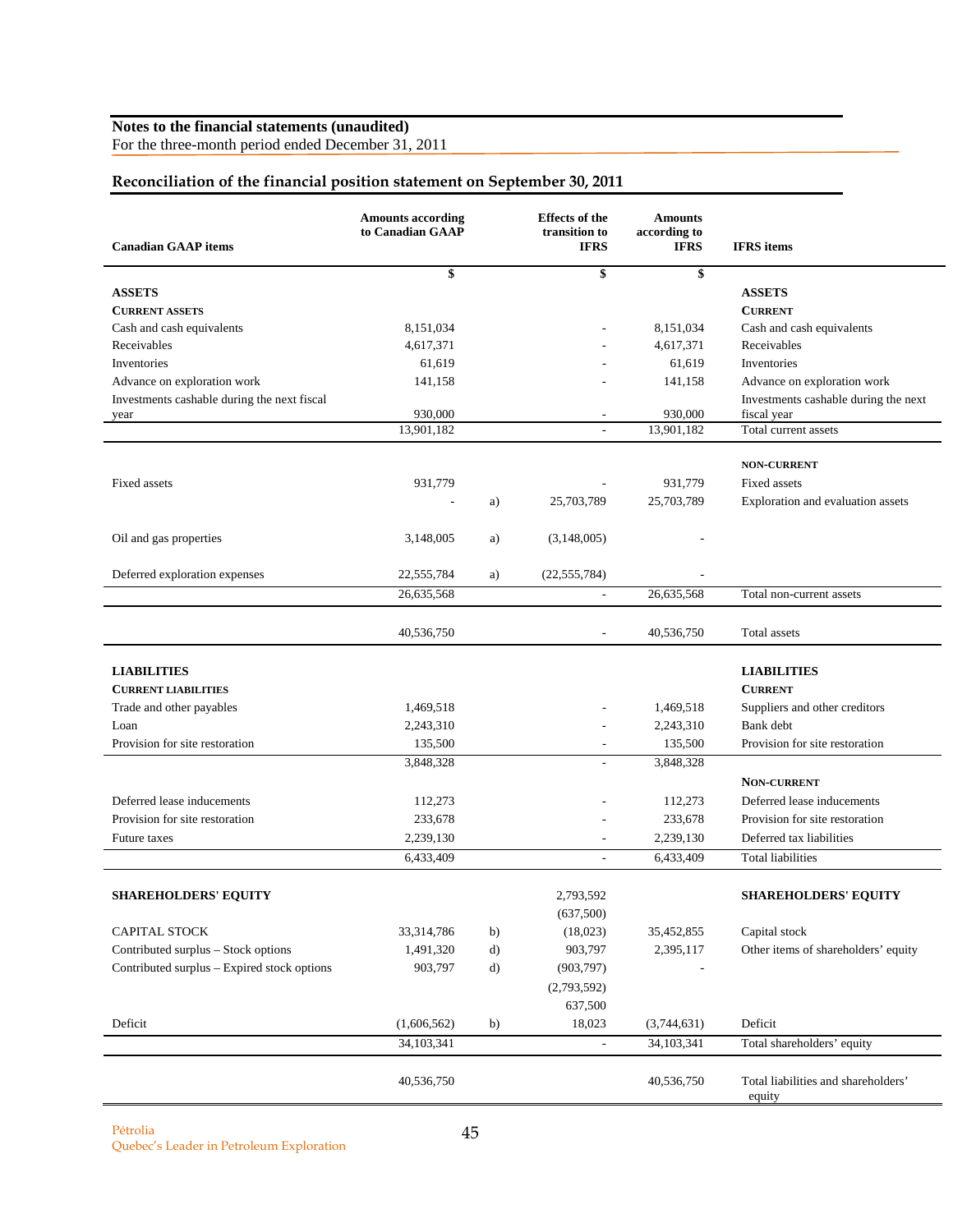For the three-month period ended December 31, 2011

# **Reconciliation of the income and comprehensive income statement for the fiscal year ended September 30, 2011**

| <b>Canadian GAAP</b> items                                             | <b>Amounts according</b><br>to Canadian GAAP | <b>Effects of the</b><br>transition to<br><b>IFRS</b> | <b>Amounts</b><br>according to<br><b>IFRS</b> | <b>IFRS</b> items                                                      |
|------------------------------------------------------------------------|----------------------------------------------|-------------------------------------------------------|-----------------------------------------------|------------------------------------------------------------------------|
|                                                                        | \$                                           | \$                                                    | \$                                            |                                                                        |
| <b>REVENUE</b>                                                         |                                              |                                                       |                                               | <b>OTHER REVENUE</b>                                                   |
| Project income                                                         | 44,854                                       |                                                       | 44,854                                        | Project income                                                         |
| Interest income                                                        | 133,587                                      |                                                       | 133,587                                       | Revenue from cash and cash equivalents                                 |
|                                                                        | 178,441                                      |                                                       | 178,441                                       |                                                                        |
| <b>OPERATION AND ADMINISTRATION FEES</b>                               |                                              |                                                       |                                               |                                                                        |
|                                                                        |                                              |                                                       |                                               | <b>ADMINISTRATION FEES</b>                                             |
| Stock-based compensation                                               | 500,208                                      |                                                       | 500,208                                       | Stock-based compensation                                               |
| Salaries and fringe benefits                                           | 1,592,822                                    |                                                       | 1,592,822                                     | Salaries and fringe benefits                                           |
| Insurance                                                              | 55,459                                       |                                                       | 55,459                                        | Insurance                                                              |
| Transportation                                                         | 173,770                                      |                                                       | 173,770                                       | Transportation                                                         |
| Maintenance and office supplies                                        | 96,594                                       |                                                       | 96,594                                        | Maintenance and office supplies                                        |
| Training                                                               | 21,414                                       |                                                       | 21,414                                        | Training                                                               |
| Board of directors expenses                                            | 141,546                                      |                                                       | 141,546                                       | Board of directors expenses                                            |
| Information for shareholders                                           | 74,493                                       |                                                       | 74,493                                        | Information for shareholders                                           |
| Interest and bank fees                                                 | 89,201                                       |                                                       | 89,201                                        | Interest and bank fees                                                 |
| Office rent                                                            | 170,504                                      |                                                       | 170,504                                       | Office rent                                                            |
| Promotion and entertainment                                            | 121,421                                      |                                                       | 121,421                                       | Promotion and entertainment                                            |
| Professional fees                                                      | 186,479                                      |                                                       | 186,479                                       | Professional fees                                                      |
| Capital tax                                                            | 3,000                                        |                                                       | 3,000                                         | Capital tax                                                            |
| Telecommunications                                                     | 24,643                                       |                                                       | 24,643                                        | Telecommunications                                                     |
| Depreciation of fixed assets                                           | 126,114                                      |                                                       | 126,114                                       | Depreciation of fixed assets                                           |
| Other expenses                                                         | 43,151                                       |                                                       | 43,151                                        | Other expenses                                                         |
| Allocation to deferred exploration work                                |                                              |                                                       |                                               | Charge to exploration and evaluation                                   |
|                                                                        | (1,159,762)                                  |                                                       | (1,159,762)                                   | assets                                                                 |
|                                                                        | 2,261,057                                    |                                                       | 2,261,057                                     |                                                                        |
| <b>OTHER ITEMS</b>                                                     |                                              |                                                       |                                               | <b>OTHER ITEMS</b>                                                     |
| Gain on disposal of interest in certain                                |                                              |                                                       |                                               | Gain on disposal of interest in certain                                |
| licenses (net of taxes)                                                | 5,158,607                                    |                                                       | 5,158,607                                     | licenses (net of taxes)                                                |
|                                                                        | 2.897.550                                    |                                                       | 2,897,550                                     |                                                                        |
| <b>INCOME BEFORE TAX</b>                                               | 3,075,991                                    |                                                       | 3,075,991                                     | <b>INCOME BEFORE TAX</b>                                               |
|                                                                        |                                              |                                                       |                                               |                                                                        |
| Future income taxes                                                    | 915,323                                      | ۰                                                     | 915,323                                       | Deferred tax expense                                                   |
| <b>NET INCOME AND COMPREHENSIVE</b><br><b>INCOME</b>                   | 2,160,668                                    |                                                       | 2,160,668                                     | <b>COMPREHENSIVE AND NET INCOME</b><br><b>FOR THE YEAR</b>             |
|                                                                        |                                              |                                                       |                                               |                                                                        |
| <b>BASIC NET INCOME PER SHARE</b>                                      | 0.042                                        |                                                       | 0.042                                         | <b>BASIC EARNINGS PER SHARE</b>                                        |
| <b>DILUTED NET INCOME PER SHARE</b>                                    | 0.041                                        |                                                       | 0.041                                         | <b>DILUTED EARNINGS PER SHARE</b>                                      |
| <b>BASIC WEIGHTED AVERAGE NUMBER OF</b><br><b>SHARES OUTSTANDING</b>   | 51,249,243                                   |                                                       | 51,249,243                                    | <b>BASIC WEIGHTED AVERAGE NUMBER</b><br>OF SHARES OUTSTANDING          |
| <b>DILUTED WEIGHTED AVERAGE NUMBER OF</b><br><b>SHARES OUTSTANDING</b> | 52,590,389                                   |                                                       | 52.590.389                                    | <b>DILUTED WEIGHTED AVERAGE</b><br><b>NUMBER OF SHARES OUTSTANDING</b> |